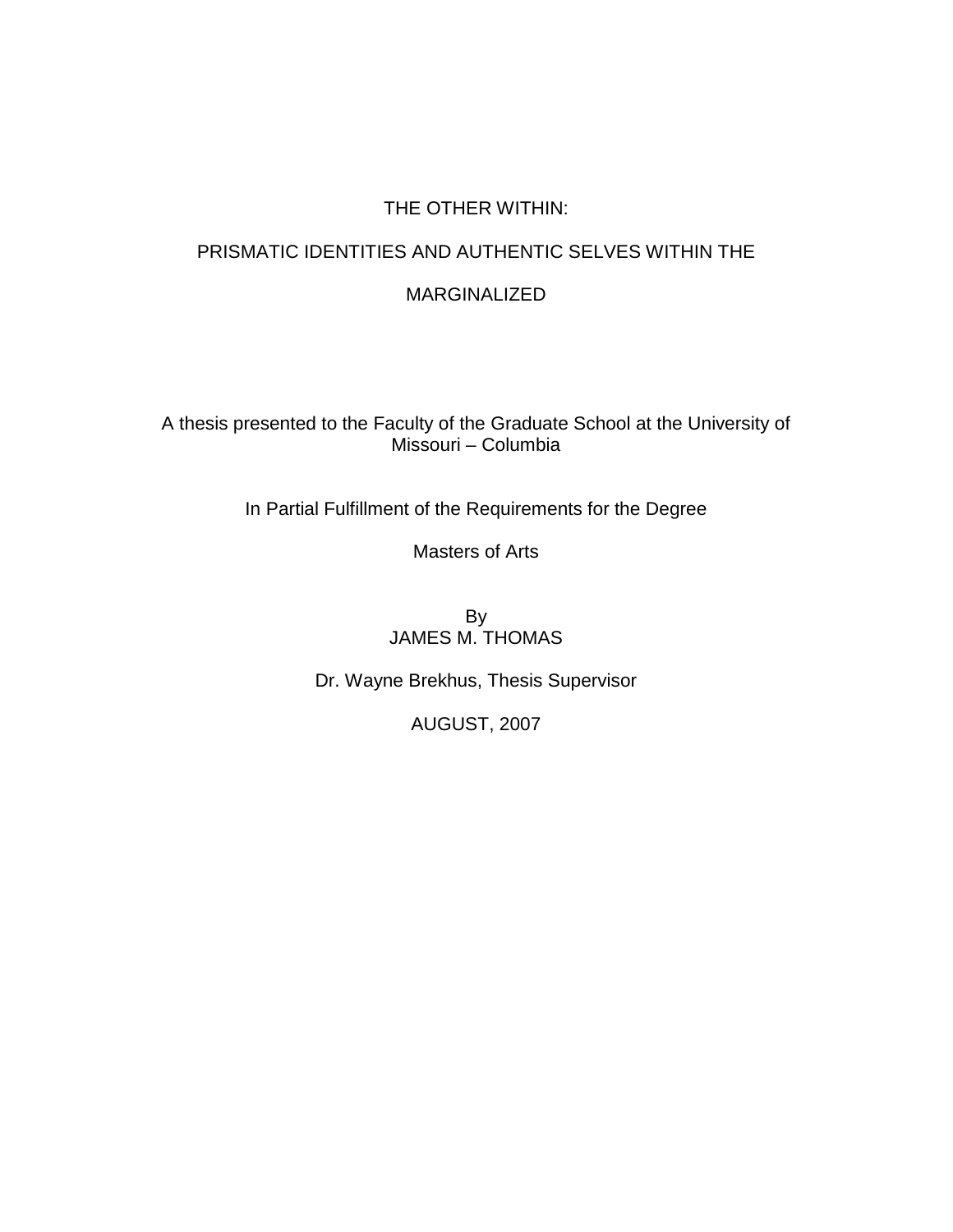The undersigned, appointed by the dean of the Graduate School, have examined the thesis entitled

## THE OTHER WITHIN:

## PRISMATIC IDENTITIES AND AUTHENTIC SEVLES WITHIN THE MARGINALIZED

presented by James M. Thomas,

a candidate for the degree of master of arts,

and hereby certify that, in their opinion, it is worthy of acceptance.

Professor Wayne Brekhus

Professor David Brunsma

Professor Mary Jo Neitz

Professor David Crespy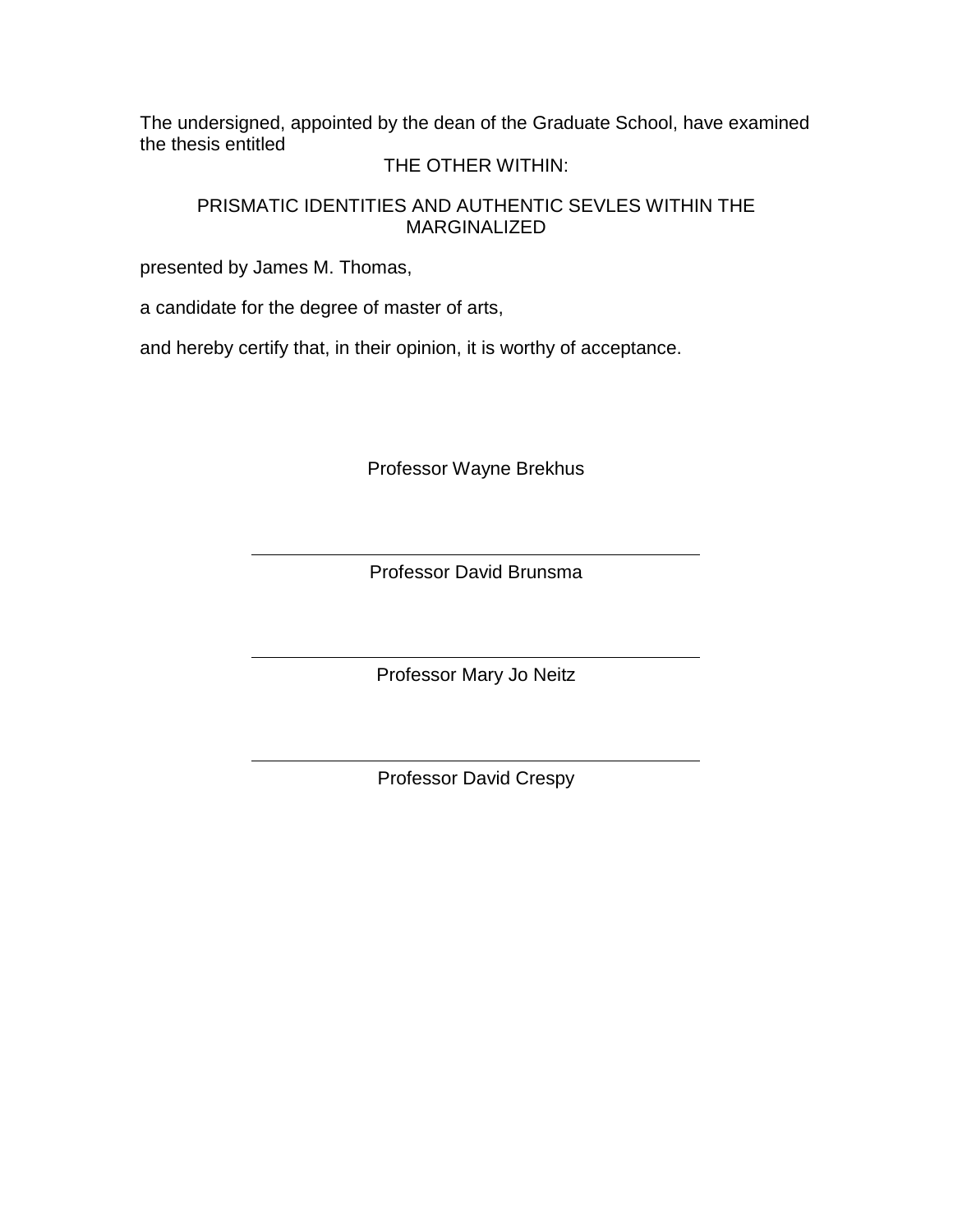#### ACKNOWLEDGEMENTS

 There are so many people who are responsible for the completion of my project. First, I want to thank Dr. Wayne Brekhus, who served as my thesis advisor. Wayne gave me the creative freedom to approach this topic in the way that I did, and had already established a template for how to go about doing so. His insights and mentorship along the way have been invaluable.

 Second, I would like to thank my committee, consisting of Dr. David Crespy, Dr. David Brunsma, and Dr. Mary Jo Neitz. Dr. David Crespy served, unbeknownst to me at the time, as a bridge between not only Theatre and Sociology, but also between my personal and my academic life, as he once was the instructor for my fiancée when she was an undergraduate. His presence on my committee serves as an example of how life's intricacies really do come full circle.

 Dr. David Brunsma has served as both a mentor and a friend along the entire way, and I owe him a debt of gratitude for all that he has done. Without his friendship and desire to see me grow, I may not be in the position that I am today.

 Dr. Mary Jo Neitz is in large part responsible for the academic direction that I have taken in the past two years, as I've now been through four of her graduate level courses since my inception into the Masters program (and one undergraduate course, almost four years ago). I can't thank her enough for her

ii in de la provincia de la provincia de la provincia de la provincia de la provincia de la provincia de la pr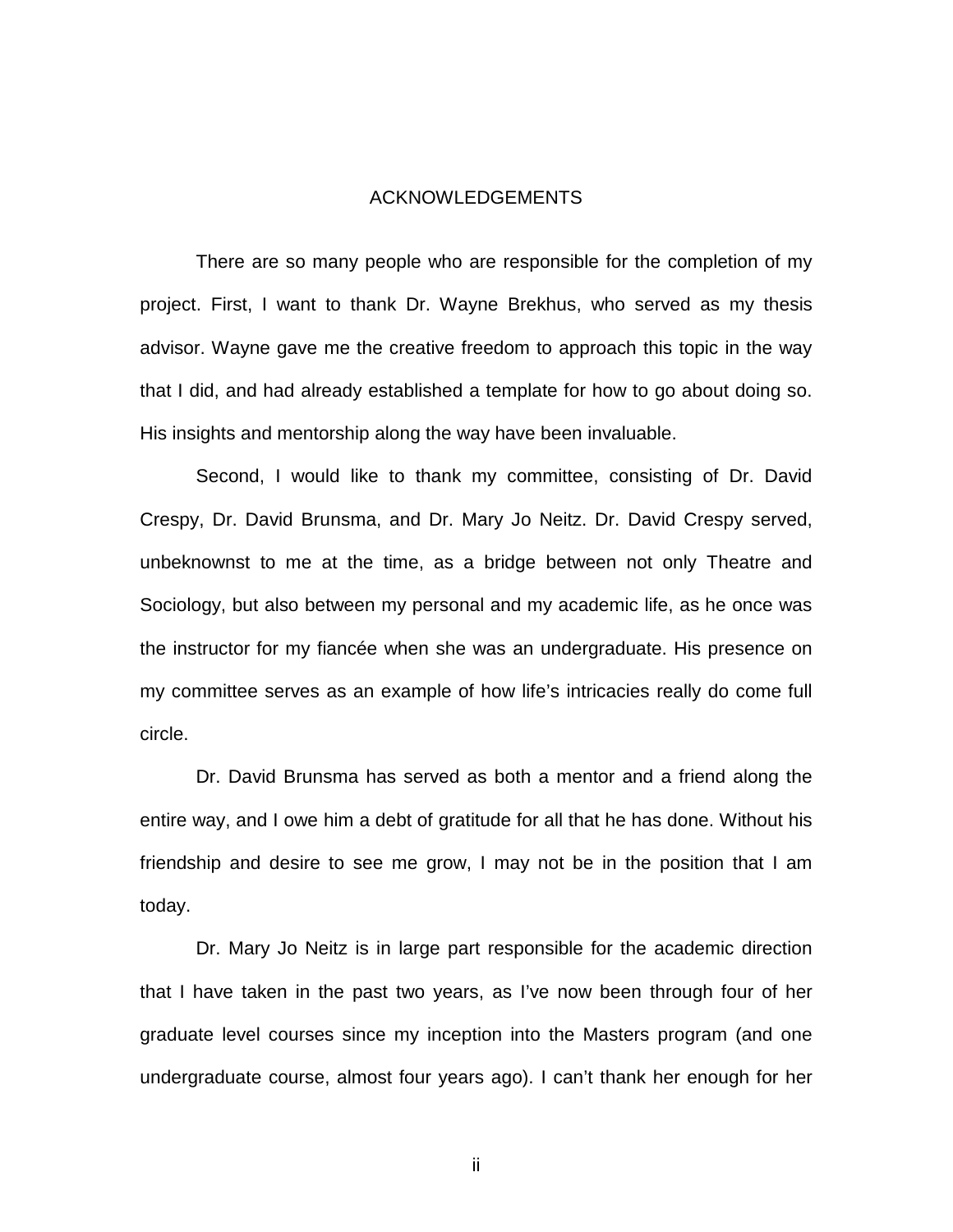kindness, openness, and ability to open new windows of thought with every discussion we've had.

 Lastly, I wish to thank my aforementioned fiancée, Afton Sanders. She has worn many hats during this process, but has been my rock throughout. Everything I do and everything I've done is because of her and for her.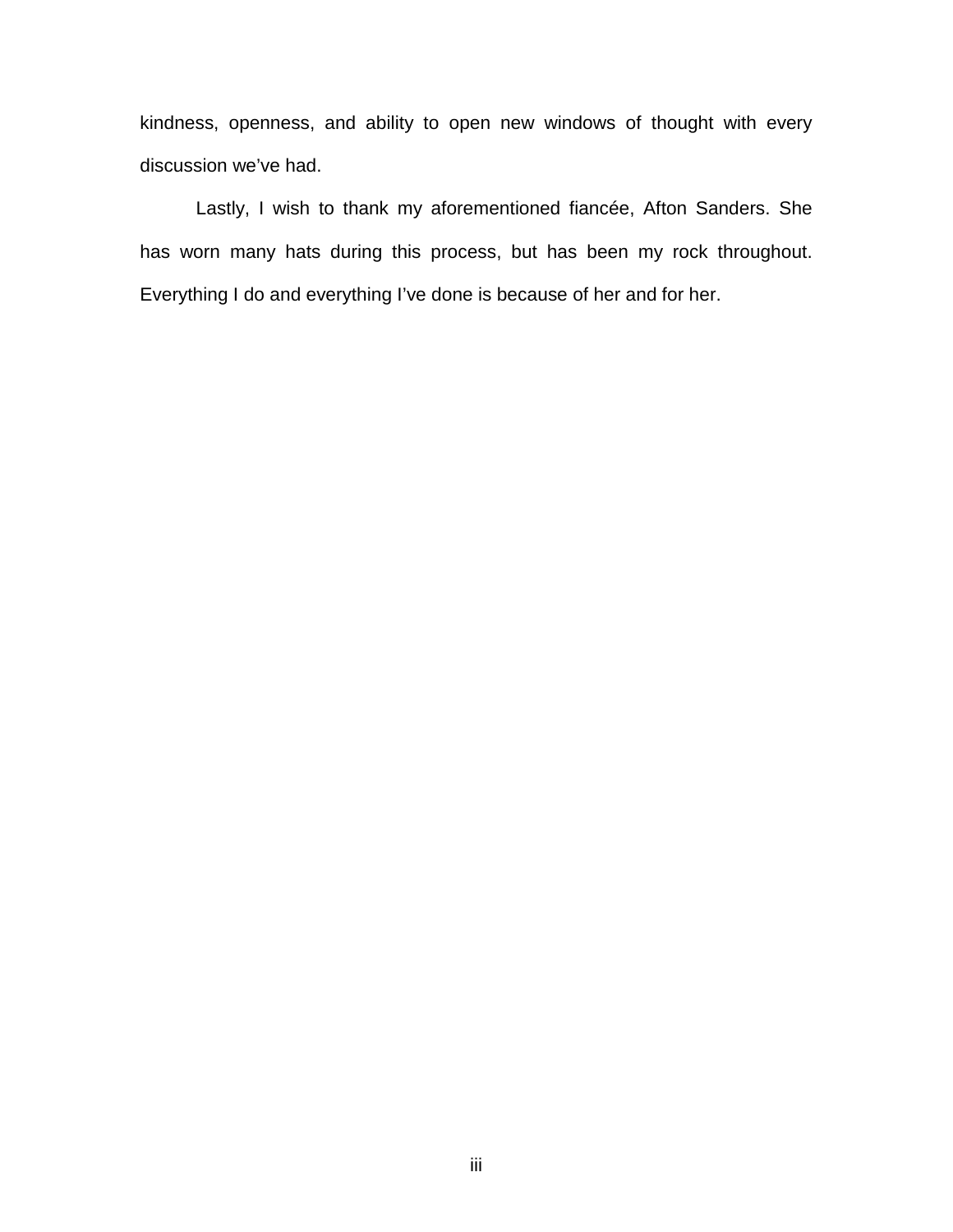## TABLE OF CONTENTS

| Chapter |                                                       |
|---------|-------------------------------------------------------|
|         |                                                       |
|         | Aims                                                  |
|         | <b>Structure</b>                                      |
|         |                                                       |
|         |                                                       |
|         |                                                       |
|         | A Small Note on Gender                                |
|         | Case Study #1 - The Law of Return                     |
|         | <b>Simulated Authenticity</b>                         |
|         | Case Study #2 - The National Jewish Population Survey |
|         |                                                       |
|         | Lumping and Splitting - The Cognitive Factor          |
|         | The Falasha as the Other Within                       |
| 6.      | THE TRINARY REVISITED AND THE PROPOSAL                |
|         |                                                       |
|         |                                                       |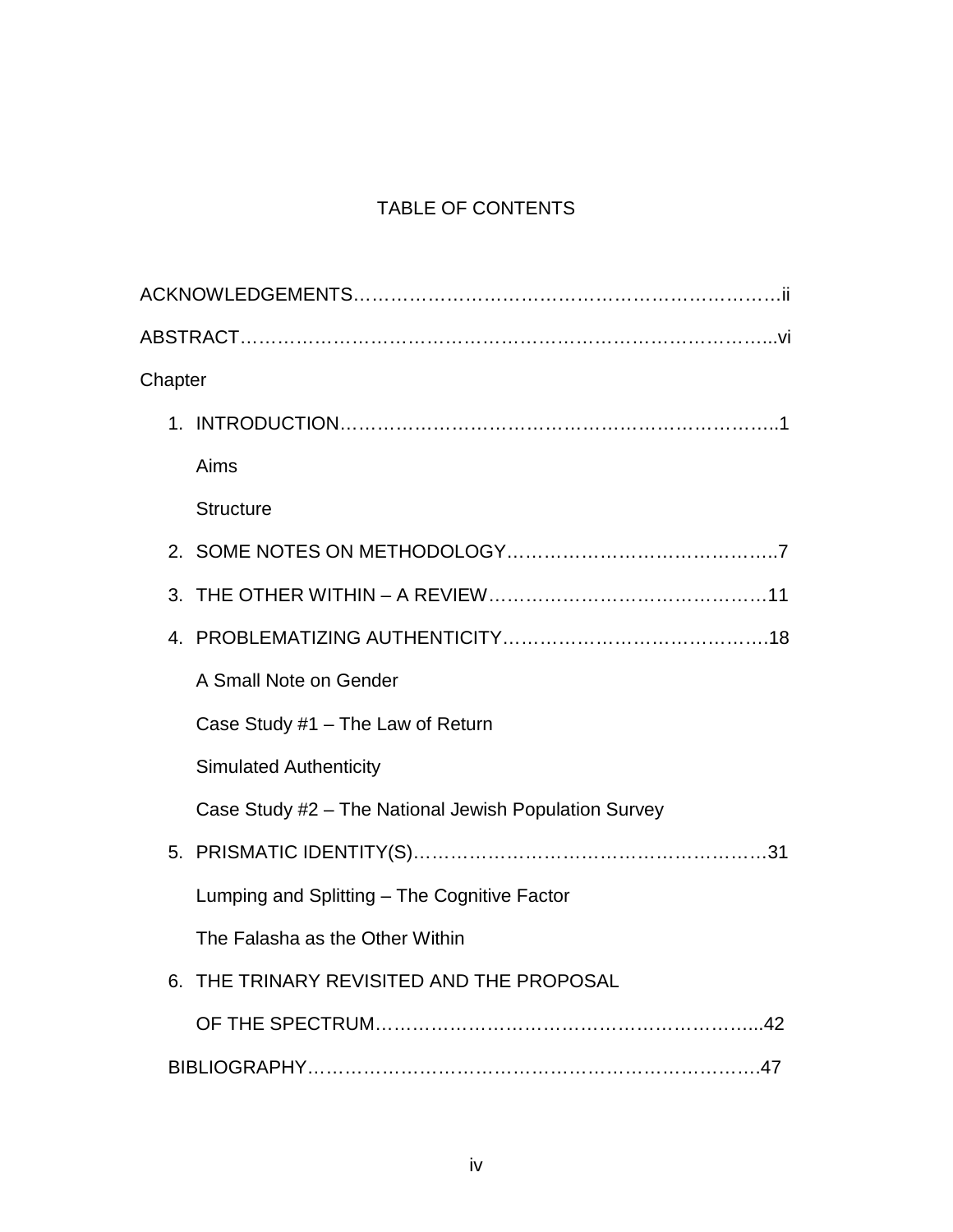## LIST OF ILLUSTRATIONS

| Figure |  |
|--------|--|
|        |  |
|        |  |
|        |  |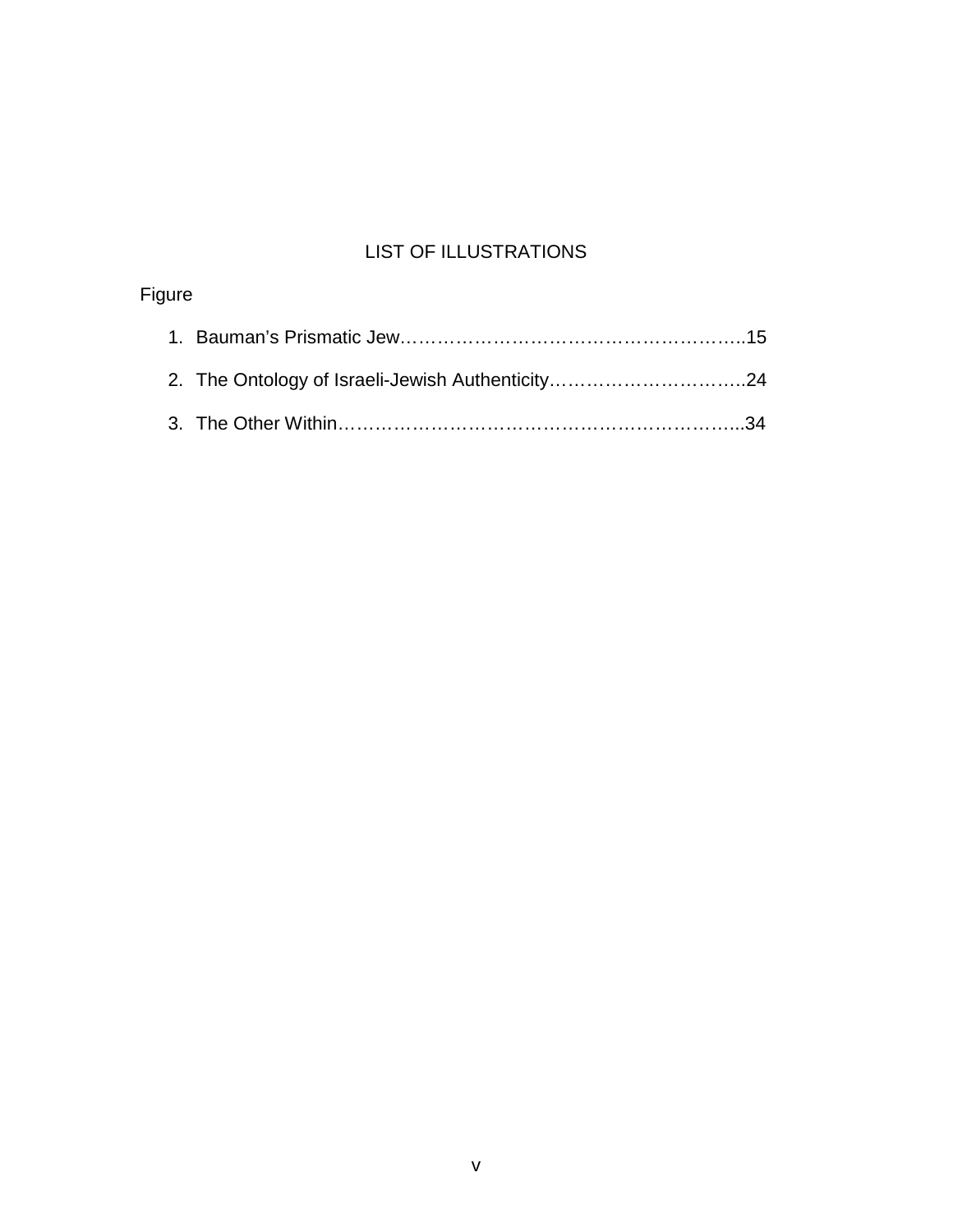#### ABSTRACT

 This article's aims are three-fold: First, it attempts to problematize the current essentialist positions of identity formation, particularly that of the Other, within the social sciences. It attempts to explore how the identity of the Other is formulated through essentialist notions, as well as articulate how this formation of the Other is contextually situated. Secondly, the aim of this project is to offer an introductory analysis of the identity configuration which I refer to as the Other Within. This identity configuration refers to those positions of marginality within an already marginalized group. This analysis, therefore, is sociologically unique in that it attempts to articulate an epistemology of a subgroup within an already Othered category. Lastly, this article offers the concept of the *spectrum model* as an analytical tool within the sociological study of identity. The model of the spectrum gives the social sciences a method of practicing a more sensitive and inclusive form of identity research by recognizing the relational aspects of identity configurations within a given group, rather than creating epistemological ghettos of difference.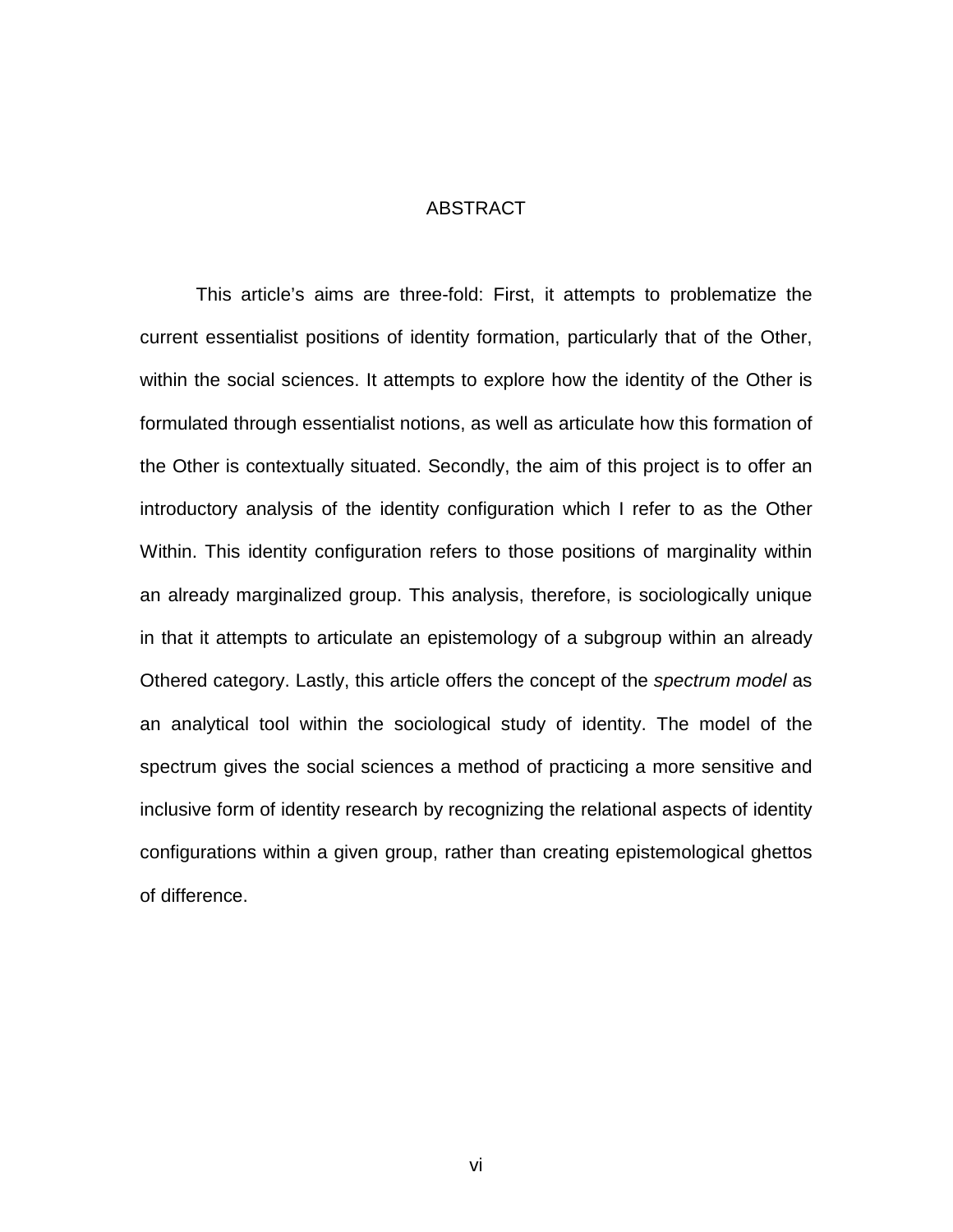#### INTRODUCTION

 Prior to the postmodern turn, most studies of identity focused on the assumption of essentialism as a characteristic of any identity configuration. That is, most studies assumed that there were fixed, authentic characteristics of a given identity, to which they could assign various individuals and construct social groups via this method (e.g. Glaser, 1958; Blue Jr., 1959; Lazerwitz, 1970).

 Of the many changes that have taken place since this postmodern turn, one of those changes has to do with the actual certainty of identity, meaning that we are no longer certain of fixed, definitive identity markers (Bauman, 1996; Hall, Neitz, and Battani, 2003). While older models of identity advocated an authentic identity as that which is consistent and rigid, the postmodern challenge has forced us to consider the fluidity and contextual nature of all identities. With this postmodern challenge of fluidity and context within any given identity configuration, we are forced to not only look at those identities which stand at the forefront of any social arena, but also at those identities which stand in the background, and the relationship between these two.

#### *Aims*

 This project in particular has three concerns: First, with the identity formation of the Other. I am interested in looking at how the identity of the Other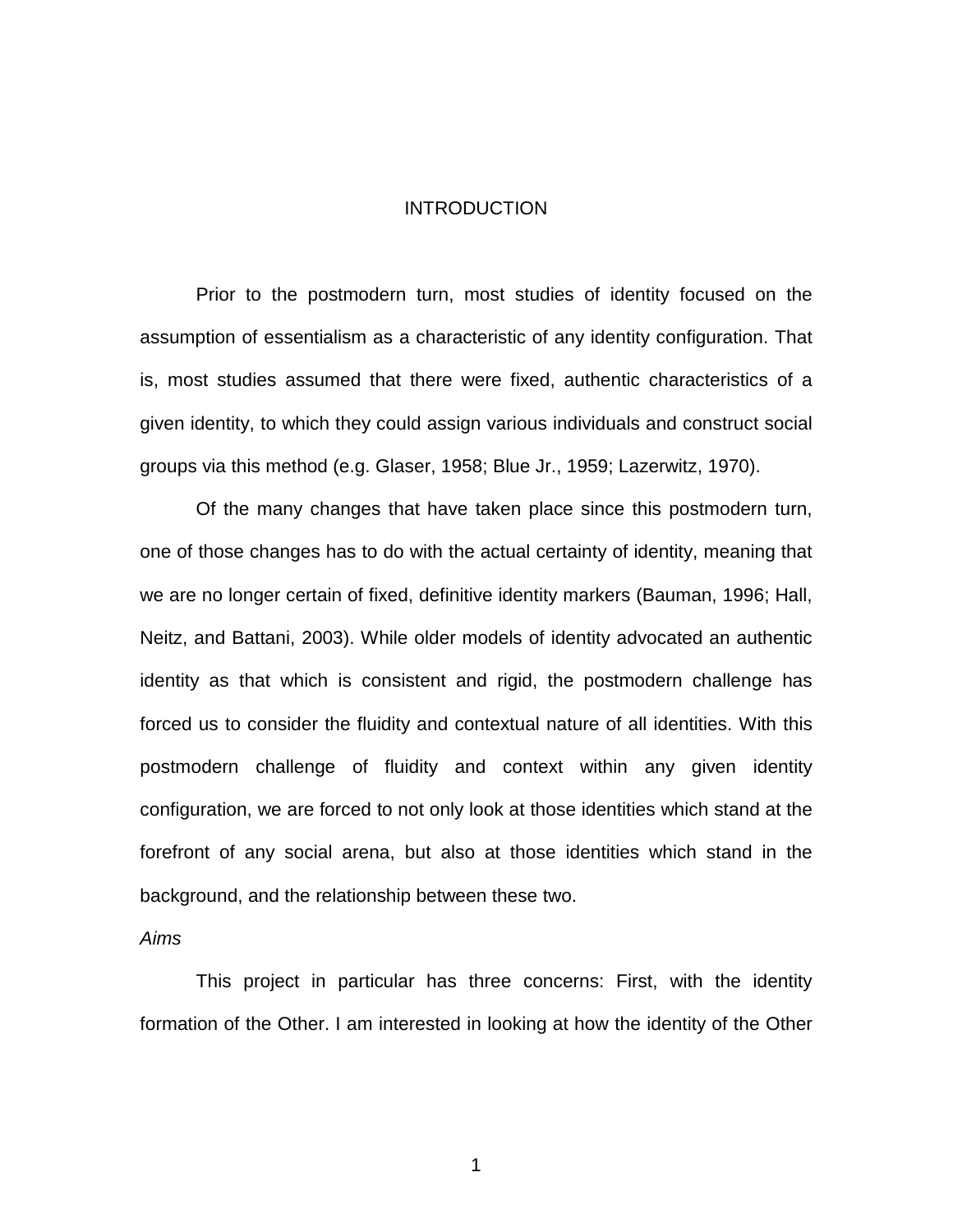is not only formulated, but how this Other is contextually situated.<sup>1</sup> Secondly, I am interested in what I refer to as the *Other Within*. By *Other Within*, I am referring to that identity configuration which represents those within an Other that stand on the fringes of what has historically been considered the typical Other. For instance, if one constructs gay identity to be the Other of sexual identity, what does it mean to be gay, an already socially marked category, and deviant *within the gay community*?

 Lastly, I wish to posit the concept of a *spectrum model of identity formation*. Within this *spectrum model*, a given identity construct is taken out of a linear progression of 'more' to 'less' identity, and posited as a relational typology. In other words, if we take the concept of the color spectrum, where Red stands at one end, and Violet stands at the other, we can come to see how each color has aspects of the other, no matter where they stand within this model. Identities, I will argue, are much the same way. An identity at one end of the spectrum still has a relational component to identities within a given typology which stand at the opposite end of the spectrum. This model of identity allows for the social sciences to take the study of identities out of the epistemological ghettos within which they reside, where we have bracketed studies of socially constructed

<sup>&</sup>lt;sup>1</sup> Choosing to capitalize the term 'Other', as well as remove it from the single quotations signifies a move which Laurel Richardson in her work, Fields of Play: Constructing an Academic Life (1997: Rutgers University Press) advocates as a strategy of resistance. As Richardson writes, the capitalization and removal of quotation marks serves to continually remind myself, as well as my readers, that these social groups of people are "not just 'others' in the 'some…others" grammatical construction: They are a distinct social category worthy of a collective story," (p.20). Thus, capitalizing the term and signifying it within the text as its own pronoun takes the word out of the stigmatized context within which it has often been placed.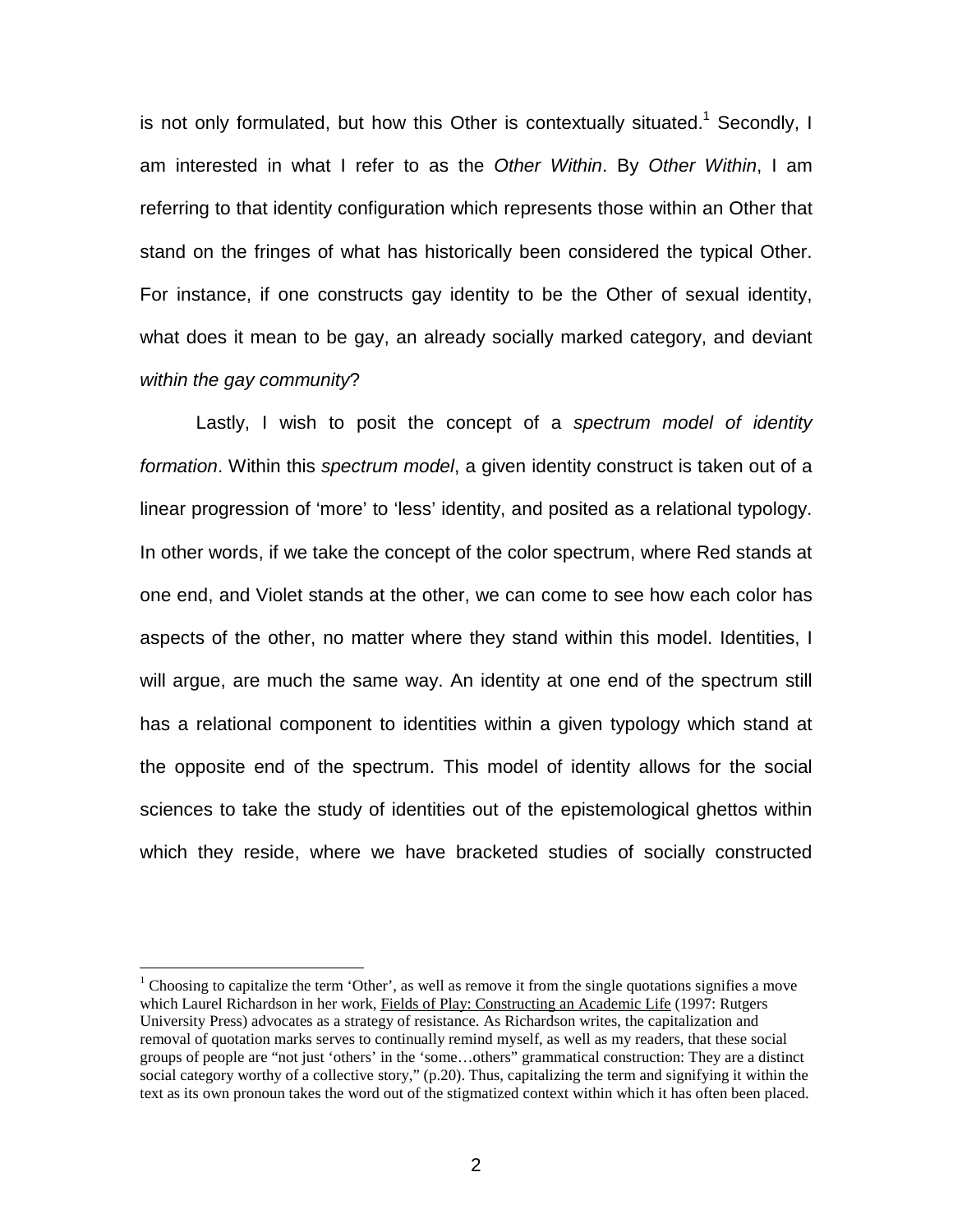differences within groups without an analysis of how those within a given group share distinct similarities.<sup>2</sup>

 What makes this analysis unique, then, is that the starting point of this project is one of contestation. Not contestation of those at the margins, however, but contestation of an ontological existence of authenticity within the study of identity. Few if any works within the field of sociology have focused on the Other Within: that is, those whose identities as Others exist within an already Othered social group. The importance of such a shift in the way we study identity cannot be stressed enough. Studies of identity which explore essentialist relationships between a monolithic 'Us and Them' only reify the modes of domination through which 'Us' comes to define 'Them' (Said, 1978). However, the point of this article wishes to expand upon Said's (1978) epistemological orientation, and argue that the study of the Other denies the rightful space and place of the Other Within through a denial of location to those on the margins. The Other Within, as an object of study within our field, is without space and place.

 The particular Other Within that this project will turn its focus to is that of the Jewish Other. While it will be shown that the concept of the Other Within is not unique to Jewish identity, Jews as a whole represent a convenient social group with which to explore this conceptual agenda. Their location as an Other Within in almost every single society in Western history serves the purpose of highlighting how entrenched this process can become within a marginalized population, even in a group whose status as the Other has historical roots not limited to time and place. Thus, rather than focus on a social group whose

 $2$  For elaboration, see Brekhus 1998.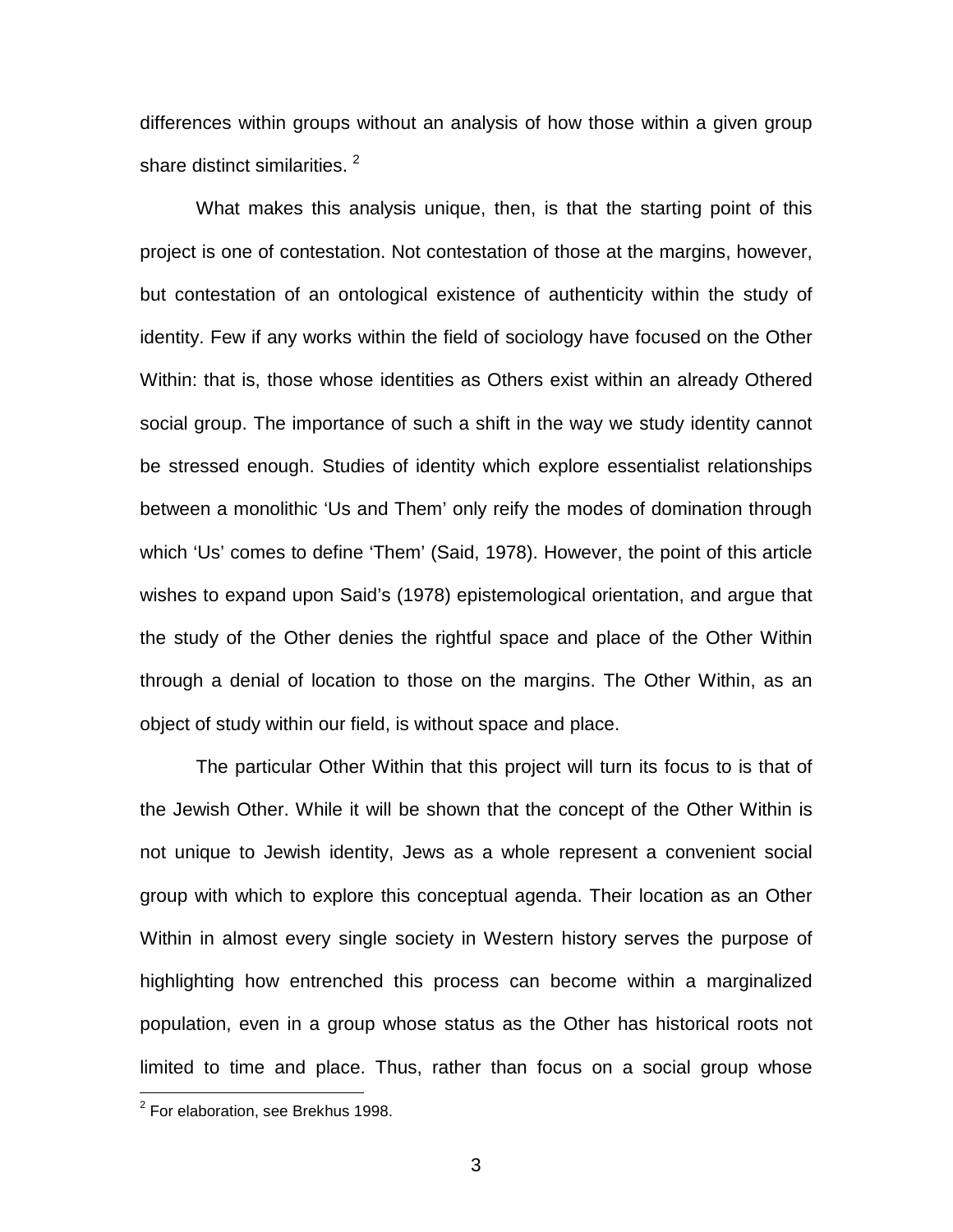Othered status may be situated to a particular geographical location, or particularly located mechanisms of ascribed status, I wish to instead focus on a group whose identity is almost universally marked (Brekhus, 1996).<sup>3</sup> Using the trinary model from Brekhus (1996), I wish to rearticulate some of the central tenets of that analytical device, extending it past configurations of sexual identity and applying the logic to the social construction and maintenance of that group the social sciences refer to as the Jews.

 This project, then, is also an attempt to hash out the epistemological problems posed by previous identity theories which have often focused on identity formation and maintenance with the assumption that there are 'authentic' identities to be formed and maintained. Beyond the aforementioned, what makes the study of Jewish identity sociologically unique and therefore important to the overall contribution to identity literature at large is that Jewish identity is almost universally prismatic in character.<sup>4</sup> Many studies exist which explore the various jeopardies that exist for certain Others particularly located societal frames. We could begin with the DuBoisian concept of double-consciousness, proposed for

 3 By 'particularly located mechanisms of ascribed status', I wish to convey the contextual nature of markedness that we may find, for example, in the study of race. In the United States, it is generally accepted that White is the unmarked, and non-White is the marked. However, as Bonilla-Silva (2004) has shown, this racial dynamic is now taking on new meaning, with the binary model being replaced by what he refers to as a tri-racial classification. Race in the United States, then, remains a fluid construct, even while the status ascribed through racial meanings remains fixed.

 $<sup>4</sup>$  I realize that with an analysis which seeks to deconstruct universal concepts of identity, the use</sup> of universal constructs is prima facie contradictory. However, I want to make clear that my approach is epistemological, and not ontological. I do not deny the history of Jewish experience, even though I recognize that Jewish experience is not universal. What I wish to recognize by the universal character of Jewish identity is that no matter how Jewish identity has been constructed in Western society, no matter which Jews we are talking about, those Jews stand in opposition to the dominant majority, and the dominant majority has been able to define not only their identity, but Jewish identity, by what they do not represent: Jewishness. The variation is in what this Jewishness has been perceived to be.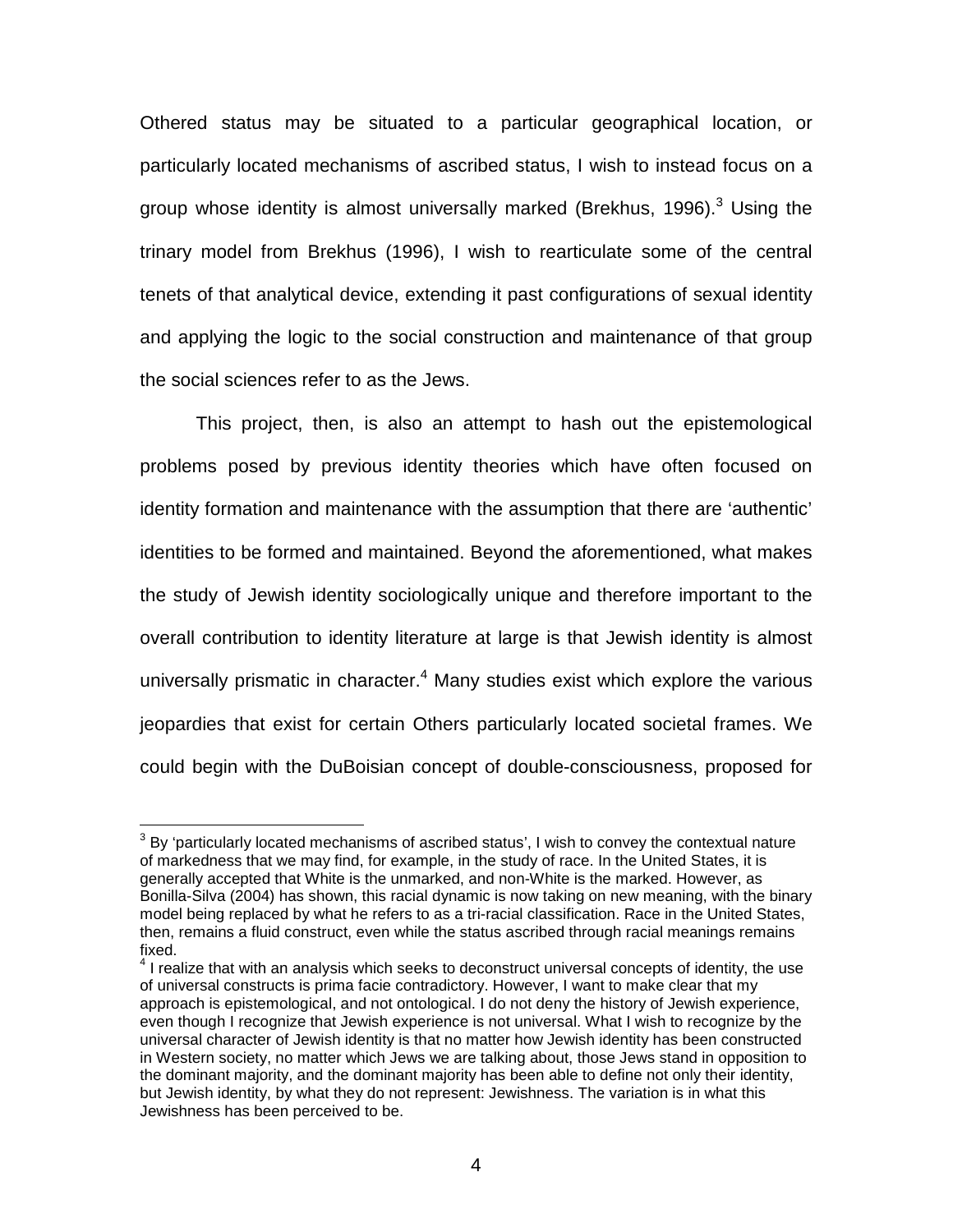Blacks living in the United States, where their identity is constructed not only in how they see themselves, but in how others construct Blacks in relation to their own standpoint (DuBois, 1903). We could then move further to the double and triple jeopardy proposed by Black feminist thought, which suggests that as one takes on more Othered, and thus deviant, identities, one becomes more and more jeopardized by the social norms of the society in which they are located (King, 1988). In the case of triple jeopardy, one could be Black, female, and homosexual, and thus stand Othered by the social norms of a white, male, heterosexual society.

 What makes Jewish identity different is that, in terms of Western society, regardless of where the Jew is located, and no matter what social position the Jew may occupy, his or her identity is always an oppositional reflection of what identities are the norm in that given location. Even with the founding of a Jewish state, that state stands as the prismatic state in relation to the rest of the world, always a State/state of existence to which the rest of the world can look upon and say that it is not.<sup>5</sup>

#### *Structure*

-

 Having established the aims of this project, I wish to now briefly highlight the structure of my argument. I will begin with a review of the literature surrounding the concept of the Other, with a particular focus on how it has been used within the literature on Jewish identity. Within this review, the concept of

<sup>&</sup>lt;sup>5</sup> I use the term 'State/state' to denote a two-fold effect here, that of the State of Israel, and that of the actual state of existence. Thus, the State of Israel exists as a Jewish state, something to which the rest of the world can explicitly state it is not, and the state of existence within Israel is that of a Jewish way of life, distinct from all other ways of life no matter how one wishes to problematize the meaning behind the statement 'Jewish way of life'.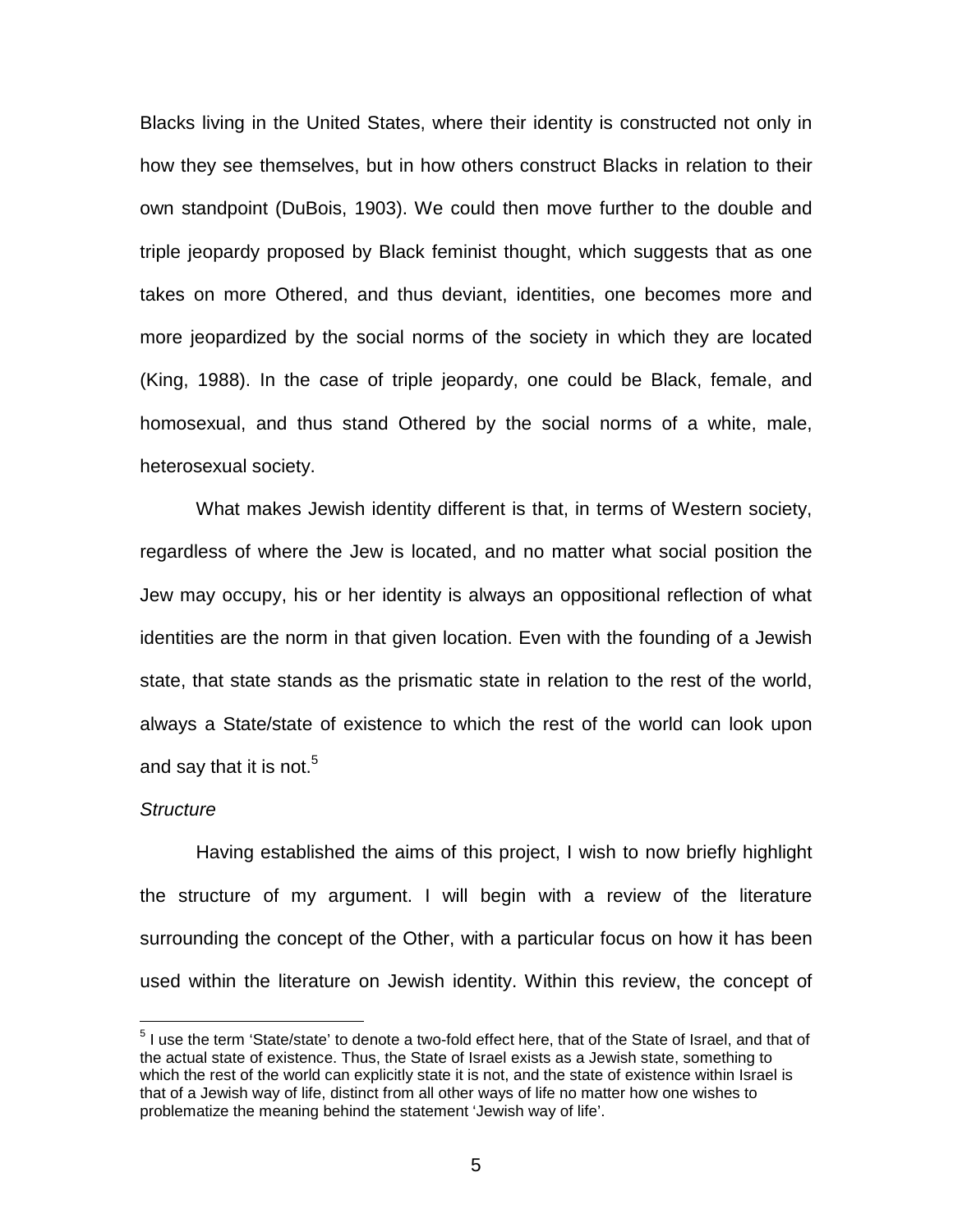authenticity will be problematized in a way which allows for us to expand the concept of what it means to possess an identity, throwing aside past notions of authentic selves as archaic and no longer useful for the social sciences.

 Next, I want to briefly examine the concept of Prismatic Identity as it relates to the Other. This concept, articulated by Bauman (1989) and later by Cromer (2001), states that certain identities serve as reference points for what other identities are not. My argument will focus on the prismatic characteristic of Jewish Others, but I will attempt to extend this concept to the Other Within, arguing that there are Others Within that serve as references for what the unmarked Other is not.<sup>6</sup>

 Afterwards, I will offer my own solution to the study of identity in the form of a new type of identity typology. I refer to this typology as the *spectrum model*, as it refers to identities as existing along a blurred line of juxtaposition amongst each other. As one moves along this spectrum within a particular identity configuration, it will be shown that one never moves completely away from certain aspects of the whole, but only incorporates more aspects of one part, and less of another. By using this *spectrum model*, it will be argued that social science research will be better informed about the commonalities within and between identity constructs, and we may be able to move beyond the epistemological ghettos within which much of our current research resides.

-

 $^6$  The term 'unmarked Other' refers to hierarchical design of Others within an Othered category of identity. Thus, an unmarked Jewish Other would be in reference to the essentialist notion of Jewish identity, as it compares to the marked Jewish Other, such as a messianic Jew, or a homosexual Jew. In other words, the unmarked Other is that Other which fits the 'generic' middle ground for which all Others in that identity group can find their point of reference.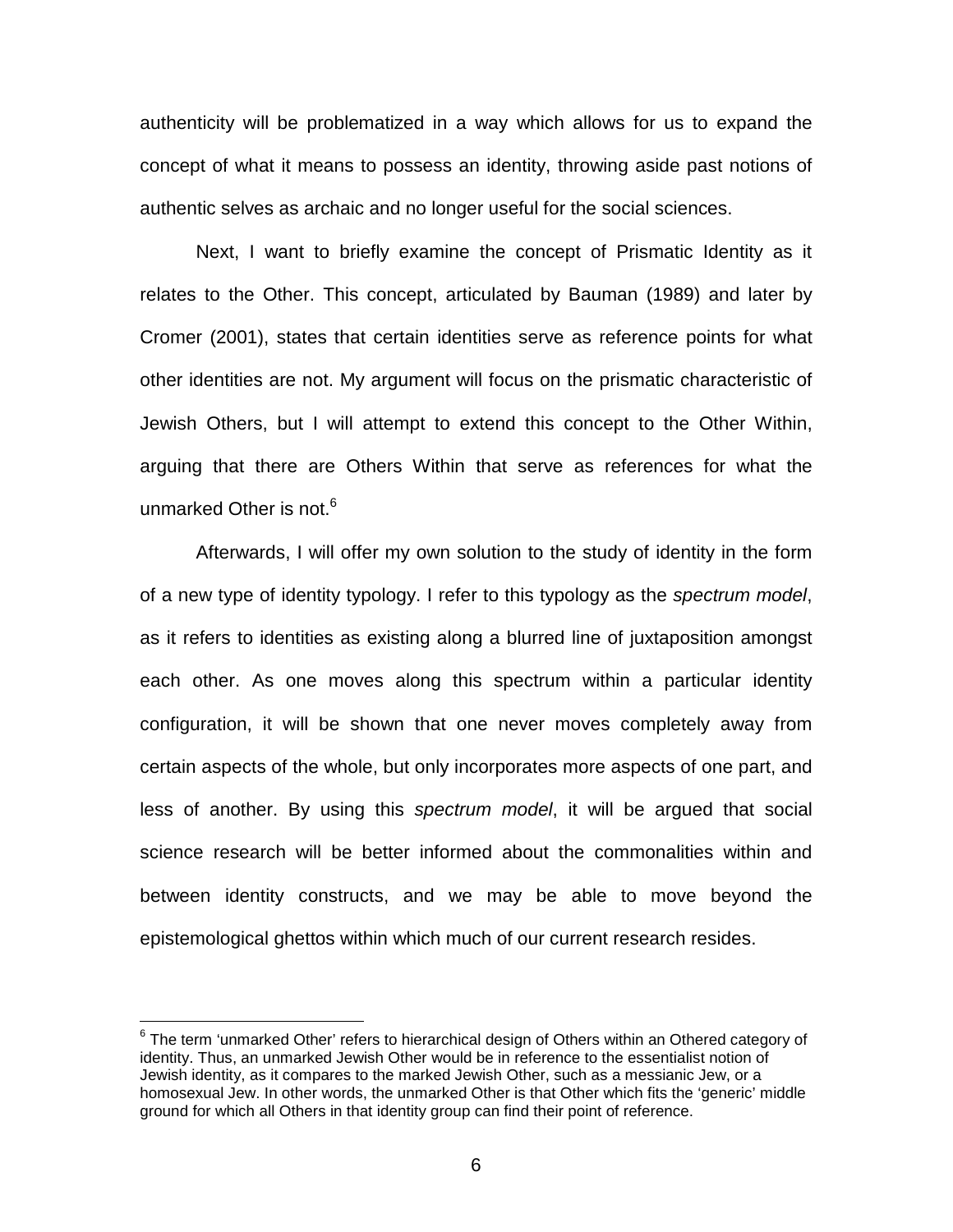#### SOME NOTES ON METHODOLOGY

 Initially when setting out for this project, an essentialist notion of empiricism was embedded within the methodology. If one wants to study Jews, they must go out and find Jews, then report back their findings on Jews to the rest of the social sciences. How Jews think about their identity, how they practice their identity, and how they frame it in relation to the broader social reality were the 'empirical' questions of concern. However, as it happens in much of our research, when one originally sets out with an initial set of questions, one often finds themselves not only asking questions about how they formed those initial queries in the first place, but also making an attempt to answer those questions. In the case of this particular research, if we are to study Jews, then we must already know what we are looking for. *But what would we be looking for?* Rather than set out to produce yet another study using taken-for-granted constructs and variables to form an analysis, it was decided that perhaps the analysis needs to be done on the usefulness of those taken-for-granted constructs within a context of an always changing social reality.

 Sandra Harding (1989) problematizes traditional discussions on method, methodology, and epistemology by separating those components from the traditional umbrella discourse of 'method' that they have all fallen under within the social sciences. A research method, she argues, is the way in which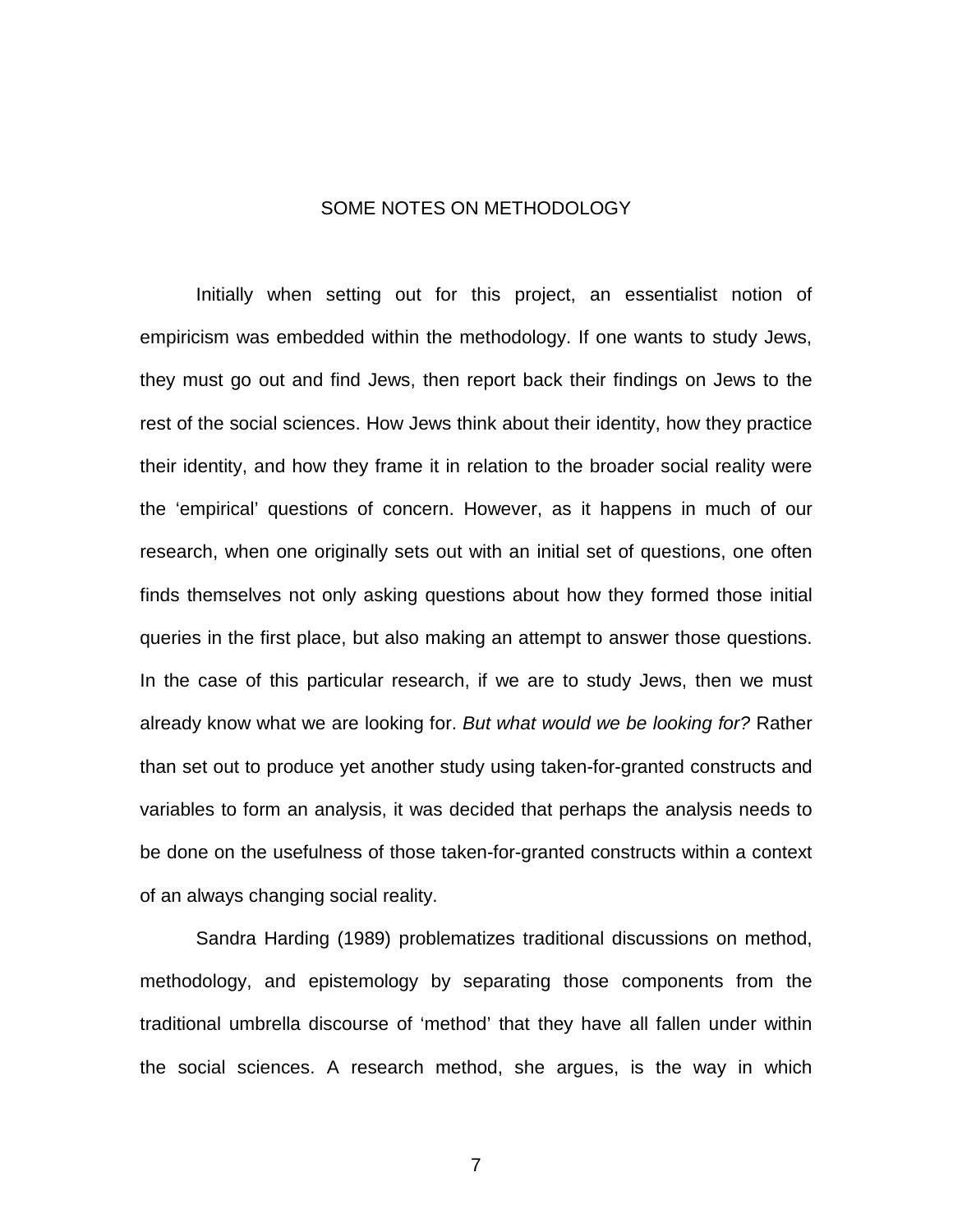evidence is gathered. Research methods can generally be summed up along three distinct approaches: listening to or asking questions of research subjects, observation of phenomenon, or examination of historical traces and records (1989: 2).

 Working backwards from practice to theory, we can differentiate methodology from research method by constructing methodology as "*a theory and analysis* of how research does or should proceed," (1989: 3, emphasis added). Examples of this would be discussions of how Omi and Winant's racial formation theory should be or is applied in particular research on race in America (Omi and Winant, 1994). If we take racial formation theory as our theoretical model, then a methodology which utilizes this theory may look at how racial formation is evolving from a White and non-White binary split to a trinary model of White, honorary White, and not White (Bonilla-Silva, 2004).

 Epistemology, as Harding (1989) describes it, is a general theory of knowledge. An epistemology answers questions about who can be a producer of knowledge, and furthermore who can know in the first place. The problem, as Harding (1989) articulates it, is that we often collapse these three distinct approaches into a common description of method. This distorts analysis, and often reproduces hegemony in that the existing methods have hidden biases within in them, such as gendered or racialized notions of who can know, or who should be research subjects.

 Having articulated Harding's (1987) position on what goes into the construction of method, I wish to elaborate on how methods, methodology, and

en andere andere andere andere andere andere andere andere andere andere andere andere andere andere andere a<br>Beste andere andere andere andere andere andere andere andere andere andere andere andere andere andere andere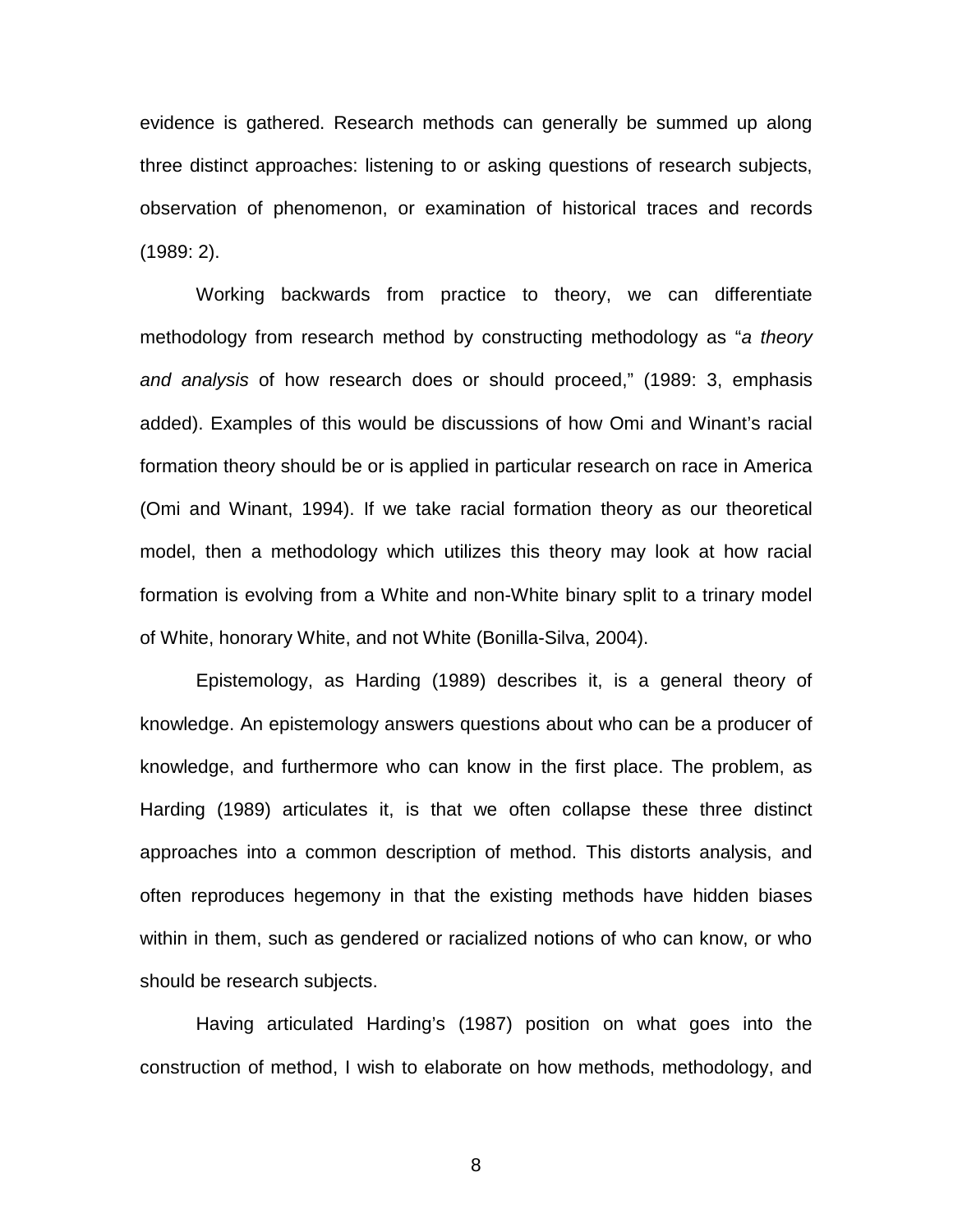epistemology relate to my own project. Concerning methods, my project is not quantitative. I critique quantitative methods such as that of the National Jewish Population Survey within this project for attempting to construct essentialist identity claims with rigid questionnaires and prefabricated social constructs.

 Joey Sprague defines qualitative methodology as that consisting of "indepth interviewing, field observation, the analysis of historical documents, and *the analysis of visual and verbal discourses*," (2005: 119, emphasis mine). Approaches such as these, Sprague (2005) argues, emphasize interpretation and meaning, or the thick description that Clifford Geertz (1973) articulated.

 Conducting interviews of those that I identify as Jewish as a means of articulating Jewish identity would only be reifying rigid concepts of identity which I wish to deconstruct within this analysis. If my project is about deconstructing essentialist identity configurations, it makes no sense to seek out the narrative of essentialist identities. Of course, I could have conducted interviews with Orthodox Jews, Reform Jews, and secular Jews, and thus established a model of Jewish identity which takes into account the variation in religious observance. However, that would still be reifying the rigid constructs of Jewish identity as an identity which operates along a linear line of religiosity, from high-observance to low-observance. It in no way takes into account the plurality within highobservance Judaism, such as Messianic Jews versus Orthodox Jews, or the plurality in low-observant Jews, such as Israeli-youth culture versus World War II survivors who've adopted secular attitudes in response to the trauma of the Shoah. With that being stated, I do feel as though my project is a critical analysis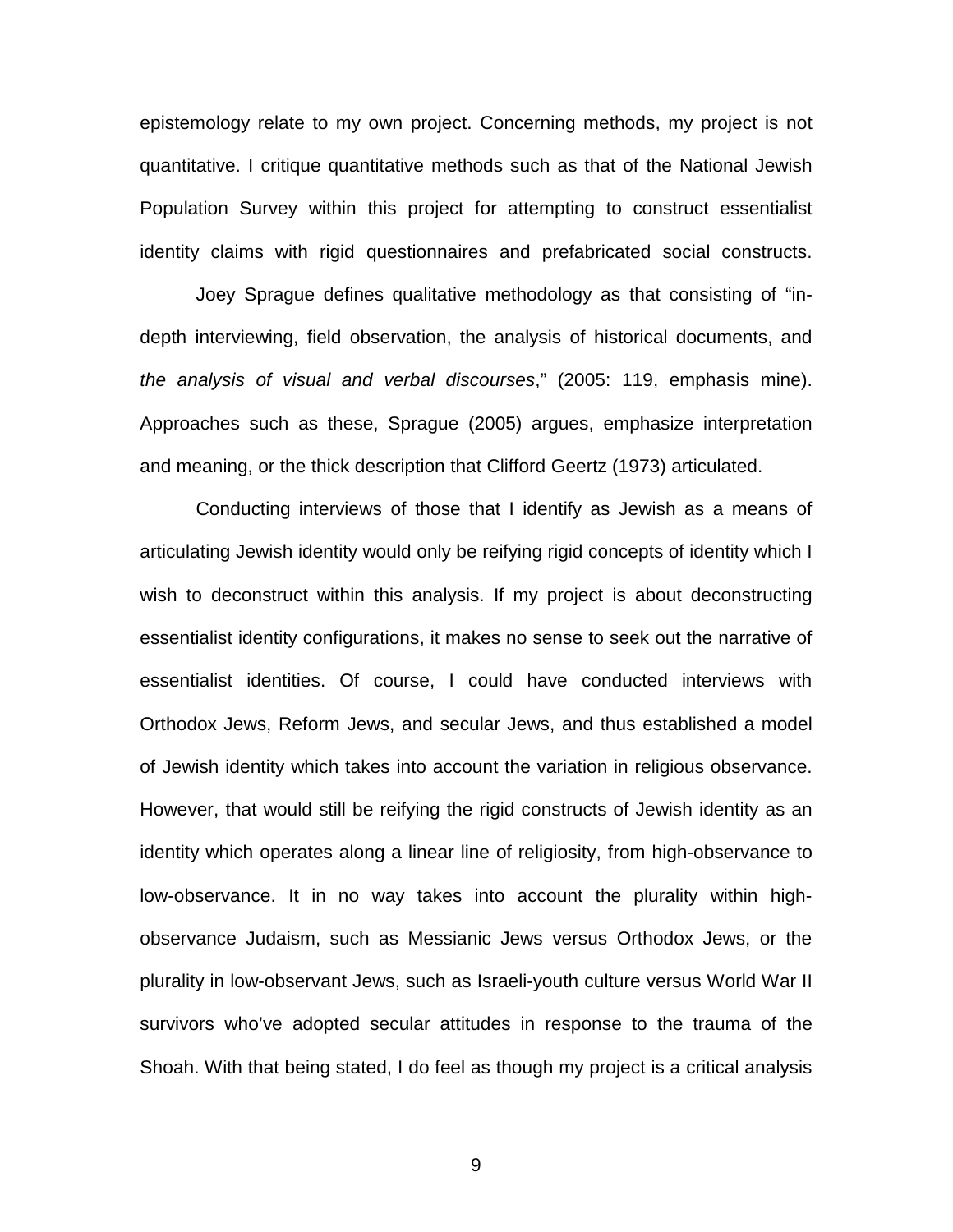of the current discourse on identity. Thus, I maintain that the methods I apply within this project are indeed qualitative because I analyze current positions held by research on identity, and I attempt to reevaluate, elaborate, and/or deconstruct those positions.

 As for my methodology, or for my theory and analysis for how my research within this project should proceed, I wish to make the broad statement that it should proceed *cautiously*. This project is indeed about the local (Geertz, 1973), not meta-narratives, so there will be no suggestion of grand theories here. I do not wish to impose meaning upon identity constructs, but rather create a space where previous meanings can be critically examined for their essentialist positions.

 Lastly, the epistemological claim that I make is that if we want to know Jewish identity, or any identity for that matter, we need to be able to leave the door open for plurality. As I will show throughout this analysis, not only Jewish identity, but many other identities as well, hold vastly different ontological positions. It is these ontological positions which shape their interpretations.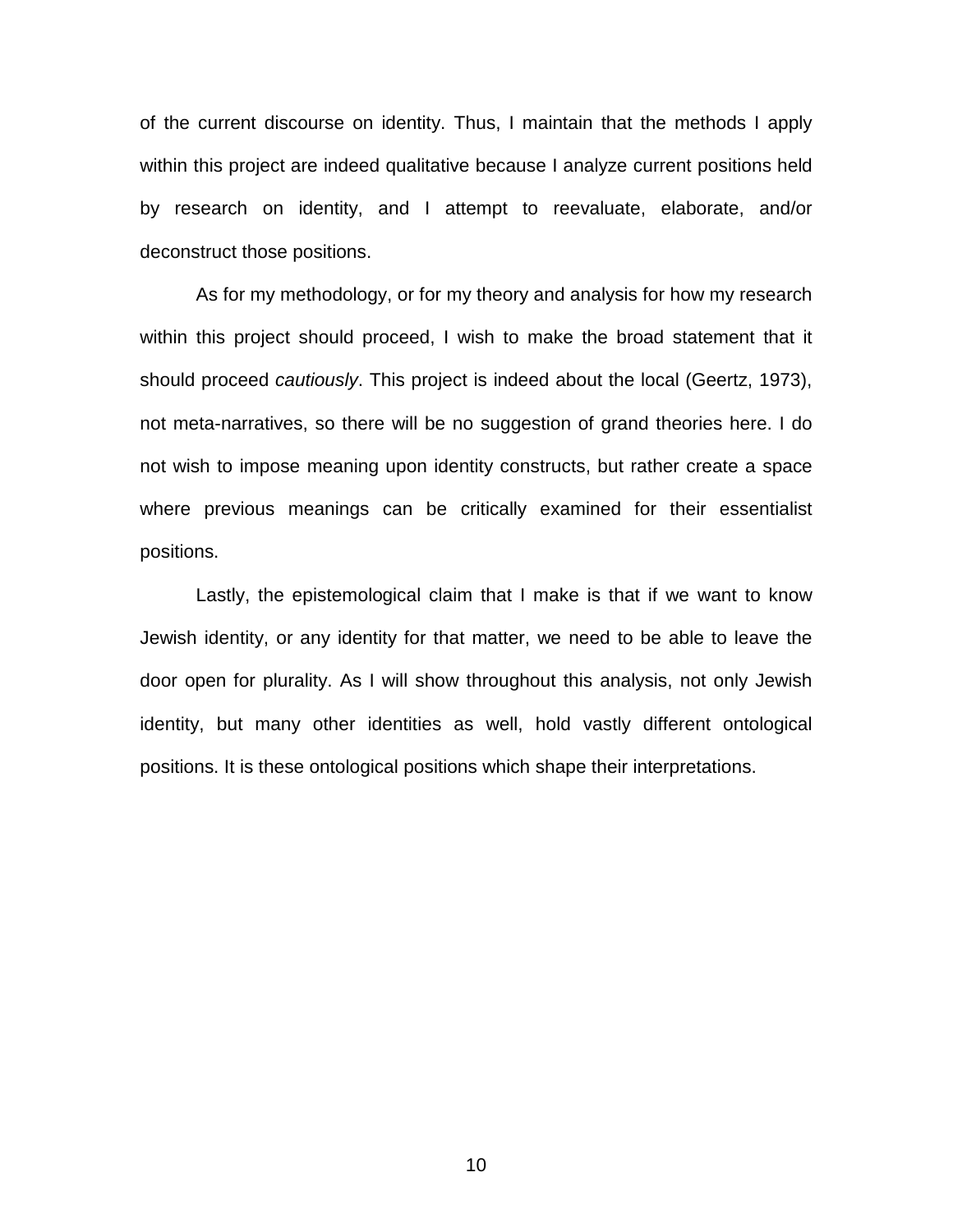#### THE OTHER WITHIN – A REVIEW

 Michael Berzonsky (2005) posits the problem of modernity, identity and essentialism, through the use of a beautiful metaphor relating to a college campus tour (2005: 133). A young college prospect is being given a tour of a university to which he/she is considering attending. The tour guide takes this prospective student to see the dorms, the library, the bookstore, as well as various departmental buildings of which the tour guide feels are important in giving an overall picture of the university and what it has to offer.

 At the end, of the tour, however, the student has a perplexed look on their face. Turning to the tour guide, the student asks, "This is all great, I really enjoyed the tour, but where is the university?" (Berzonsky, 2005: 133). According to Berzonsky (2005), this student has made a categorical mistake. The student is unable to see how the university is not a separate entity from all which they have seen, but is in fact a compilation of all the various components they have encountered on their college tour.

 Modernity has treated identity in much the same way as the prospective student treated the university. In looking for grand explanations of essentialist categories, a great deal of identity research has lost sight of the importance of the characteristics which compose a given identity. According to Stryker and Burke (2000), there currently exist within academia three distinctly different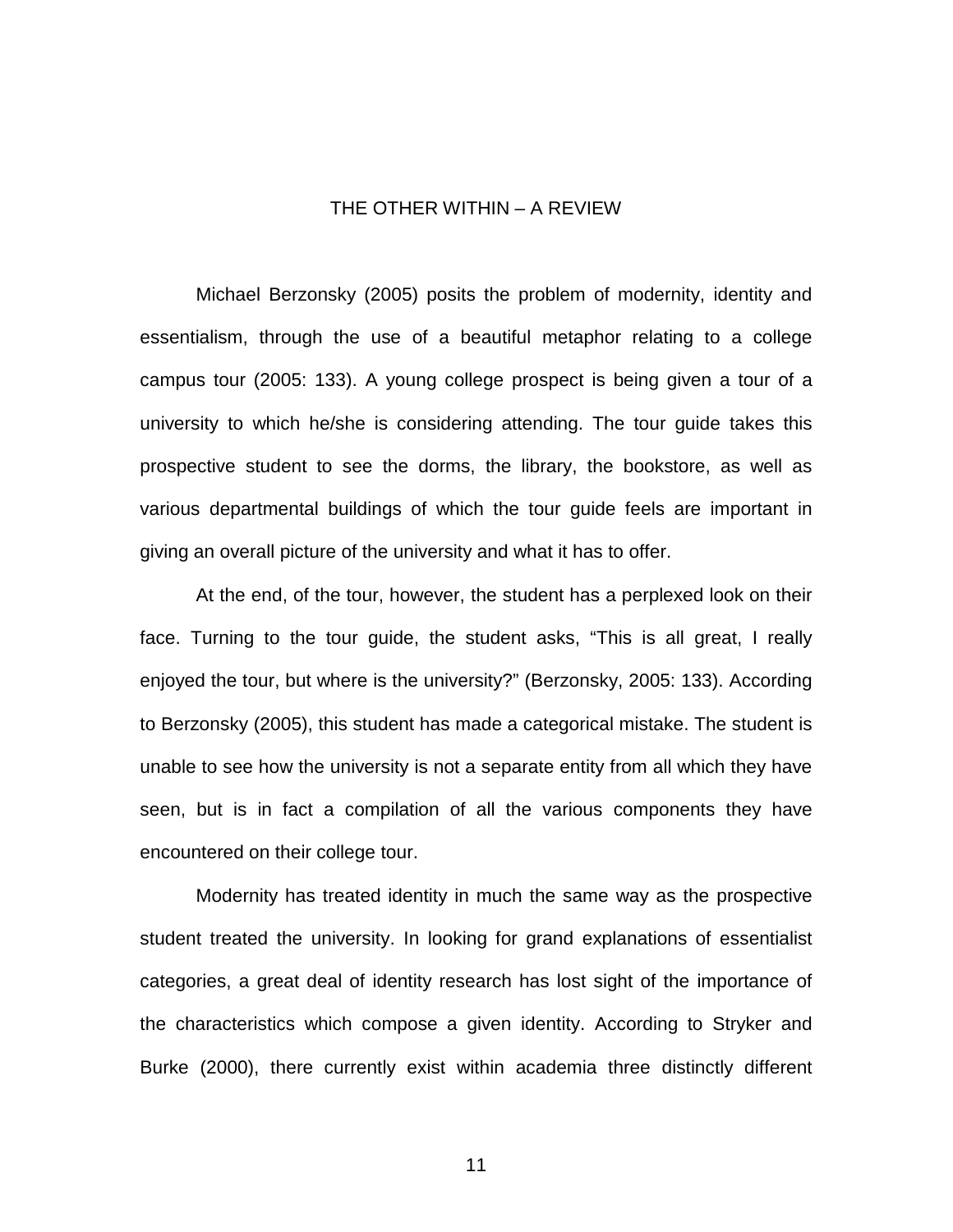treatments of the issue of identity. The first is the strand that uses identity to refer to the culture of a people. Under this particular treatment of identity, there is no difference made between identity and ethnicity – the latter informs the former. This strand has been used within Jewish identity to construct essentialist paradigms of not only Jewish identity, but Jewish culture. This approach ignores context altogether, reducing Jewish culture to a few common practices, but never really responding to the question of *whose culture?*

 The second use of identity within academia refers to a common identification with a collectivity or social category. While this seeks to create a common culture among participants, it does not acknowledge pre-existing cultures that shaped the common culture of the group of interest, nor does it address the fluidity *within* a particular group. For instance, this approach is often used within social movement theories (Stryker and Burke, 2000: 284). However, if we look at a social movement such as the Black Power movement, which Blacks are we talking about? Student movements such as SNCC? Or the SCLC? Both can be argued to have been empowering for Black Americans in the 1960s, but not for *the same* Black Americans during the same time period.

 Stryker and Burke (2000) offer their contribution as a third usage of identity in academia, referring to identity as "parts of a self composed of the meanings that persons attach to the multiple roles they typically play in highly differentiated societies," (p.284). Thus, identity can be theorized to consist of multiple components, in which the total person becomes greater than the sum of each component of the person. This approach recognizes context and fluidity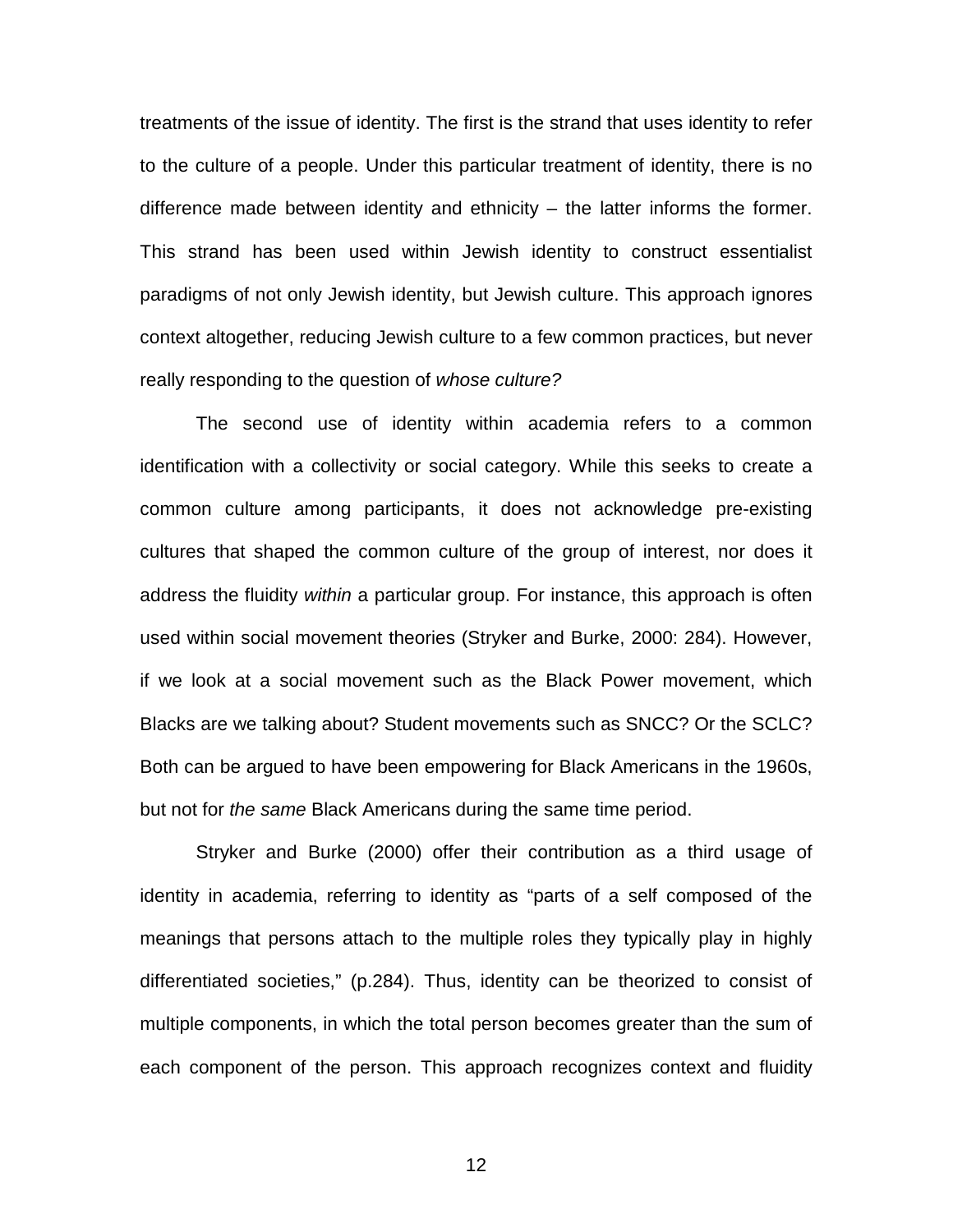within a given identity, and does not implicitly construct an essentialist category. It is from this perspective that I wish to explore the question of the Other Within, as well as problematize the notion of authenticity in the discourse of identity.

 In relation to Jewish identity, this concept of authenticity becomes crucial. Prior to a postmodern turn in intellectual inquiry, most discussions of Jewish identity assumed the existence of an "essential Jewish self," (Kaufman, 2005, p.84; see Levy, 1933; Davis, 1943; Waxman, 1958). The last few decades in particular of Jewish history reflect an ever-increasing non-linear growth of Jewish identity. The destruction of European Jewry, the founding of the Jewish state of Israel, and multiple international migrations resulting in a mass redistribution of Jews around the world are the most widely known examples (Kaufman, 2005).

 Scholars of many disciplines have long argued that the existence of an 'Other' is an essential prerequisite for the development of a social and cultural identity (Cromer, 2001). The 'Other' is always the reference point by which a society distinguishes its own cultural space and boundaries. Mainstream society not only perceives and portrays the 'Other' as different, but it perceives and portrays them as inferior as well (Cromer, 2001). While Cromer (2001) doesn't explicitly state this reference point of the Other as being prismatic in nature, Bauman (1989) refers to the Jew as prismatic with much of the same wording. Bauman states the Jew has almost always stood apart as the antithesis of every location which non-Jews occupy (1989: 41).

 Bauman (1989) articulates the concept of the Prismatic Jew, the Jew who can serve as the reference point of *non-identity* for several different identity

<u>13 and 2001 and 2001 and 2001 and 2001 and 2001 and 2001 and 2001 and 2001 and 2001 and 2001 and 200</u>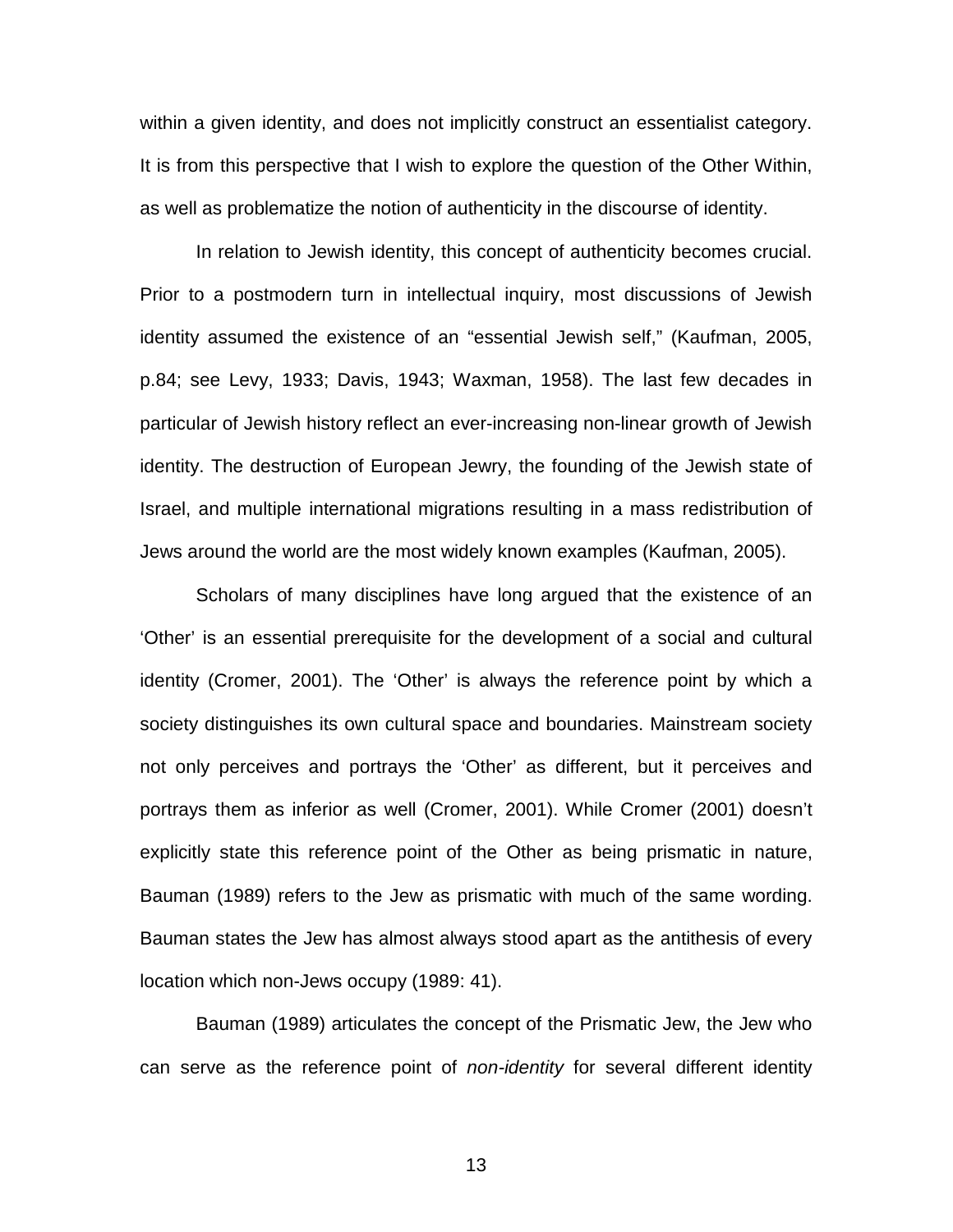locations at once: the villain of the working-class, working their employees to the ground for that extra percentage of personal profit; the leach of society to the wealthy elite, always begging for a handout which comes at the expense of John Q. Public.<sup>7</sup> The Jew stands as the Oppressor to those beneath them in social standing, and the vagabond to those above them. Because of this prismatic character, the Jew can never belong to the country of their origin (1989: 51). They are never German, only a Jew living in Germany; never American, only here on temporary identity visas.<sup>8</sup> For a visual representation of Bauman's Prismatic Jew, see Figure 1.

<sup>————————————————————&</sup>lt;br><sup>7</sup> Funny how John Q. Public, because they are public, cannot be Jewish. Thus, the idea of prismatic identity comes to full light. In no way can the Jew ever assimilate into society as long as they stand in contrast to society itself, which cannot bear the burden of inclusion. To include would mean that we would have to redraw reference points for our own identity, and find a new prismatic Other to establish what we cannot be.<br><sup>8</sup> And if ane hethere to leak at the history of iden

And if one bothers to look at the history of identity construction within the United States judicial process, one will find many instances of when this identity visa has either been denied, redefined, or completely revoked. The irony of the Naturalization laws was that they resembled nothing remotely close to natural law as it is known within the field of biology.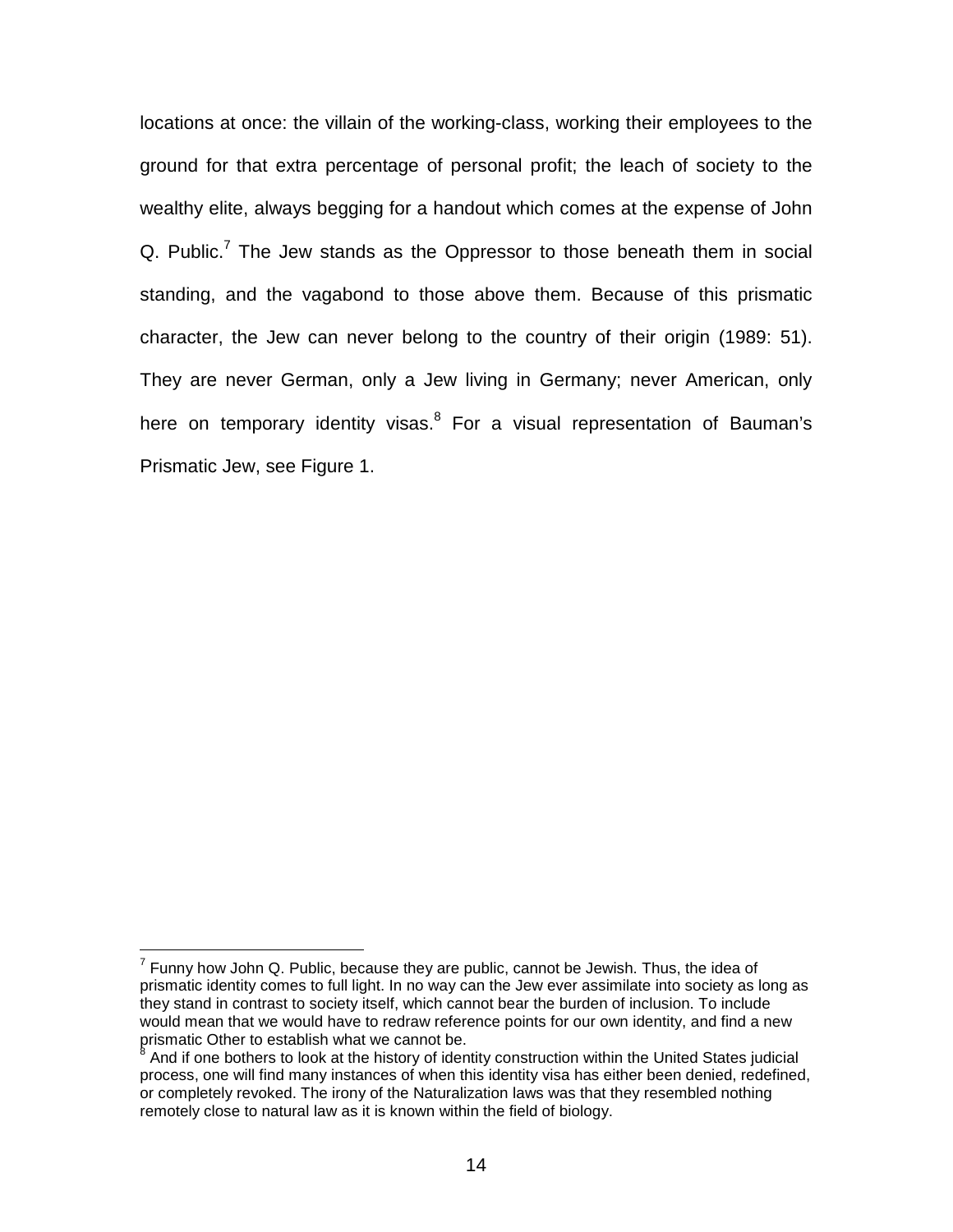



 Because of the multidimensional characteristics assigned to the Prismatic Jew, the generic unmarked comes to define themselves and their multiple social locations against that of the Prismatic Jew. Each side of the Prismatic Jew represents a social location from which the unmarked gathers its own identity characteristics from. For instance, the bottom of the Prismatic Jew may be the side from which they come to be defined as vagabonds and social pariahs by the wealthier of the unmarked.

 The purpose of the illustration is to articulate that no matter how Jews relate to the social space they occupy, they have been defined by the rest of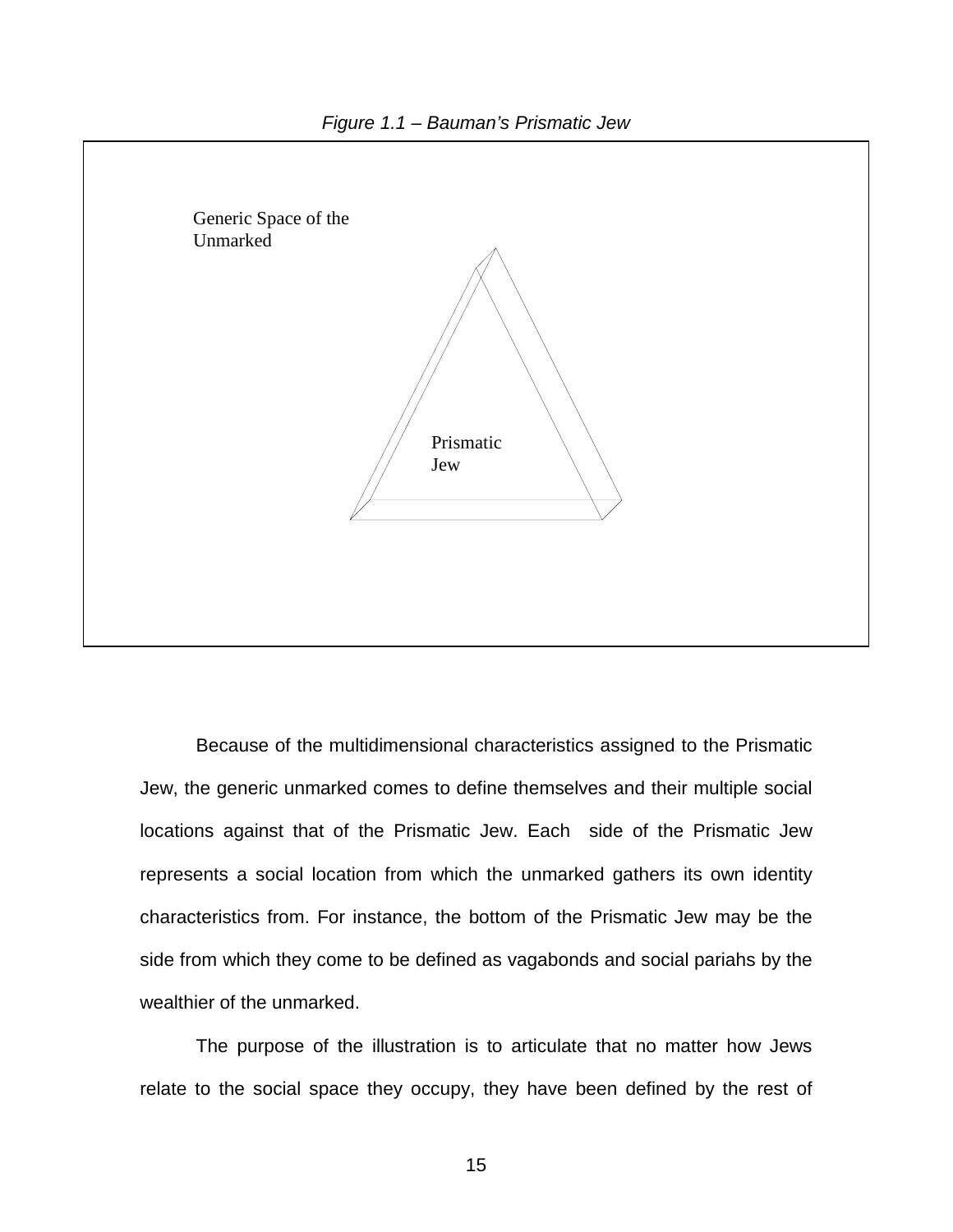society in remarkably different, contradictory ways over time (Freedman, 1998). What has been consistent, however, is the construction of the Jew as the Other, regardless of what implications this ascribed identity has had in regards to the connotation of its meaning: Jews have been regarded as the quintessential 'Other' in Western thought, no matter the Western location (Cromer, 2001). A consequence of this process of othering, unfortunately, has been the trend to assign to the group negative meanings with the intent to reproduce a particular form of stratification. Within English literature, the Jew has often been constructed as sexually perverse in relation to English society. One only needs to look at literary figures such as Shakespeare's Shylock and Antonio, as well as Dicken's Fagin (Freedman, 1998) to find these sexually immoral antagonists. Leo Frank, from which the American play, *Parade,* is based upon, offers up not only a literary example but a real-life example of this 'Jew as perverse' construction in the accounts of his trial at the beginning of the  $20<sup>th</sup>$  century in Georgia (Freedman, 1998). Leo Frank's character is charged with sexually assaulting and murdering a young girl who works in his factory. The charges of sexual assault and murder are rife with accusations of Frank's Jewish qualities being probable cause for his guilty verdict, even in the face of less than circumstantial evidence.

 While these aforementioned examples reflect the prismatic nature of a somewhat essentialist notion of Jewish identity, examples abound of the *Other Within* as constructed in other more contemporary works of literary art. An analysis of the intersections between queer and Jewish identity within the plays of Tony Kushner finds the reoccurring theme of "the wandering, rootless, shape-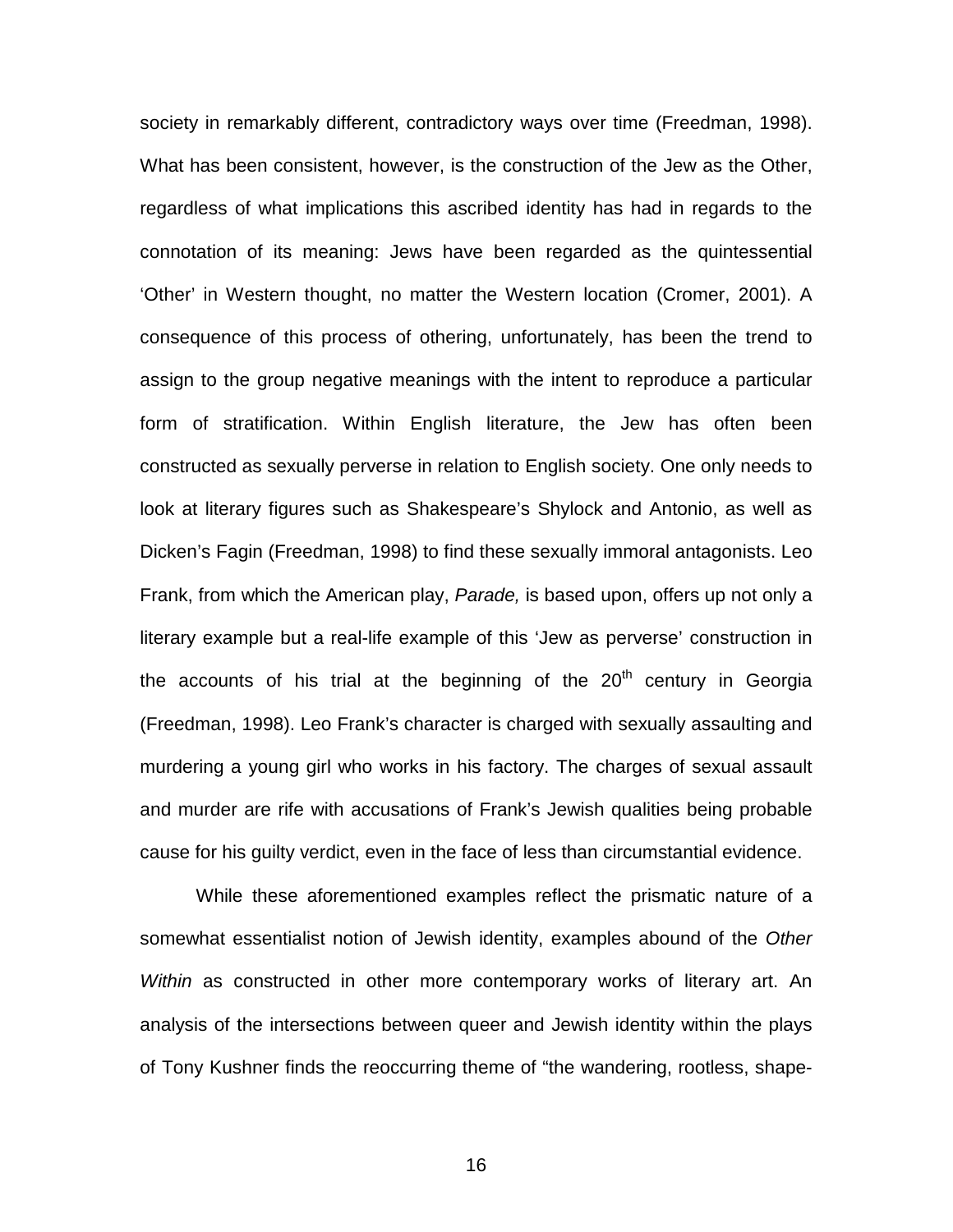shifting Jew, who never finds a home," (Freedman, 1998: 91). Within *Angels in America*, Rabbi Chemelwitz makes the statement to two gay men, one whose grandmother the Rabbi is eulogizing. "You do not live in America," the Rabbi states. "Your clay is the clay of some Litvak shtetl, your air the air of the steppes," (Kushner, 1993). With this statement, the Rabbi is making a distinction between himself and these two gay men. They are not Jews of his kind, they are Other Jews, Jews which stand along the margins of legitimate Jewish identity. To be gay and Jewish is to be un-Jewish.<sup>9</sup>

 9 Here we see what Brekhus (1996) was referring to when he discusses the weight of marked identity traits. While to be gay is looked upon as being un-Jewish, to be Jewish is not looked upon as being un-Gay. In this case, homosexuality is a much more serious step away from legitimate identity than Jewishness.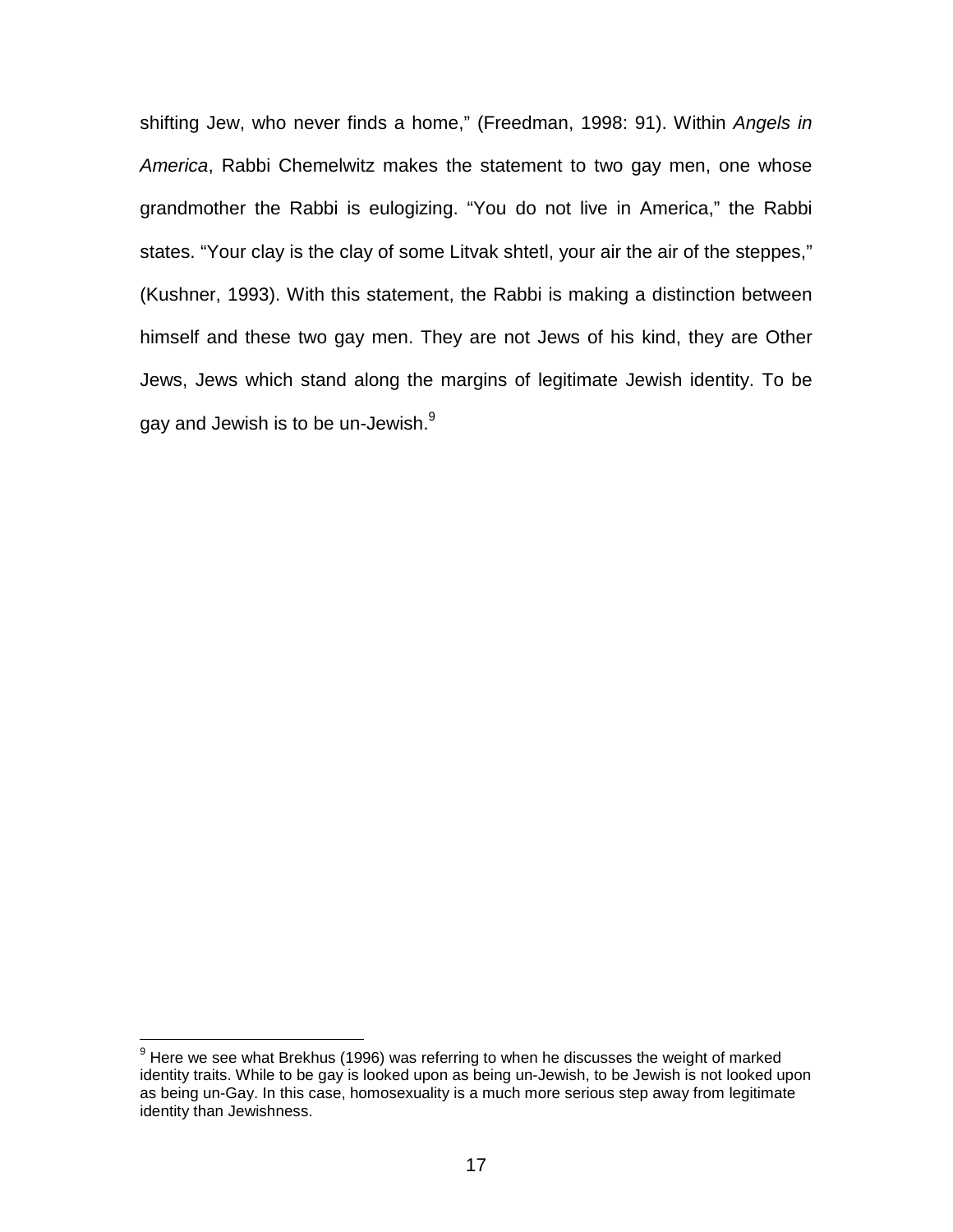#### PROBLEMATIZING AUTHENTICITY

#### *A Small Note on Gender*

Shmueli (1990) identifies seven different cultural systems that have existed within Jewish history: the biblical, Talmudic, poetic-philosophic, mystical, and rabbinic, as well as the Emancipation/Israeli culture itself. However, in identifying these seven, we must realize that they are in no way exhaustive, nor are they in any way conclusive in their own right. If we take a close look at the seven cultural systems of Shmueli, we can see that they are largely cultural systems of a *male* Jewish population.

 Biblical and Talmudic cultures have been written by men for the greater Jewish community. Laws centering on the community then have an inherent gendered component among them, with prefabricated frameworks of interaction between genders. More importantly, these two cultural systems have somewhat dictated the shape of the remaining cultural systems within Shmueli's analysis, in that they have already set in stone the requirements for who can become a rabbi, who is a legitimate poet or philosopher, and who has the power to usher in an emancipation, or rule a kingdom. None of the identified cultural systems of Jewish thought and history speak to the cultural system belonging in part to Jewish women, in traditional or non-traditional settings. It was this recognition by many Jewish women in the 1970s which led to a feminist critique within the

the contract of the contract of the 18 and 18 and 18 and 18 and 18 and 18 and 18 and 18 and 18 and 18 and 18 a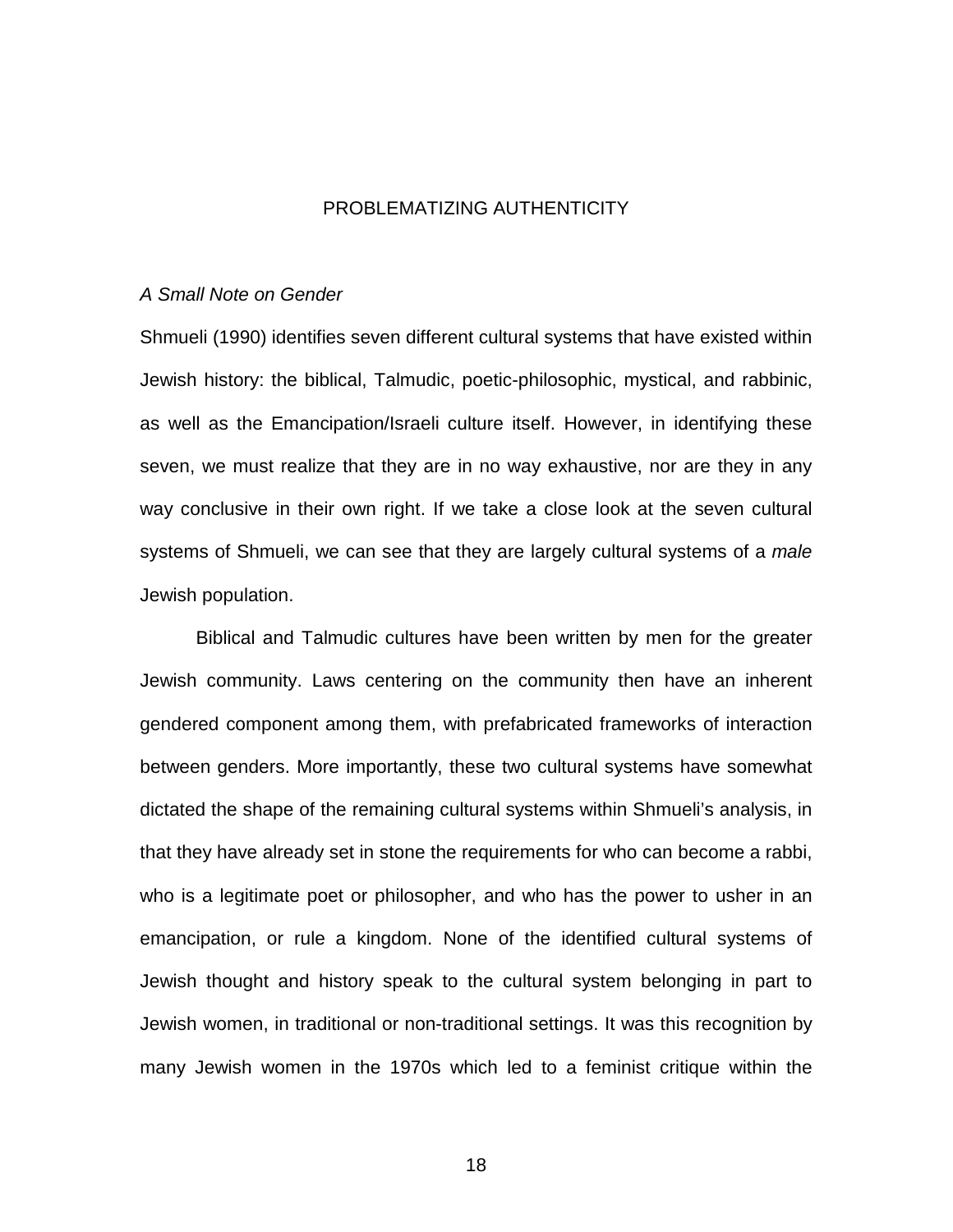American Jewish religious movement (Steinberg, 1975). For purposes of this argument, by problematizing gender within the discourse of identities we add another layer of analysis to the argument surrounding authenticity.

 Acknowledging the variance within Jewish history and thought, and problematizing the original discourse provided by Shmueli (1990), what does it mean to say that one's Jewishness is ascribed? If there has never been one set of criteria for establishing authentic Jewish identity, and if the various historical traditions have been established through a more generic patriarchal order which is not exclusive to Judaism, how do we determine authenticity?

#### *Case Study #1: The Law of Return*

 The example of Israel as a Jewish state provides an appropriate model for the study of the Other Within on a large scale. Israel stands as the only sovereign nation in the world exclusively established as a nation of Jews, by Jews, and for Jews. Therefore, the dominant majority of Jews within Israel stand as the generic, or unmarked, a feature which is an anomaly compared to the rest of the world. However, even within Israel, there is an understanding of what characteristics are marked and what characteristics are unmarked. While a later analysis within this paper of the Falasha serves as an example of marked identity characteristics within an otherwise homogenous society, I wish to briefly go beyond the Falasha, and highlight how authenticity has been determined through official Israeli policy, such as the Law of Return.

Beginning in 1950, Israel initiated a law, followed by a series of amendments to the original law, which reflected a desire to portray the newly

the contract of the contract of the contract of the contract of the contract of the contract of the contract o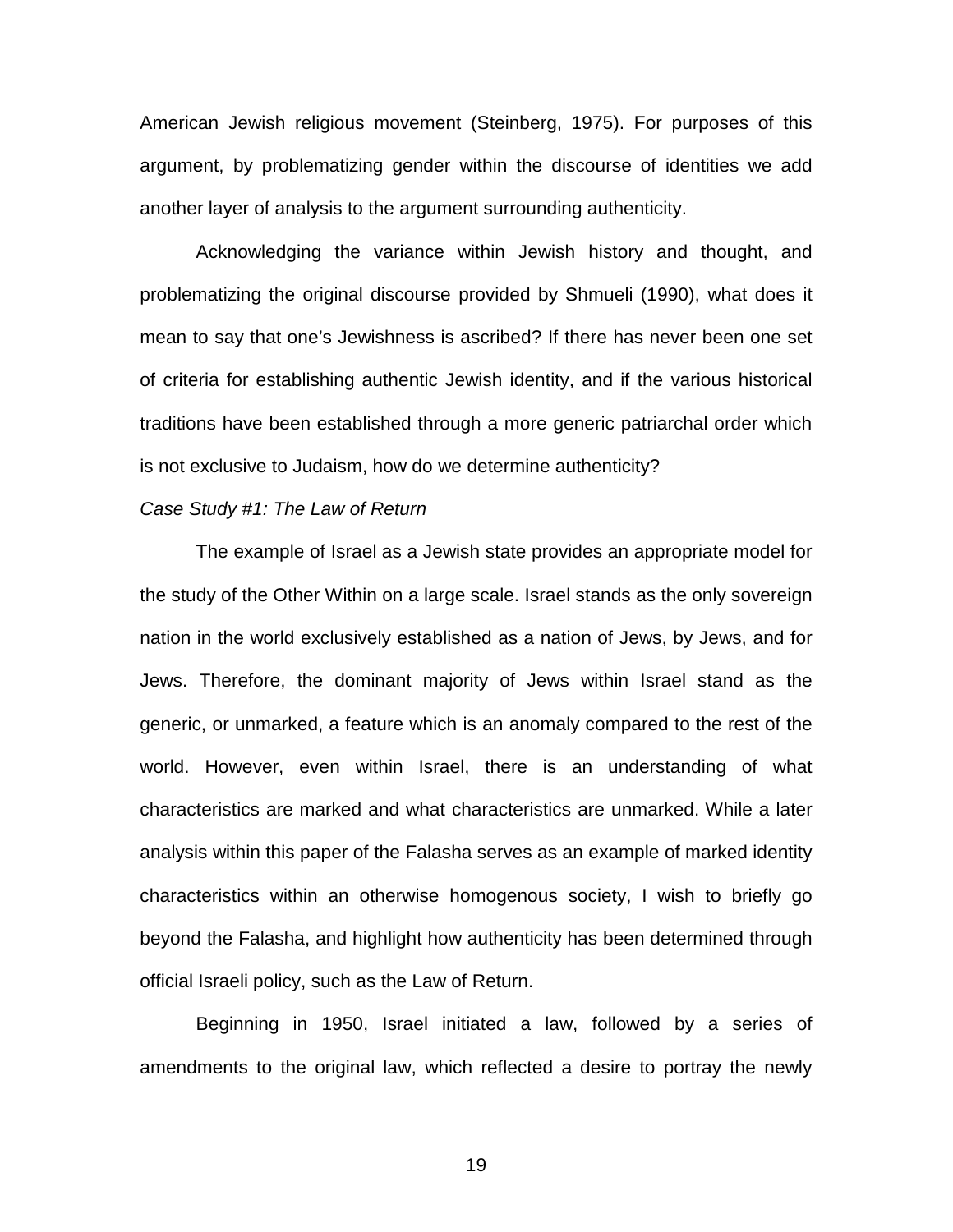founded state as a distinct, Jewish homeland. This law and its amendments are referred to, in whole, as the Law of Return. The subsequent amendments to the original document of 1950 reflect a desire of Israeli policy makers to use the same working definition as the Nuremberg law of Nazi Germany in determining who is a Jew.

 The Nuremberg laws defined a Jew as anyone with at least one Jewish grandparent (Nuremberg Law on Citizenship and Race, 1935), and the 1970 amendment to the original Law of Return reflects that definition of who is an oleh<sup>10</sup>: the rights of any emigrant Jew to Israel are to also be handed down to the spouses and grandchildren of that Jew (Law of Return, 5710, 1950). Therefore, any descendant of a Jewish grandparent is also given full access to Israeli citizenship. The suggested reasoning behind this is that Israel, being a Jewish state founded in the aftermath of the Shoah<sup>11</sup>, largely in response to the Shoah, was conceptualized among other things as a safe-haven for Jews the world over (Jamal, 2002). Thus, one can see the utility of this law in that the State sought to protect those Jews who would otherwise be set aside for extermination under the same legal definitions as those of the Third Reich.

 However, in constructing this law around the notion of a 'one-drop rule' of identity (Brekhus, 1996), Israel has in fact established an evaluative criteria for defining who is Jewish enough, and who is not. The enforcement of the law sets

 $10$  The Hebrew term 'oleh' is translated to mean any Jew immigrating specifically to Israel. The plural form of this, in Hebrew, is 'olim'.

 $11$  I choose to use the term 'Shoah', Hebrew for 'catastrophe', rather than the common reference of the Holocaust. This is done in an attempt to remove the latter term from the epistemological ghetto within which it has resided, allowing the audience to acknowledge that there have been other equally tragic Holocausts in our world's history.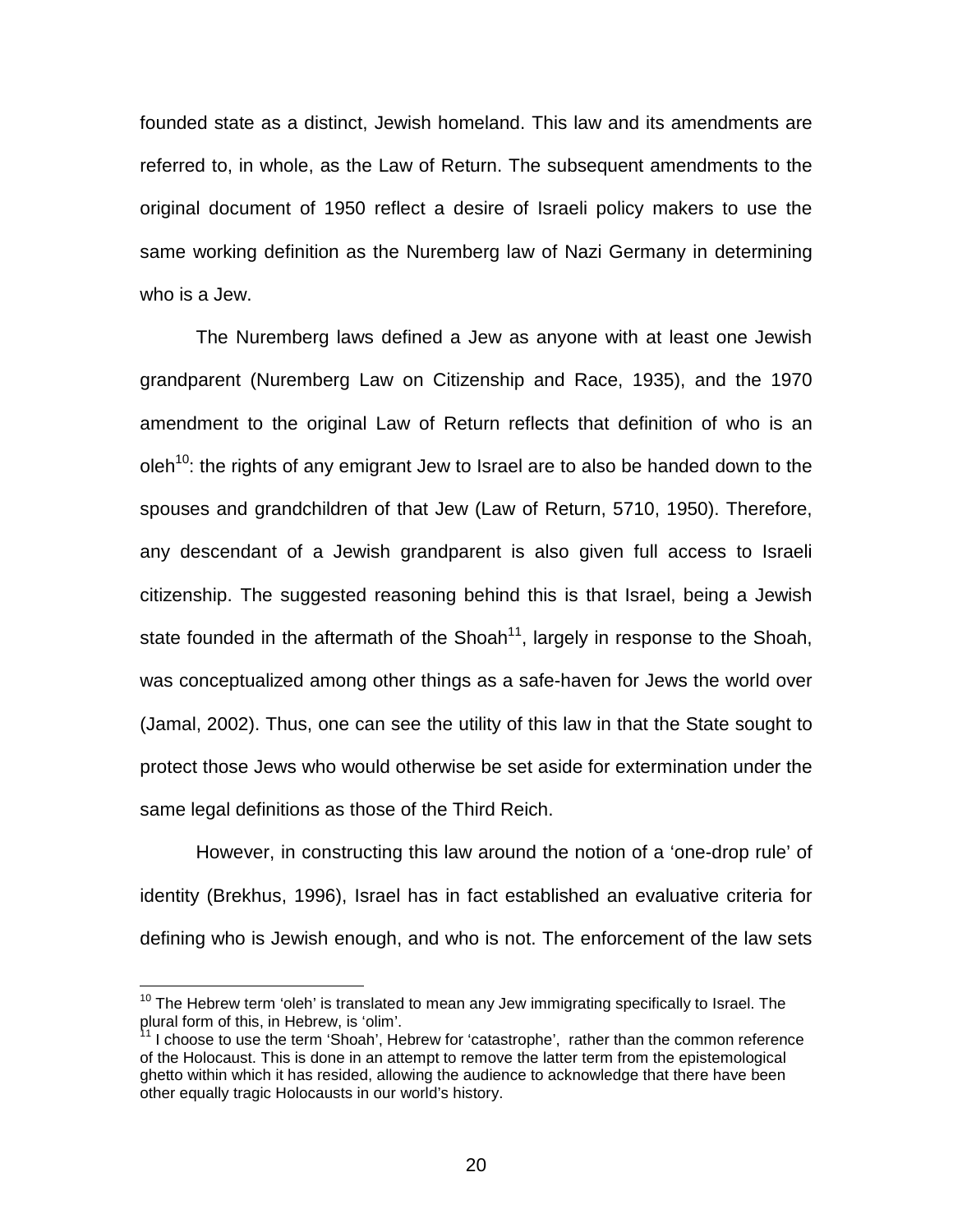in stone a religious criterion for determining authentic Jewish identity, and acceptable immigration: one is Jewish if one can trace roots back to an 'authentic' Jew. While Jewish authenticity is often seen as revolving around biblical law and practice, Newman (1998) argues that this becomes problematic when we take into account the fact that there has never existed at any time one single system of Halakhic law that has governed Jews the world over (1998: 167). Being able to claim a Jewish grandparent is not sufficient for Israeli citizenship when one has to also prove authenticity. Unfortunately, current literature on the Israeli Law of Return does not elaborate on what can be referred to as intra-multicultural conflict; that is, conflict *within* the Jewish community as to who is authentic and who is not. Current literature instead chooses to focus on the lack of applicability towards Arab-Israeli citizens (Levy, 2005; Jamal, 2002), or indigenous Palestinian minority rights within the existing Jewish state (Pelev, 2005; Ellis, 2000). The few examples within the literature that do wish to discuss the variance *within* the Israeli-Jewish community often reduce it to a secular vs. non-secular discourse (e.g. Ichilov, 2005). What needs to be addressed is the linear logic assumed within the Israeli Law of Return, and by those in power, that to be a Jew means that you must constitute only one type of Judaism.

 An example of the aforementioned rigidity can be found within the article in *Ha'aretz* "Not All Children of Mixed Marriages are Created Equal" (July, 2004)*.* This article refers to problems of authenticity when dealing with adopted children of Jewish parents. A child whose adoptive father or mother is Jewish may be issued a temporary visa, but is not issued an official card of citizenship, even

<u>21 - John Stein, amerikansk politiker (</u>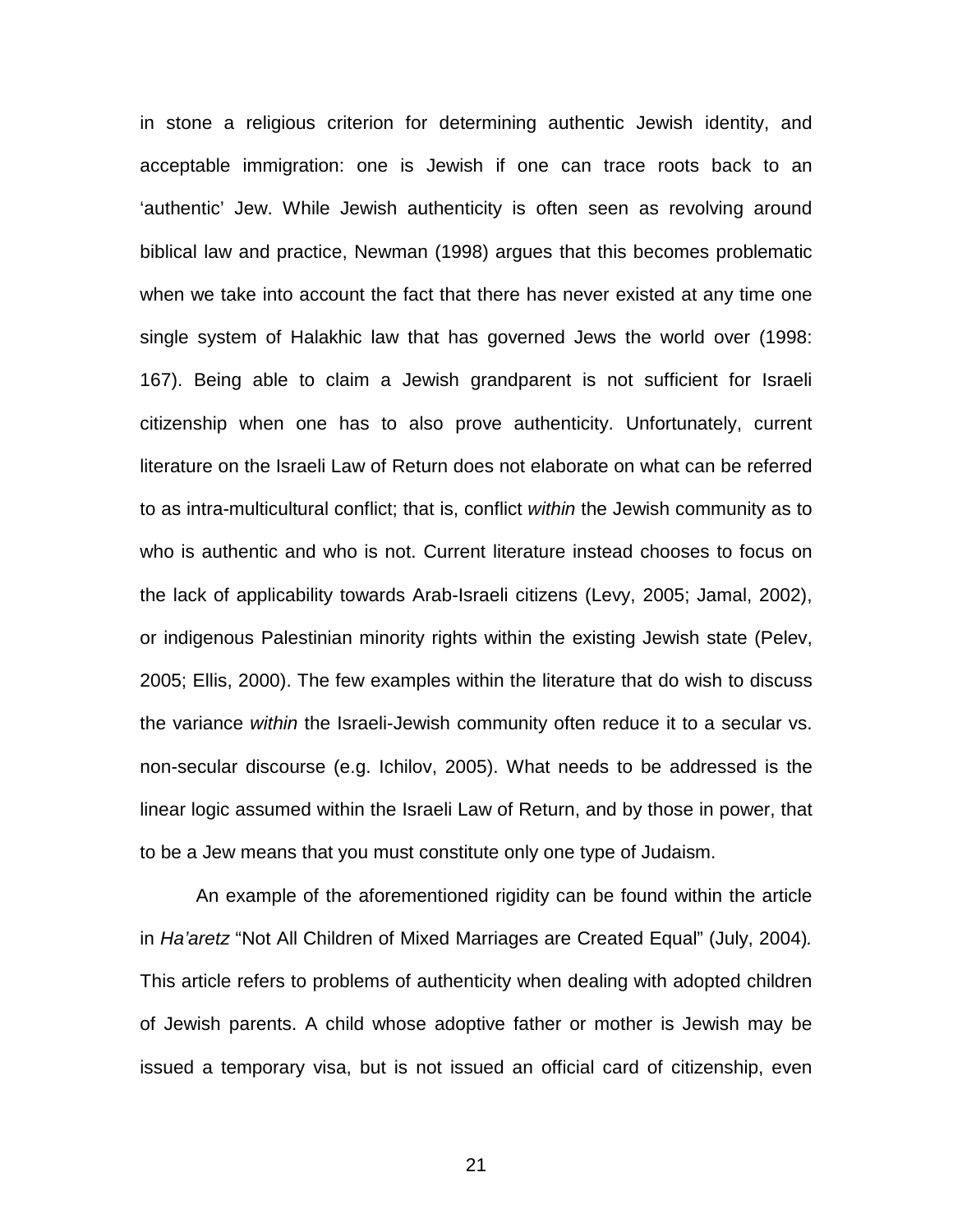though they are being raised by Israeli-Jews. Upon reaching the age of an adult, that child could be asked to leave the country, renouncing not only their temporary visa, but also their rights to resources which are now denied to them.

 The problematics addressed within this article has to do with the idea that one's Jewishness is ascribed. Ascription, in this case through birthright, poses a problem because it does not recognize that culture is an *activity* For a culture to take form, it involves a process of *doing*. This process of creating and maintaining culture is not a process of inherited traits or features, but one of learned codes and conducts. Furthermore, ascribing cultural status creates boundaries that, as we shall see in the next section, revolve around notions of purity and authenticity that do not exist.

#### *Simulated Authenticity*

 Fuller (2003) notes that it is because cultural boundaries do not reflect reality in a straightforward way that they are always able to be drawn differently (2003: 4). When Israeli policy attempts to draw cultural boundaries around authentic Jewishness through the Law of Return, restricting access to those it deems unauthentic, it does not do so with the cultural concept of the generic Jew in mind, but of the *most authentic* Jew. Israeli society is predominantly secular in religiosity. The responsibility for judging what is Jewish and what is not Jewish, however, is the responsibility of the Orthodox of Israeli society, a distinct and powerful minority. Those wishing to immigrate to Israel under the Law of Return are not held up to the standards of the everyday Jew living in Israel, but are instead held up to the standards of the Jew who doesn't even exist within the

<u>22 and 23 and 23 and 23 and 23 and 23 and 23 and 23 and 23 and 23 and 23 and 23 and 23 and 23 and 23 and 23 a</u>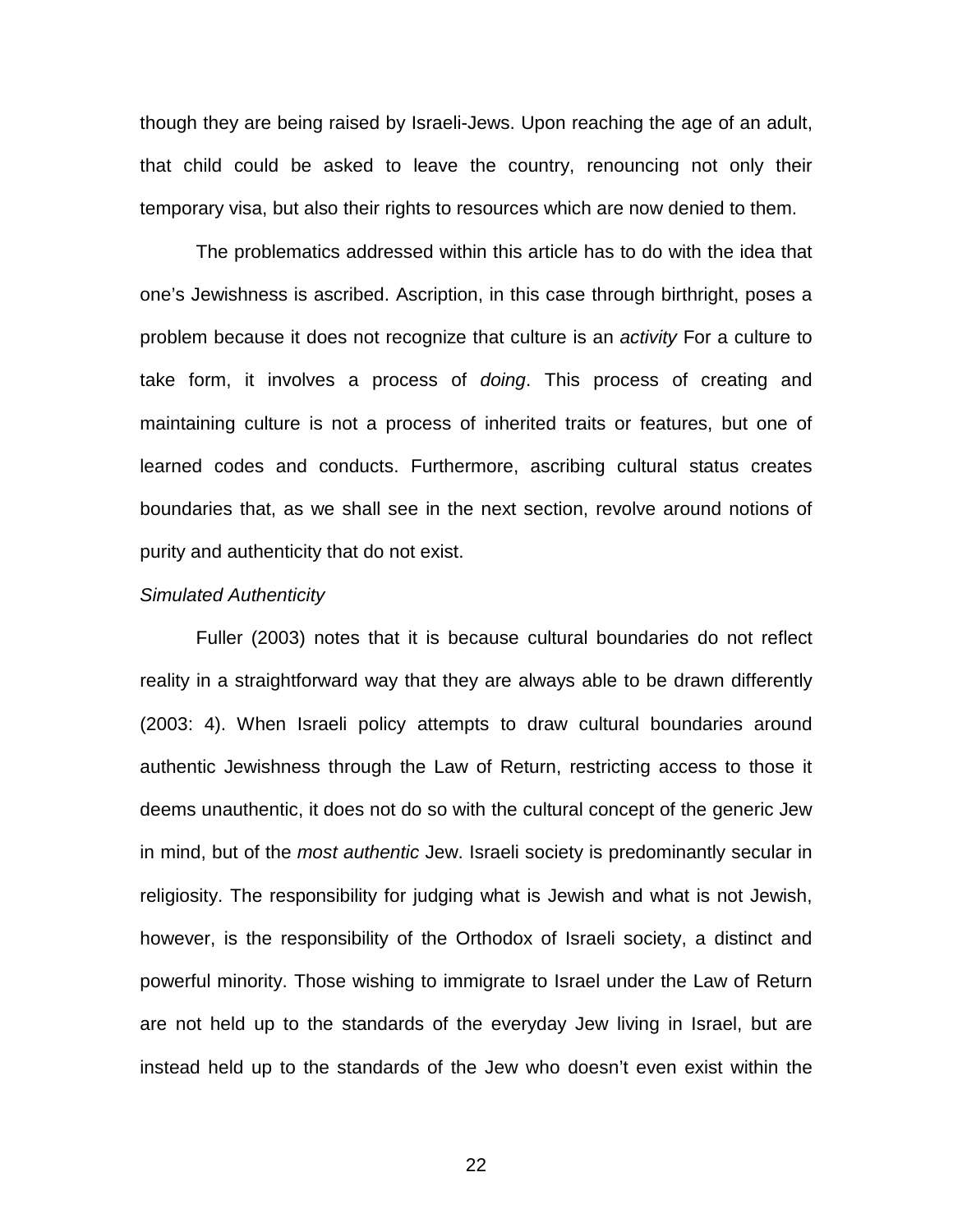social world, the *pure* Jew. The *most authentic* identity is a cultural myth; a purity extreme existing only in theory, but never in practice (Fuller, 2003: 11).<sup>12</sup> When the Law of Return follows these guidelines of who is in and who is out, based upon a simulation of Jewish identity, it sets up *all* Jews as violators of this authentic code in one way or another. While Fuller's (2003) analysis focuses on the cultural myth of 'pure' rock climbers, examples abound with more serious ramifications. Numerous social policies within the United States alone, from the Naturalization Laws of the  $18<sup>th</sup>$  century, up to the 'one-drop' rule of the Jim Crow South, attempted to establish purity extremes as measures of authentic national, ethnic, and racial identity, even though based upon that definition purity is almost impossible. For an illustration of the ontological typology of Jewish authenticity established by the Orthodox tradition of Israeli society, see Figure 2.

 $\overline{\phantom{a}}$ 

 $12$  The use of the term 'purity' is credited to Fuller (2003). However, within the context of a Jewish state, this term becomes much more compelling than perhaps it was in Fuller's original analysis on rock climbers' identity. Within Nazi Germany, the idea of 'purity' is exactly what led to the attempted eradication of an entire population of Jews across Europe. Fast forward to the present, and we are witnessing a return to the practice of exclusion for the sake of ethnic purity within the policies and practices of the Israeli government. This time, the aim is not only to keep certain Arab, non-Jewish populations from attaining full citizenship rights within the Jewish state, but also to make sure that Jewish 'purity' is not challenged by 'mixed-bloods', or 'questionable' Jews.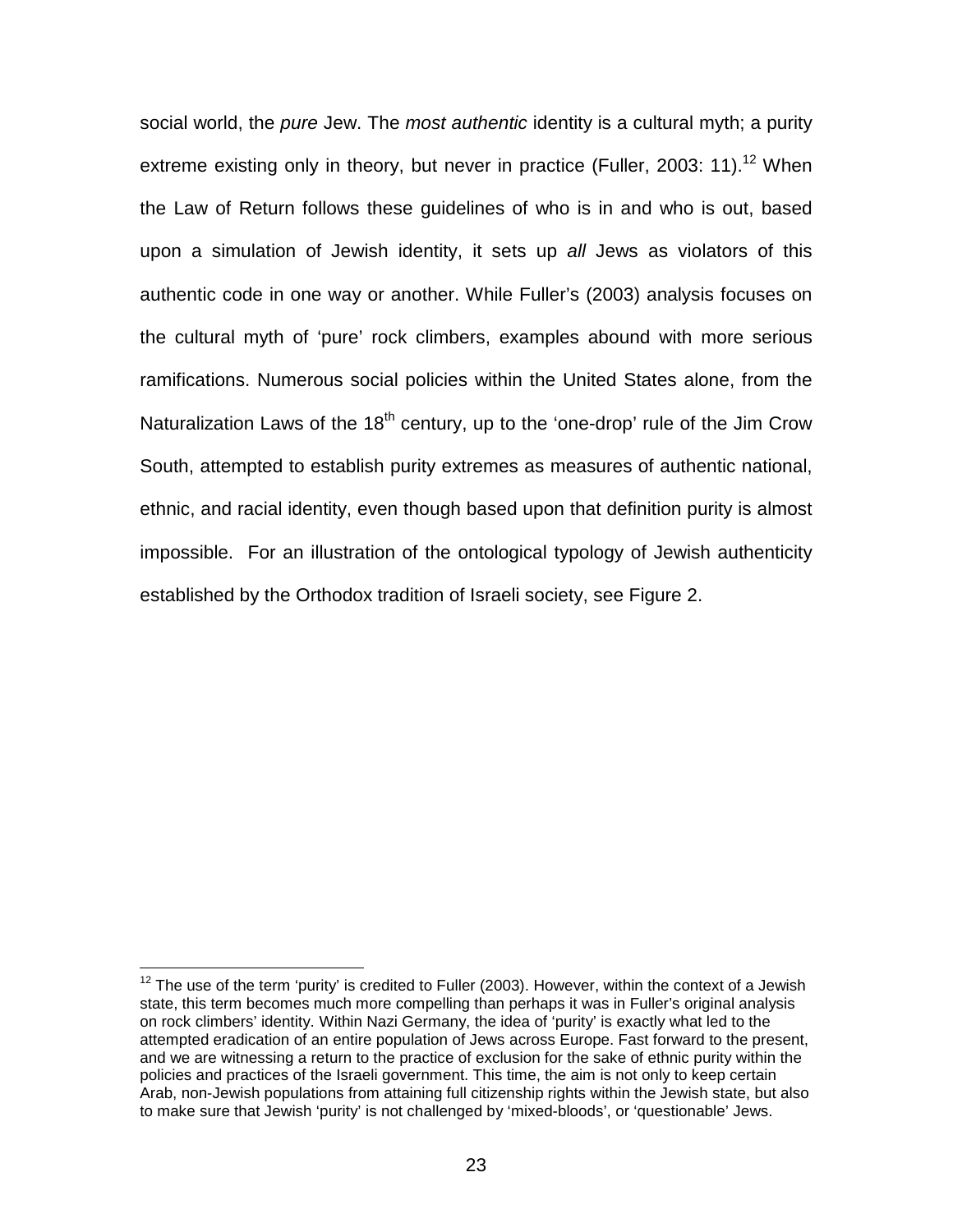

#### *Figure 2 – The Ontology of Israeli-Jewish Authenticity*

 Here we can see how this framework for determining authenticity establishes a hierarchal relationship to possessing an identity. Those at the top come to define those at the bottom by identity extremes for which those at the top cannot even achieve.

 To better understand how theories of purity become overlapped with actualities of intermingling, we can turn to Brekhus' (1996) trinary model of identity. The trinary model of identity posits that within any given social category, there exists a middle ground of generic quality. At each end of this middle ground stand poles of perversion and exceptionality (Brekhus, 1996: 501). Brekhus' model of identity highlights a continuum of sexual deviance, with a middle ground of 'accepted' deviance, or generic quality, surrounded by either perverse deviation, or 'exceptional' deviation. For instance, when discussing one's sexual promiscuity, the generic, or accepted and unmarked category of promiscuity is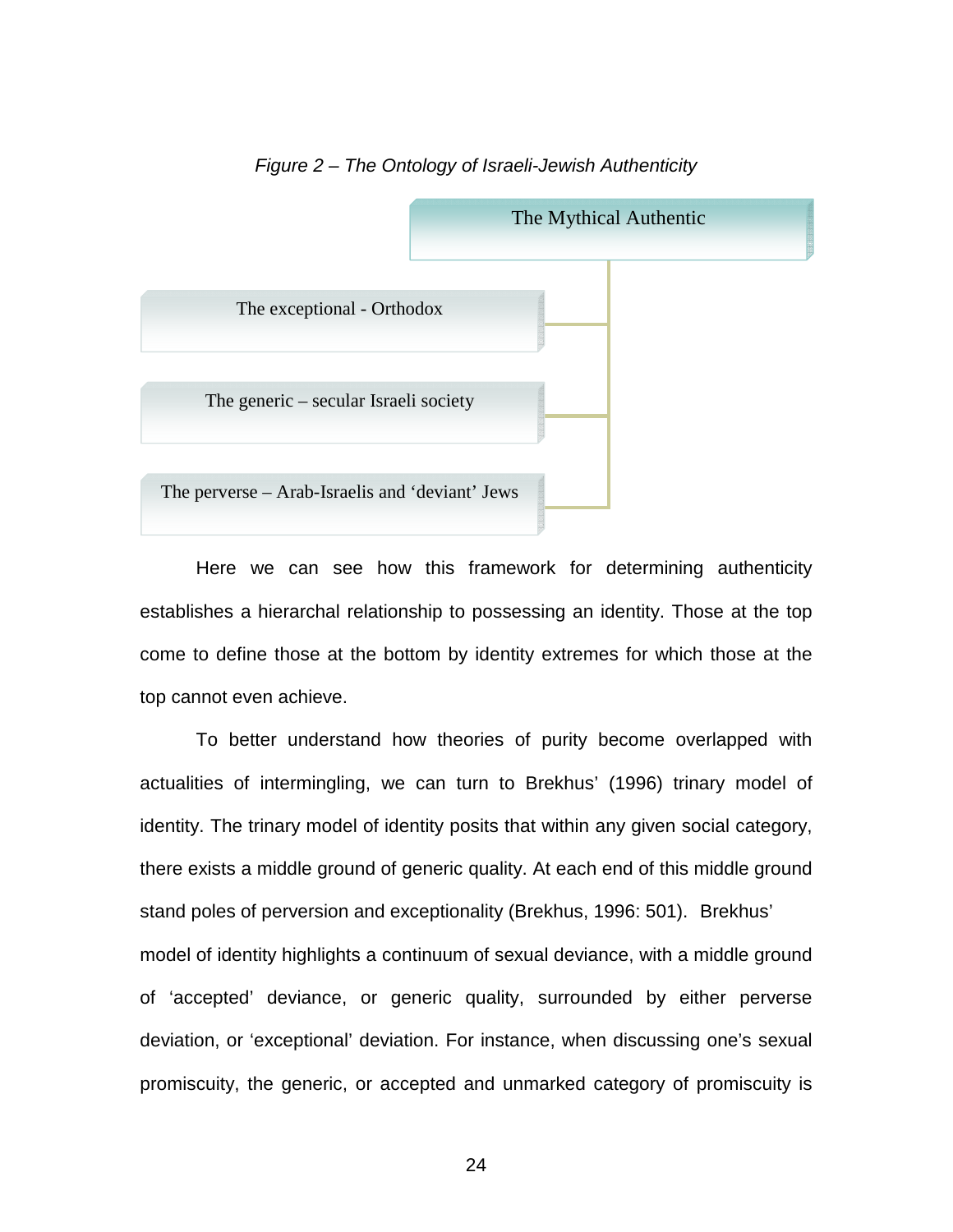represented by those who don't have too many partners, or too few. Reminiscent of Goldilocks and the Three Bears, generic promiscuity is neither 'too hot' nor 'too cold', but just right.

 Another example given by Brekhus (1996: 503) is that of sexual timing, or the acceptable age for when one engages in sexual intercourse. At one end, you have the sexually fast, or those who have not waited long enough; note here that 'long enough' implies that there is a standard, or generic age which is acceptable to engage in sexual contact, even if this age is never actually defined. At the other end of the continuum, you have the sexually slow, or those who have waited too long; again, this continuum of 'not long enough' or 'too long' implies the trinary model, with a generic, unmarked category of sexual timing existing within the middle. $13$ 

 If we apply the binary/trinary model of identity formation posited by Brekhus (1996), then it becomes clear that we have a binary/trinary split in *theory* versus *theory as practice*. The Law of Return itself is binary, constructing you either authentic, or unauthentic. Once accepted as authentic, you are assimilated into the 'generic', by way of the 'exceptional', yet distinctly opposed to both the exceptional and the 'perverse' – the non-Jewish Israeli citizen. In other words, you are established as 'generic' through the acceptance by the Orthodox tradition, which represents the 'exceptional'. This acceptance as 'generic', however, falls between the exceptional Orthodox Jews on one side of the trinary, and the non-Jewish Israeli citizens on the other side.

 $13$  Brekhus (1996) actually identifies six (6) dimensions of sexual identity for which the trinary model is applicable. They are as follows: quantity of sex, timing of sex, level of perceived enjoyment, degree of consent, orientation, and social value of agents.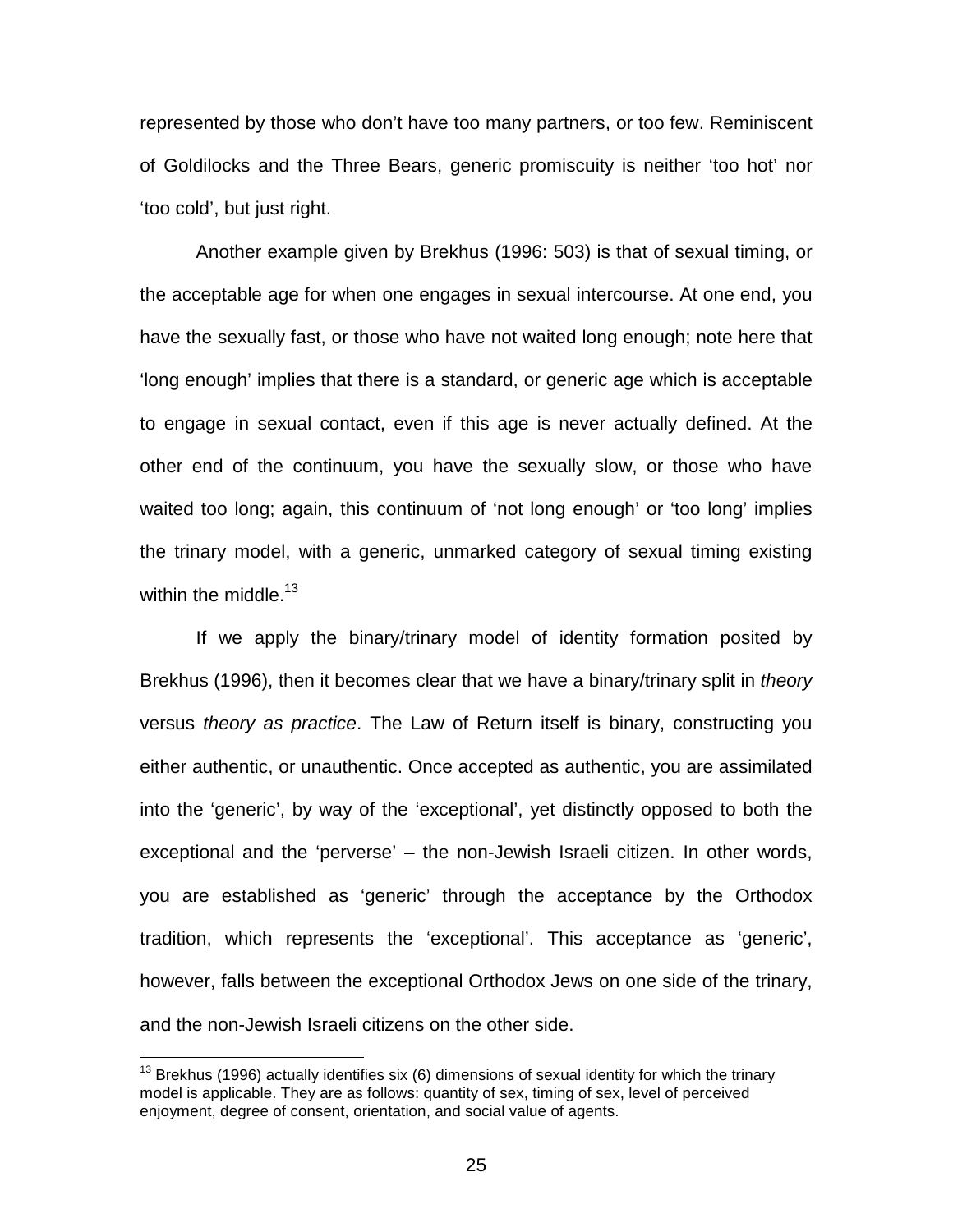#### *Case Study #2: The National Jewish Population Survey*

 If Jewish identity is defined through the formal organization of government policy and practice within Israel, then Jewish identity as it is conceptualized within the American framework is defined through similar bureaucratic organization as well, minus full-fledged government endorsement. While the rhetoric of Israel is built upon pseudo-solidarity, what comes to define the Jew as distinct in American culture is their exclusivity from others.<sup>14</sup> Yet, there is still a degree of organized solidarity within the U.S. What makes this solidarity relevant to the argument at large within this project is how it is organized, and upon which principle (or lack thereof) this organization rests.

 When determining what comes to define a Jew, perhaps no example stands out as much for its organization and wide-reaching ability as that of the National Jewish Population Survey (2004). This survey, sponsored by the United Jewish Communities and the Jewish federation system, serves as an analytical tool for determining demographic features concerning the American Jewish population. Along with demographics, the report also deals with such topics as Jewish connections, engagements, and intermarriage, as well as special topics such as the elderly, immigrants, and those living at or below the poverty line (2004: 4). While surveys such as the NJPS serve as a powerful analytic tool for social scientists wishing to study trends and variances within a targeted population, they do not come without their own methodological issues.

 $14$  See Bourdieu (1984) for an explanation as to why exclusivity is fundamental to distinction.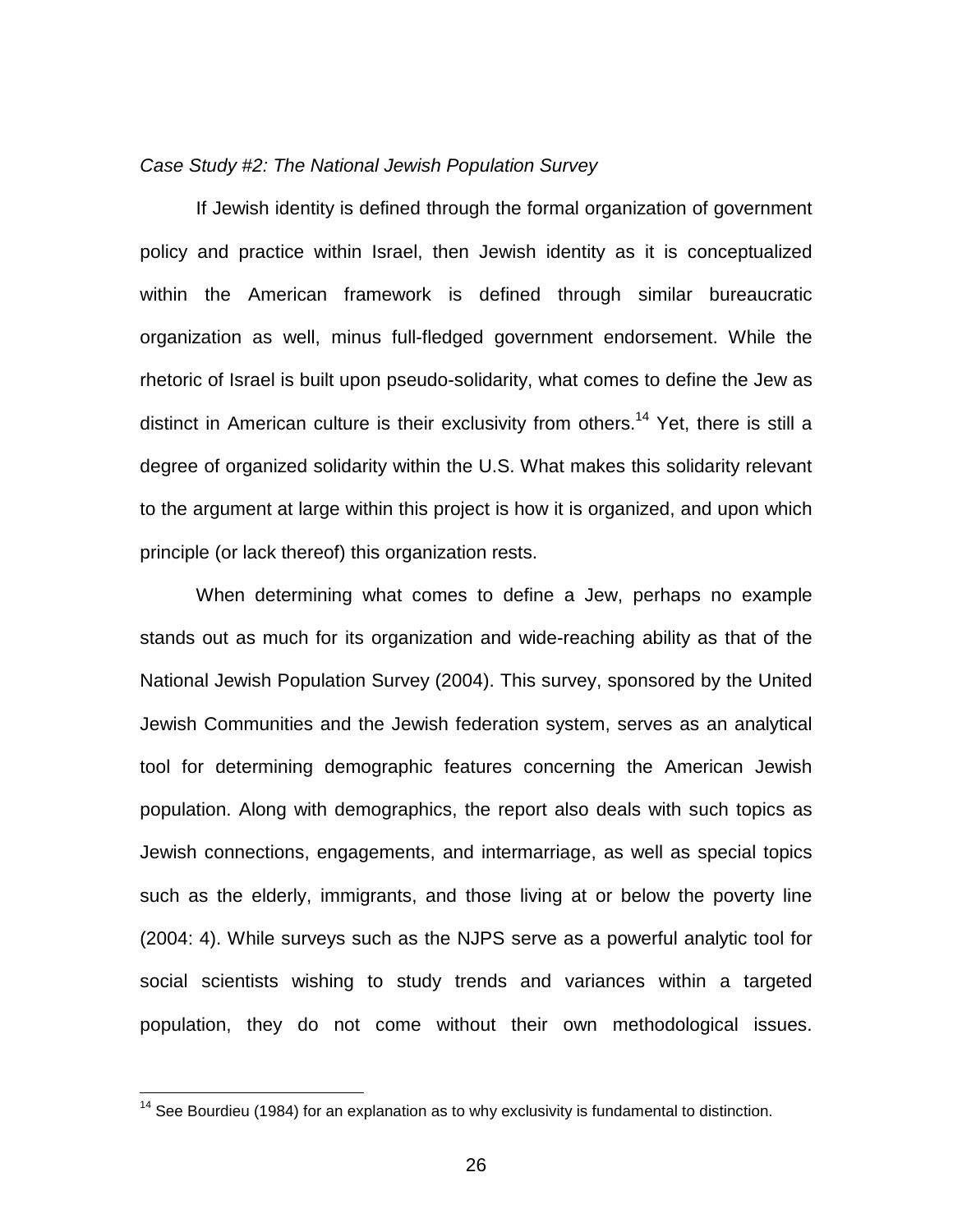Particularly, within the NJPS, the issue of concern is who gets to take the survey, thus constituting the portrait of American Jewish life.

 Within the NJPS, a Jew was defined as such: a person whose religion was Jewish; a person whose religion was Jewish and something else; a person who has no religion and has at least one Jewish parent or a Jewish upbringing; or a person who has a non-monotheistic religion, and has at least one Jewish parent or a Jewish upbringing (2004). One needs to possess at least one of these four criteria in order to qualify as Jewish for the survey. One can reduce this list, then, to two broader means of qualification: practice and lineage. One would count as a Jew if they practice, or have ever practiced Jewish customs and traditions. One would also count as a Jew if they were born to a Jewish parent. Interestingly, the NJPS does deviate from religious doctrine in determining Jewish lineage. According to Jewish law, lineage is matriarchal; if the mother is Jewish, the child is Jewish. Within the NJPS, however, the sex of the parent makes no difference, as long as at least one of them is 'certifiably Jewish'.

 While the NJPS does not construct Jewishness as an ascribed status, but rather as an identity that is performed, there remains a larger concern with the methodology of the NJPS in that it is tautological in nature. One is a Jew if they practice Judaism, and if one practices Judaism, one is a Jew. The problem becomes defining *what* constitutes as Jewish, something that the NJPS fails to address in full. In fact, there is nothing to determine what exactly a Jewish practice is or looks like. Questions measuring an individual's connections to Jewish life and identity also fall back into a tautology of strong connections being

<u>27 and 27 and 27 and 27 and 27 and 27 and 27 and 27 and 27 and 27 and 27 and 27 and 27 and 27 and 27 and 27 and 27 and 27 and 27 and 27 and 27 and 27 and 27 and 27 and 27 and 27 and 27 and 27 and 27 and 27 and 27 and 27 a</u>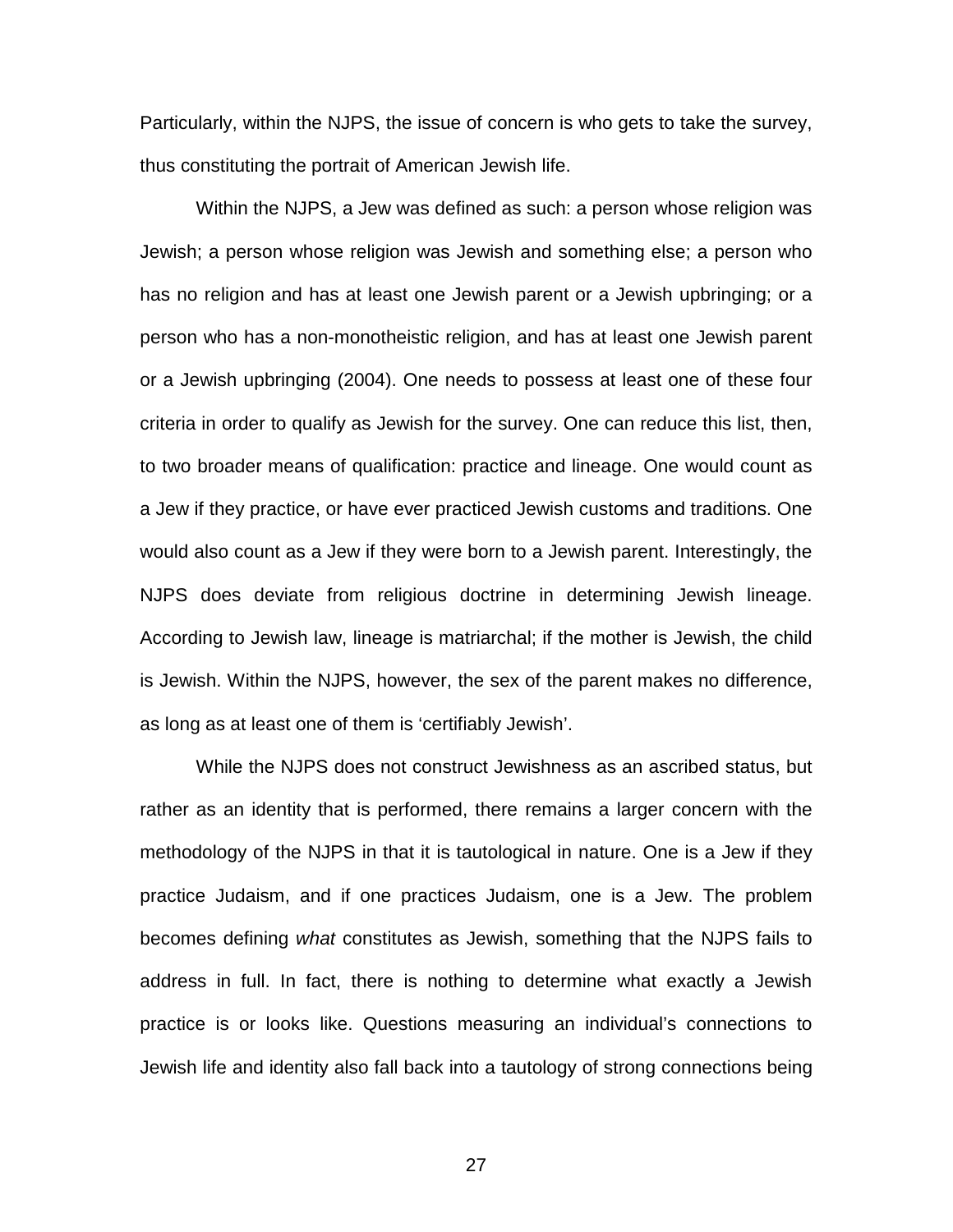those that exhibit high engagement with Jewish things, and weak connections being those that exhibit low engagement with Jewish things; nowhere within the NJPS is there an actual explanation or analysis of what constitutes as a Jewish organization, a Jewish book, or Jewish education. It is assumed that the underlying Jewishness of these topics is understood. Like earlier literature on American Judaism (see Heilman, 1982; Levy, 1933; Davis, 1943; Liebman, 1979), Jewish identity is a taken-for-granted concept. Because Jewish identity is taken for granted within the NJPS, implicitly then, it is also assumed to be understood as to what *does not* count as a Jewish organization, a Jewish book, or a Jewish education.

 The missing data in the NJPS is more than just those Jews who are left out. The real 'missing data' here is the absence of any real substance for defining what Jewish means. Taking a look at the organizational structure of the United Jewish Communities, as well as the Jewish federation system, it is safe to assume that those Jews who stand on the margins are most likely *not* included within the pool of data. For example, Messianic Jews, whose identity as Jews is just as strong as those within more mainstream branches of Judaism, are not acknowledged as authentic by these organizations. In fact, mainstream American Judaism holds firmly to the belief that acceptance of Jesus as the Moshiach is a betrayal to the 'true' essence of what it means to be a Jew (Yangarber-Hicks, 2005). Yet, if we return to the previous argument of Amy Newman (1998), that there has never been a single system of Jewish law which has governed all Jews everywhere, where does that leave us in determining violations, or adherence, to

<u>28 and 28 and 28 and 28 and 28 and 28 and 28 and 28 and 28 and 28 and 28 and 28 and 28 and 28 and 28 and 28 a</u>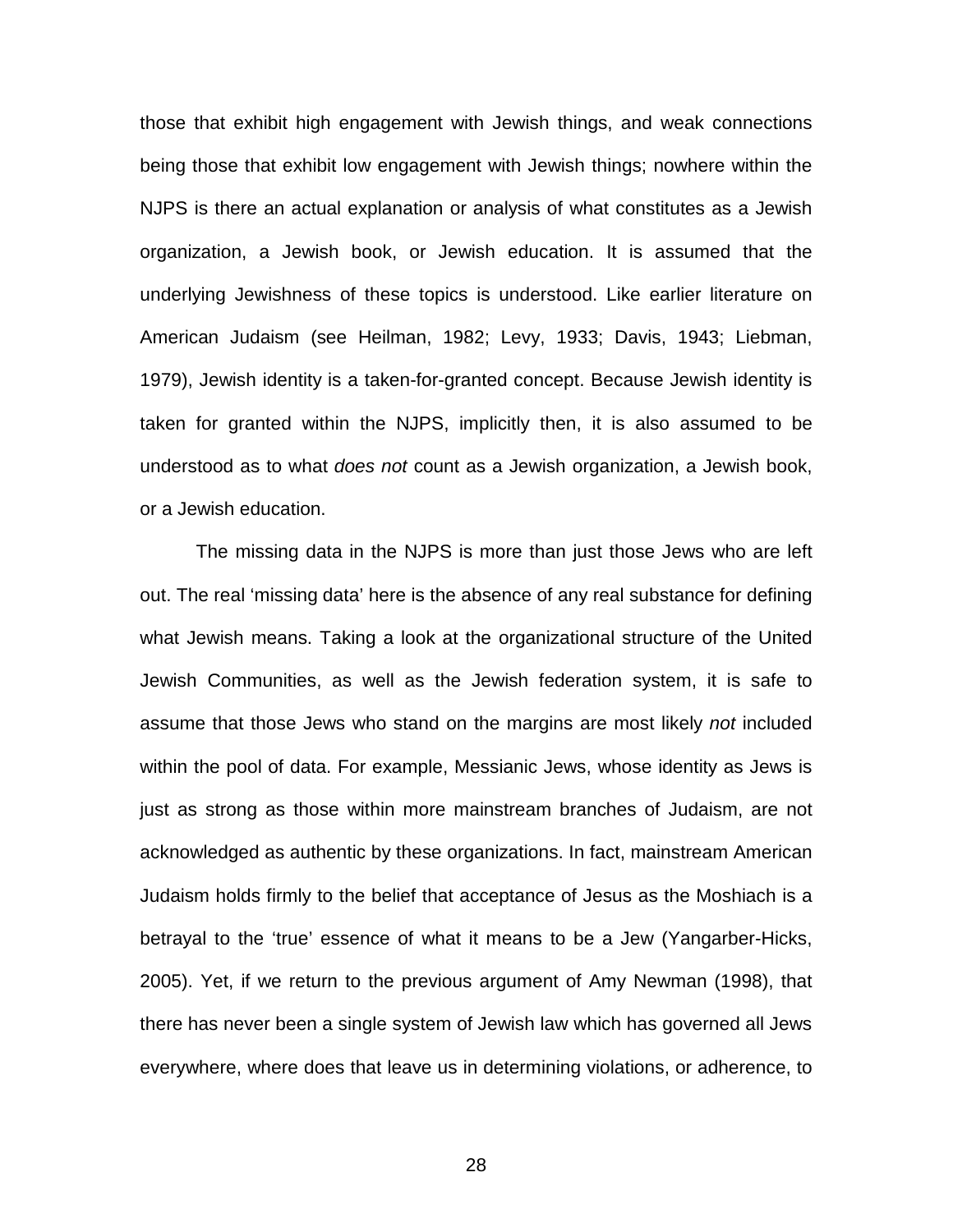Jewish law? Or, if we return to Shmueli's (1990) analysis of the seven (or more?) different Jewish cultures, what does it mean to say that a practice or custom is 'Jewish' without explaining the context behind not only the practice, but the judgment that is passed on that practice?

 While the effect of the NJPS upon Jewish identity appears to set up another issue of a binary model of identity, between authentic Jews and non-Jews, what we have is actually a trinary model of Jewish identity. Yet it is not a trinary model of identity in the sense of identity density, with an unmarked middle ground, but instead a trinary model of Jewish identity typology. One is marked as an exceptional Jew, or using the language of the NJPS, as one with strong connections; these are the Jews at one end of the spectrum, and also ones who are officially counted by the NJPS. Next, you have the middle ground, or generic Jews; Jews who do not stand out for their intense, or strong connections, but fit the basic description. Last, you have a third category established by the NJPS, yet not explicitly mentioned or acknowledged – the marginal, or perverse Jew; these are the Jews for whom the survey does not acknowledge, but whose tautological and ambiguous methods of inclusion/exclusion allow us as social scientists concerned with identity to acknowledge. They are the Messianic Jews who because of their acceptance of Jesus as the Moshiach have their lineage rejected by the NJPS, and they are the Crypto-Jews of Janet Jacobs' ethnographic research (Jacobs, 2002).

 Because they have been excluded from the data, and because they are not made mention of, these Jews stand at the other end of the margins within the

<u>29 and 29 and 29 and 29 and 29 and 29 and 29 and 29 and 29 and 29 and 29 and 29 and 29 and 29 and 29 and 29 and 29 and 29 and 29 and 29 and 29 and 29 and 2012 and 2012 and 2012 and 2012 and 2012 and 2012 and 2012 and 2012</u>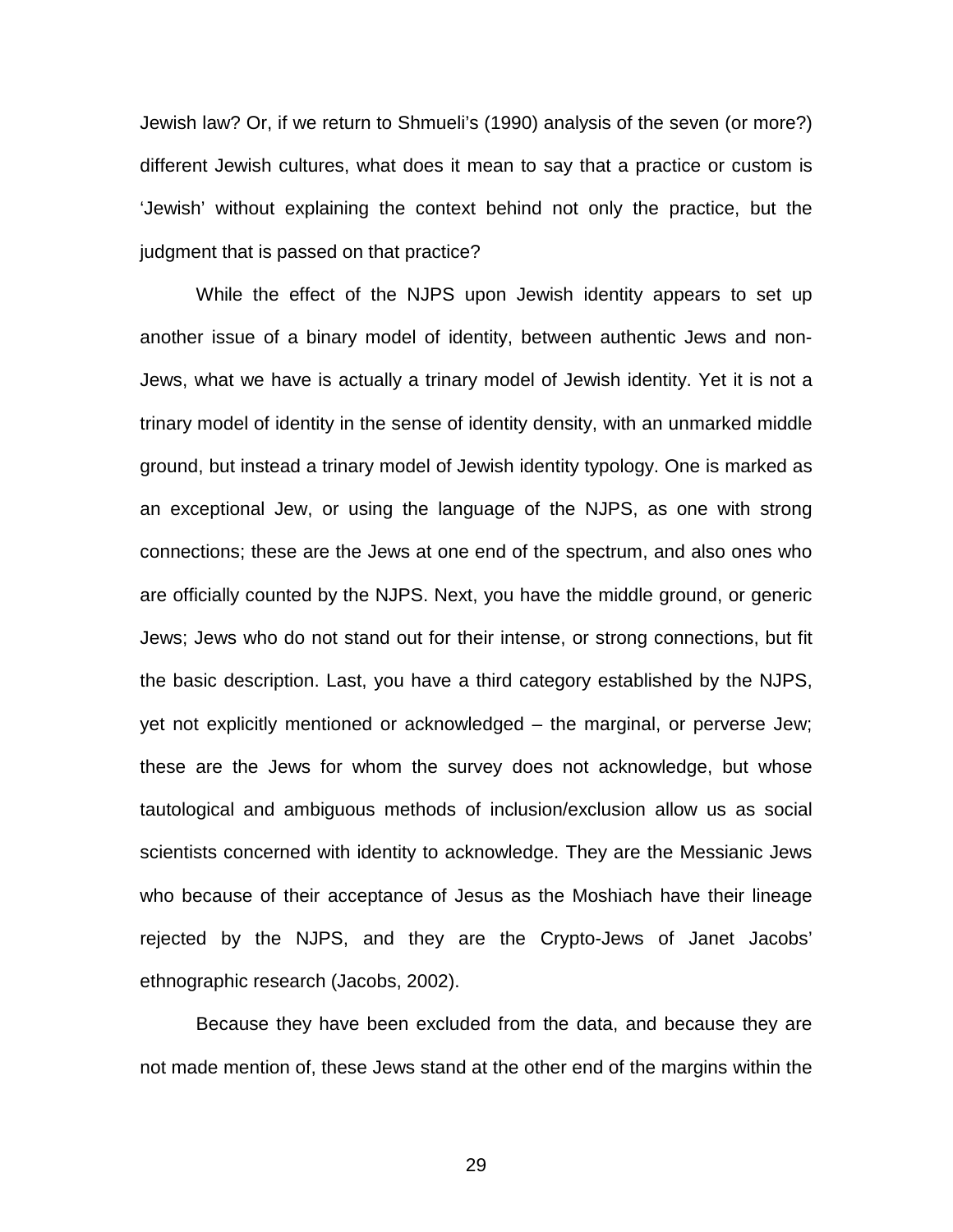American Jewish framework. The only way to acknowledge them as authentic is to move past the bureaucratic and organizational hegemony which exists within mainstream American Judaism, and instead turn to a more reflexive and open methodology which allows us to engage their subjectivity as identity variants, rather than identity deviants.

 Having established two separate case studies where problems of authenticity remain salient, I wish now to return to Bauman's concept of Prismatic identity as a means of articulating the standpoint of the Other Within, both in the ontological realities that the Other Within faces in everyday interaction, but also the standpoint of the Other Within as it relates to sociological research.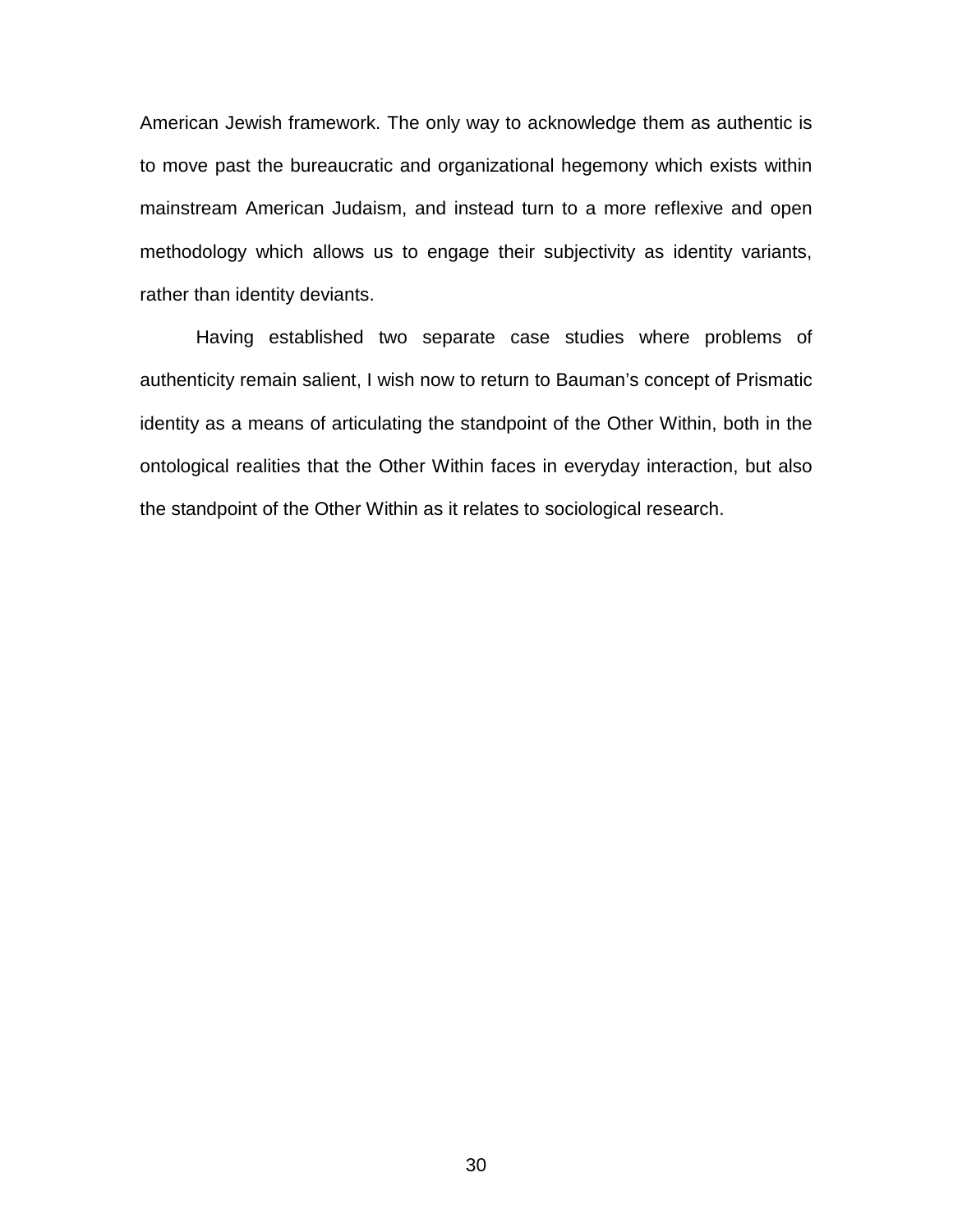#### PRISMATIC IDENTITY(S)

 As already mentioned, important to the discussion of in-group othering is the idea of a prismatic identity. Bauman (1989) writes primarily of the Jew as representing the quintessential prismatic identity, almost as if it is exclusively been a Jewish ontological experience. However, scholars such as Charles Levine (2005) have stated that the internalized contents of identities are not selfcontained, and that all identities have meaning in relation to what they are not. In other words, how one comes to internalize an identity is related to how that identity is perceived by others. Levine is making an argument here that all identities have a prismatic character to them, in that they come to be defined by what they do not represent. One is female because in part one is not male, and one is Black in part because one is not White (as well as not other racial classifications).

 While Bauman discusses the Jew as being the prismatic Other, scholars such as Gerald Cromer have stated that no matter *who* is identified by those in power as the Other, it is somewhat of a prerequisite that they possess a sense of prismaticism (Cromer, 2001). It is the Other, Cromer argues, through which greater society is able to distinguish its own cultural space and boundaries (2001). To elaborate this concept of indiscriminate prismatic identity, let us return back to DuBois (1903) and his theory of Black double-consciousness.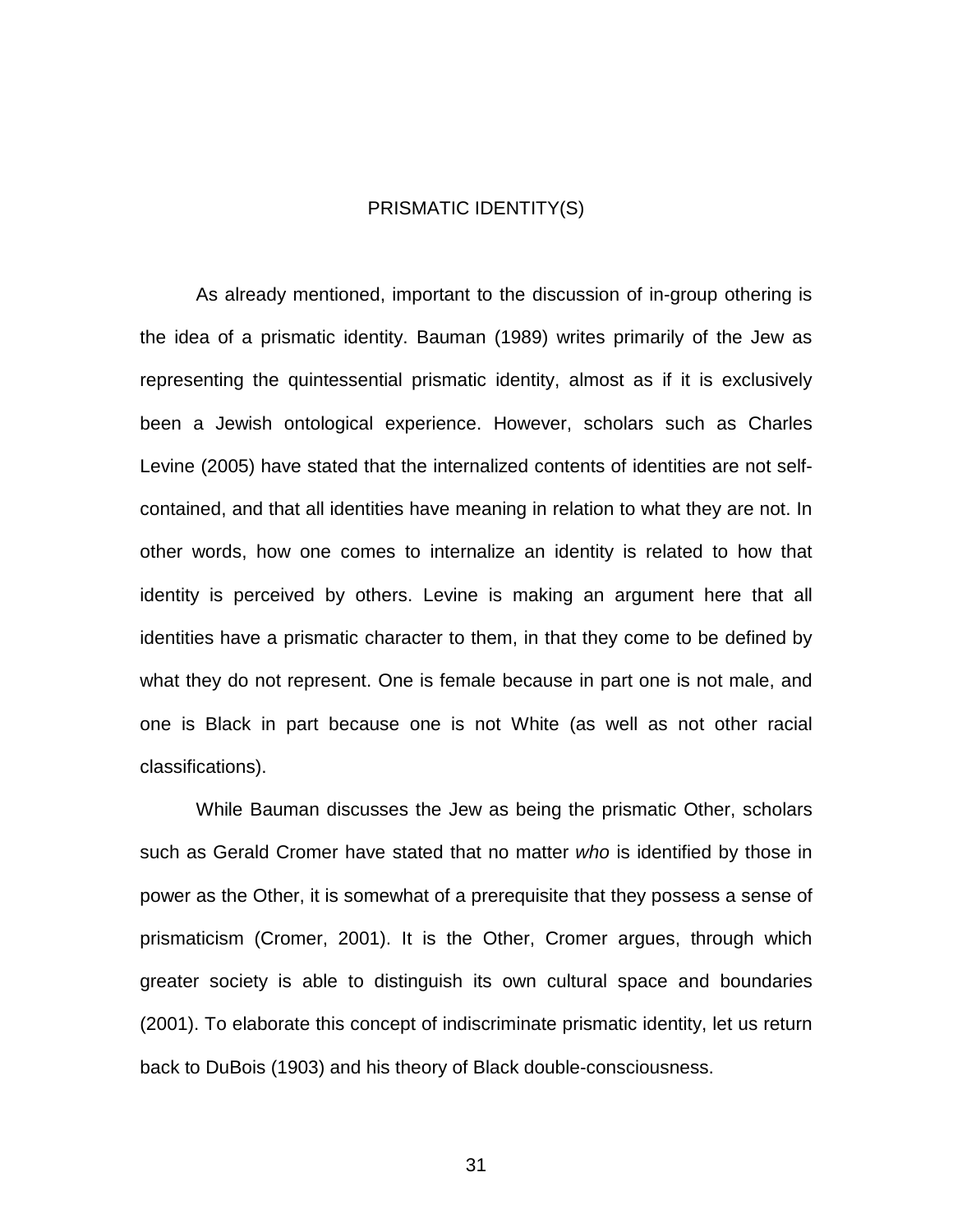*After the Egyptian and Indian, the Greek and Roman, the Teuton and Mongolian, the Negro is sort of a seventh son, born with a veil, and gifted with second-sight in this American world, - a world which yields him no true self-consciousness, but only lets him see himself through the revelation of the other world. It is a peculiar sensation, this double-consciousness, this sense of always looking at one's self through the eyes of others, of measuring one's soul by the tape of a world that looks on in amused contempt and pity. One ever feels his two-ness, - an American, a Negro; two souls, two thoughts, two unreconciled strivings; two warring ideals in one dark body, whose dogged strength alone keeps it from being torn asunder. –* DuBois (1903: 5).

 In the model of DuBois, Blacks see themselves through their eyes, as well as the eyes of others (1903: 5). Others here can be inferred as Whites. Thus, blacks come to know themselves through the eyes of Whites, because they come to know themselves as something which *is not* white. Their identities have meaning as Blacks in America only in relation to what they do not represent, White Americans. If we generalize this model, then, marked identities can be seen to have meaning only through their markedness, which is in opposition to unmarkedness. But what happens when the prismatic identity of the Other is reversed? Or rather, when the prismatic aspect of identity becomes prismatic from *within* the Other, rather than as a reflection of identities external to the reference point? What does it mean to be a vagabond (Bauman, 1996) from within an identity location?<sup>15</sup> Similar to the concept of the vagabond is Georg Simmel's concept of 'the stranger' (from Wolff, 1950). The stranger is not a

 $15$  "Wherever the vagabond goes, he is a stranger; he can never be the 'native', the 'settled one', one with 'roots in the soil (too fresh is the memory of his arrival – that is, of his being elsewhere before)." – *From Pilgrim to Tourist – Or a Short History of Identity*, p.28. It should be noted that Bauman's metaphor is heavily laden with masculine imagery. This critique needs to be mentioned, for if we are to truly move towards a postmodern narrative of identity formation, and prismatic identity, we need to understand how a generic process like patriarchy can be found not just within the greater hegemonic society, but also within the subcultures of the Other as well.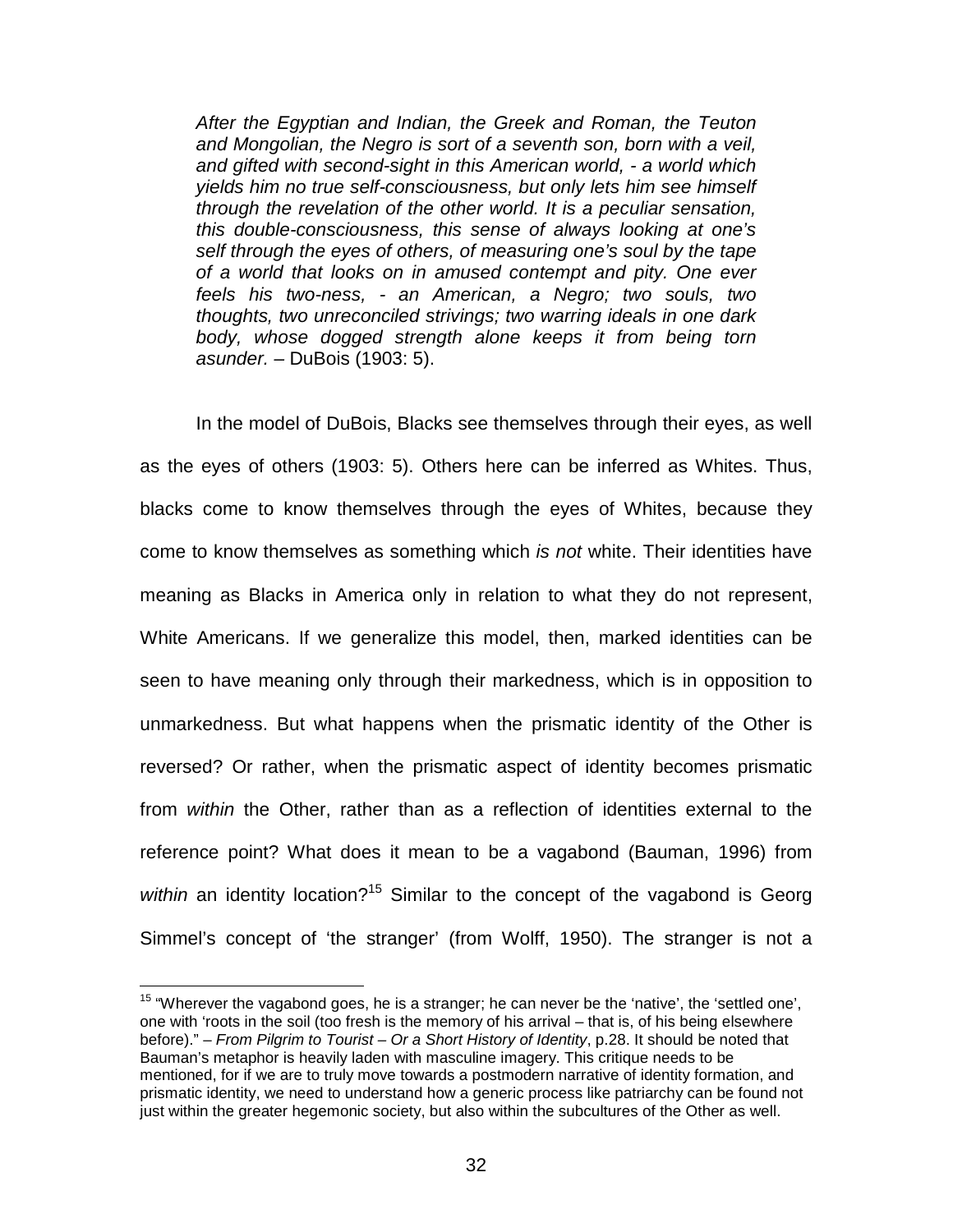wanderer, but instead represents that identity which remains fixed in a special location while never actually occupying that spatial location (1950: 402). Simmel writes:

 "In spite of being inorganically appended to it, the stranger is yet an organic member of the group. Its uniform life includes the specific conditions of this element. Only we do not know how to designate the peculiar unity of this position other than by saying that it is composed of certain measures of nearness and distance. Although some quantities of them characterize all relationships, a *special* proportion and reciprocal tension produce the particular, formal relation to the "stranger." (trans. from Wolff, 1950: 408).

The Jew as the Other Within, or as Simmel's stranger within a larger identity configuration, is for greater society closer in social distance to the Jewish Other, yet within that identity location is pushed to the margins as a perversion of the generic Jew.

 What I wish to convey with the works of Bauman (1989) and Simmel (1950) is that if we look at the Jew as that prismatic Other, then they are seen as that Other to the rest of the society precisely because they are *just Jews*. What happens, though, when they also are othered for being Jewish *and* some other socially marked trait, but a marked trait that is not only a sign of markedness in relation to the unmarked generic social world, but the unmarked traits of their own reference point? In other words, what happens within the identity group of the Other to those who possess the trait which others them from larger society, but also possess certain characteristics which push them towards the margins of their own identity location? Figure 3 represents the concept of the Other Within,

33 and 2010 and 2010 and 2010 and 2010 and 2010 and 2010 and 2010 and 2010 and 2010 and 2010 and 2010 and 2010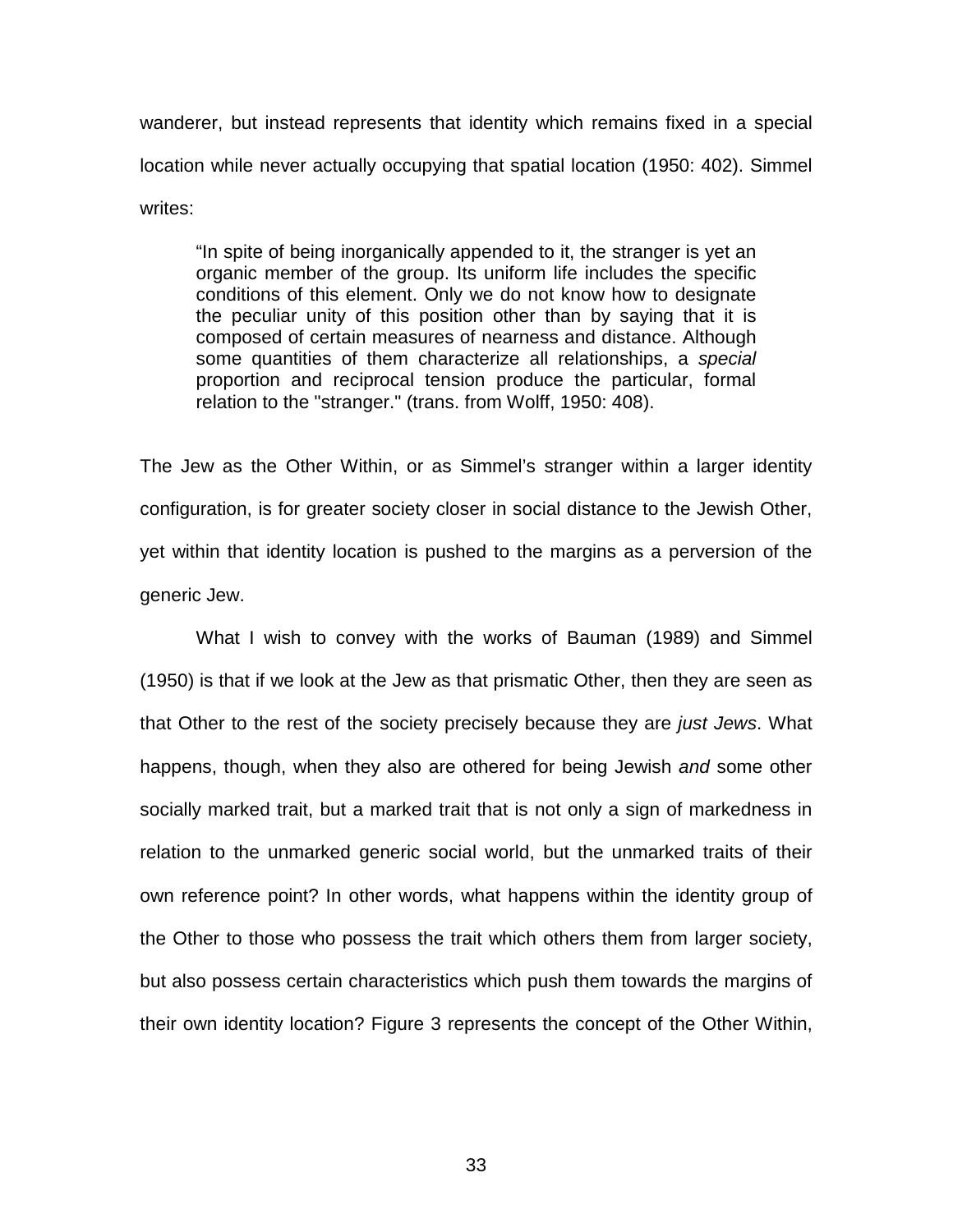using Simmel's idea of the stranger, and the concrete examples of both Messianic Jews and the Falasha.

*Figure 3 – The Other Within*



 Jews who stand at the margins of Jewish identity as it has been determined for them experience a form of double, and even triple jeopardy. Not only are they the prismatic Other for greater society, which sees them as just another Jew to which they can differentiate themselves from, but they also experience that same prismatic othering from those amongst their own. An example is in how Mainstream American Judaism has pushed Messianic Jews so far to the left and right of their acceptable generic middle-ground that

<u>34 and 2012</u>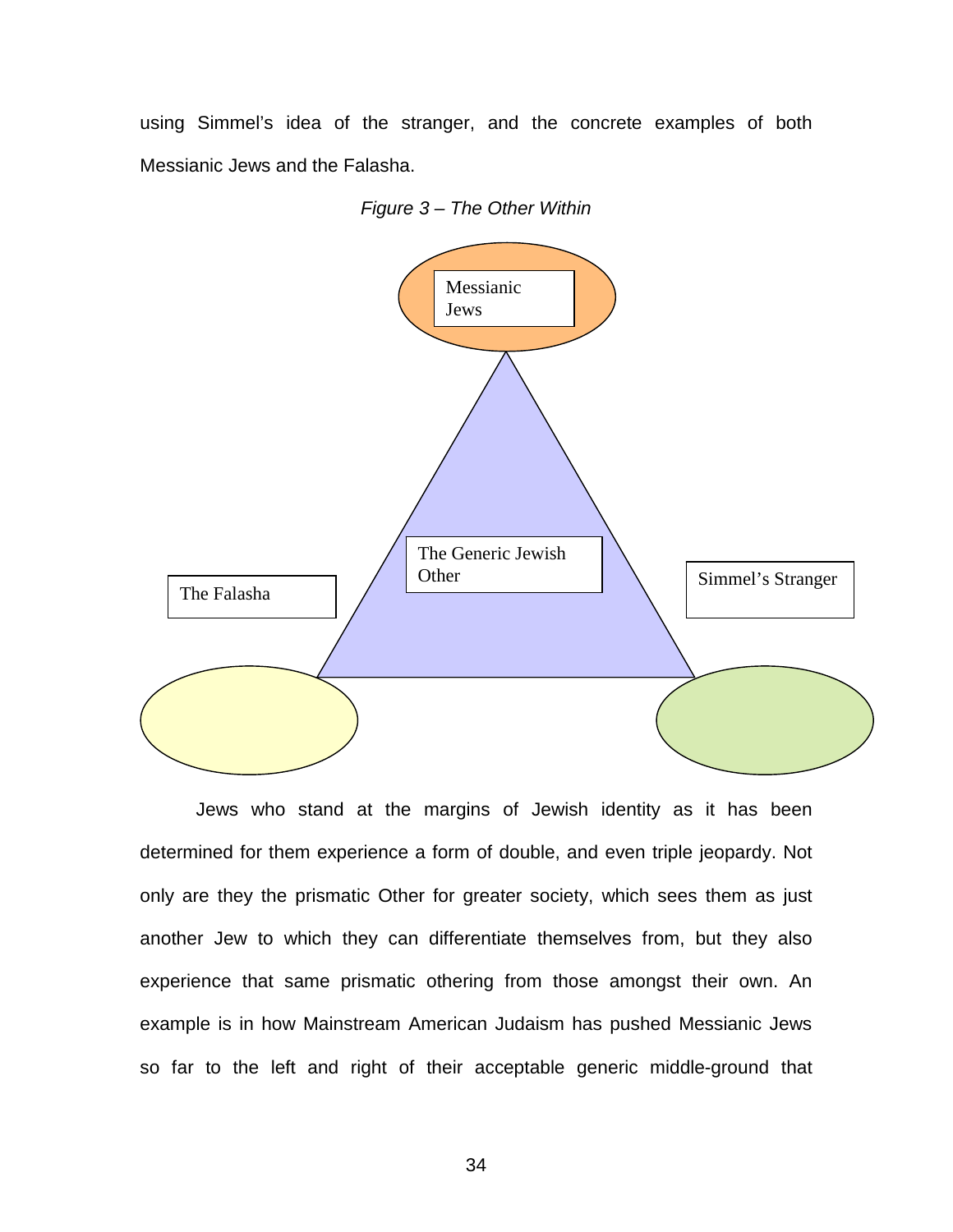Messianic Jews have become prismatic within their own in-group: they serve as the reference point by which Jews come to define themselves against. Mainstream American Jews can now identify themselves as the Jews who *do not*  accept Jesus as the Moshiach. This logic of differentiation becomes a slippery slope in the end. Mainstream American Jews can extend this prismatic quality to seemingly any social characteristic they wish. Examples abound of this very process occurring not only in Mainstream American Judaism, but in the generic Jewish life of Israel as well as it relates to the non-Jewish Arab citizen (Ichilov, 2005; Levy, 2005; Peled, 2005). One way in which we can come to understand how the Other Within gets separated from their primary identity category is through Eviatar Zerubavel's explanation of the cognitive process of lumping and splitting.

#### *Lumping and Splitting – The Cognitive Factor*

 According to Eviatar Zerubavel (1996), we experience our social reality in 'chunks' (1996: 422). Social reality is chaotic, and in order to create islands of meaning out of these chunks, humans use the process of lumping and splitting social categories (Zerubavel, 1996: 422; see also Zerubavel, 1991). These distinctions allow us to produce order in our everyday lives (Zerubavel, 1991). Islands of meaning are described by Zerubavel as clusters of things which are regarded as more similar to each other than things outside of that particular cluster, or group (1996: 422). Lumping occurs when we group similar things into one mental cluster, and spitting occurs when we perceive different clusters or social categories as separate from one another (Zerubavel, 1996: 421). Whereas

<u>35 and 2008 and 2008 and 2009 and 2009 and 2009 and 2009 and 2009 and 2009 and 2009 and 2009 and 2009 and 200</u>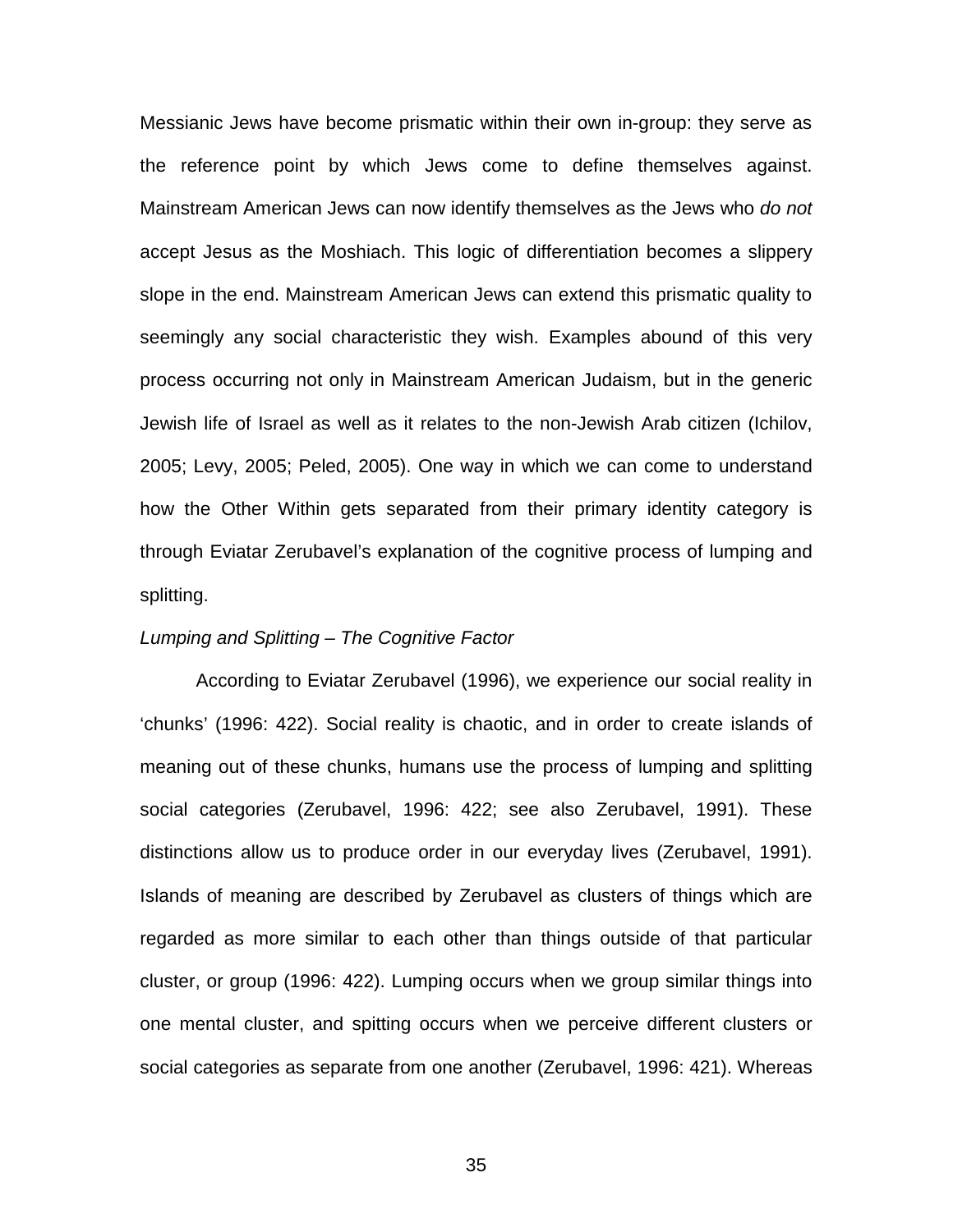the mental process of lumping involves us overlooking differences within a given mental cluster, the mental process of splitting involves the exaggeration of the perceived differences between these islands of meaning, thus reinforcing mental separations between them (Zerubavel, 1996: 424). These mental separations become boundaries when actualized, and these boundaries serve as both exclusionary and inclusionary processes, filtering out who or what is in and who or what is outside of our boundaries (Zerubavel, 1991).

 There are two approaches to how the mind handles lumping and splitting: the rigid mind and the fuzzy mind (Zerubavel, 1991). The rigid mind cannot cope with ambiguities. Gender must be binary, temperature must be hot or cold, and it must be either light or dark outside. The fuzzy mind, on the other hand, relishes in ambiguity. In fact, Zerubavel (1991) states that the fuzzy mind is the hallmark of modernity in that it allows for us to blur the boundaries established by the rigid mind. It is no longer hot, but lukewarm. It is neither light nor dark outside, but dusk. The flexible mind, which Zerubavel advocates in The Fine Line (1991), is the mind which synthesizes both the rigid and fuzzy mind, acknowledging the importance of structures yet able to cope with abandoning, rejecting, or destroying those structures when they have outlasted their usefulness.

 Relating this process to the creation and maintenance of the Other, Zerubavel's argument looks something like this: in order to perceive fundamental distances between 'us' and 'them', we exaggerate the mental divides separating certain social groups (Zerubavel, 1996: 425). Important here is that we understand, as Zerubavel does (1996: 422), that difference is not natural. In

<u>36 - John Stein, amerikansk skriuwstrate</u>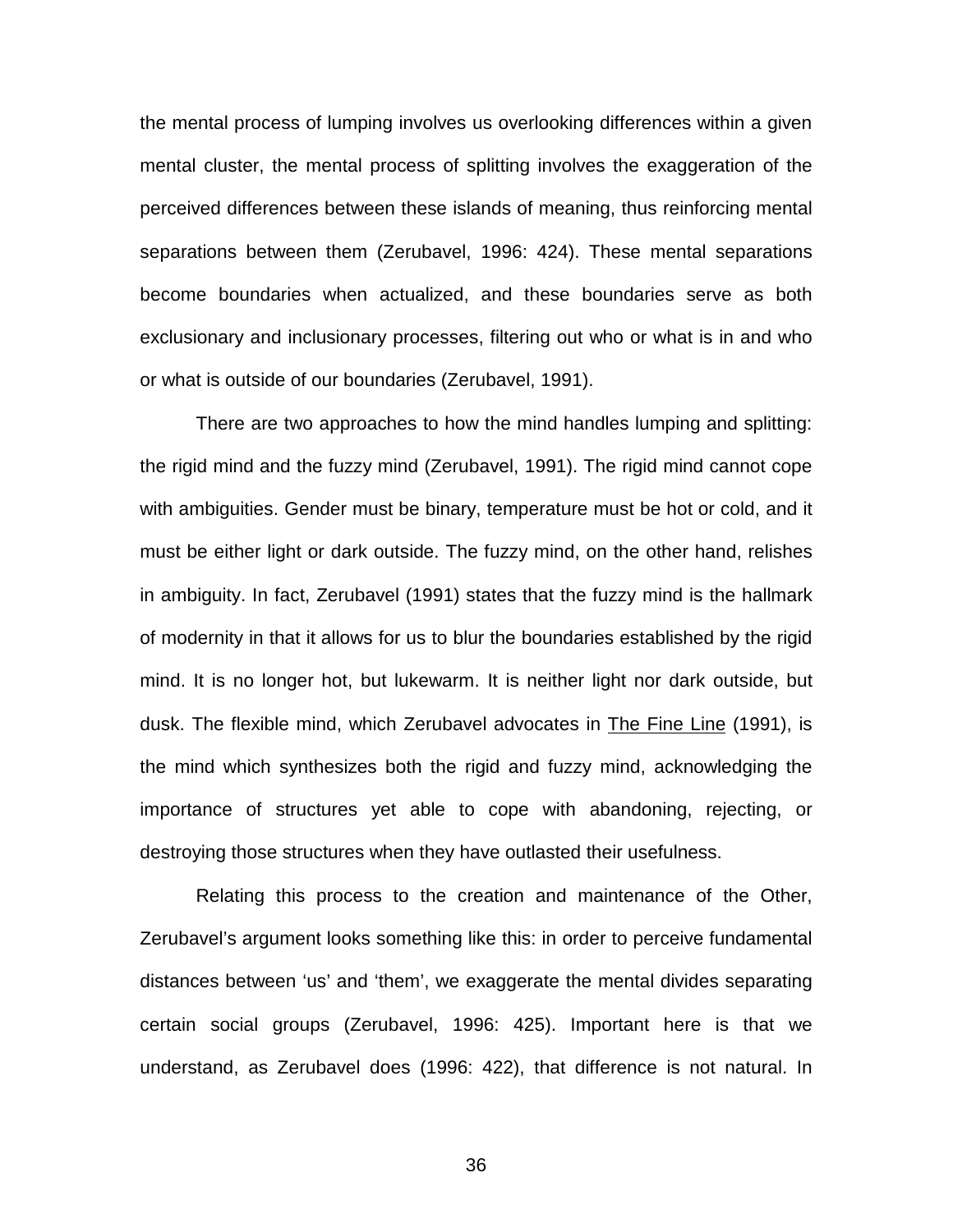order to perceive difference or similarity, we first have to construct that which is similar and different. The way in which we do this has meaning, and it certainly has its functional use, but it rarely has a consistency to it. For instance, we lump those born on March  $19<sup>th</sup>$  and those born on April  $4<sup>th</sup>$  together as Pisces, but if one of those is a man, and the other a woman, we engage in a process of splitting. Why one carries more weight than another is a process of construction, not a natural act, and this process of constructing certain differences as more important than others is important for understanding how a certain social group can become an Other, and even how a certain group within that Other can become the Other Within. In the case of Jews, we can lump Jews of Spanish descent and Jews of Eastern European descent when splitting them from what we think of as typical American society, yet within Judaism, there is a split between Jews of Spanish descent, or the Sephardim, and Jews of Eastern European descent, or the Ashkenazim.

 To further show the actual absurdity of this process, Zerubavel (1996; see also 1991) asks why, on Monday, do we look back on Friday as part of last week, and the Friday coming up as part of this week, when in fact we are closer to the former than to the latter (1996: 426)? We see marriage as this great transformation within a given relationship, when in fact it marks an event, a day, which was only one day after a day in which the very same couple was not married. This one particular event suddenly marks them, lumping them with couples married for fifty years, and splitting them from couples who won't be married until next week (Zerubavel, 1996: 426). However, as Zerubavel (1991)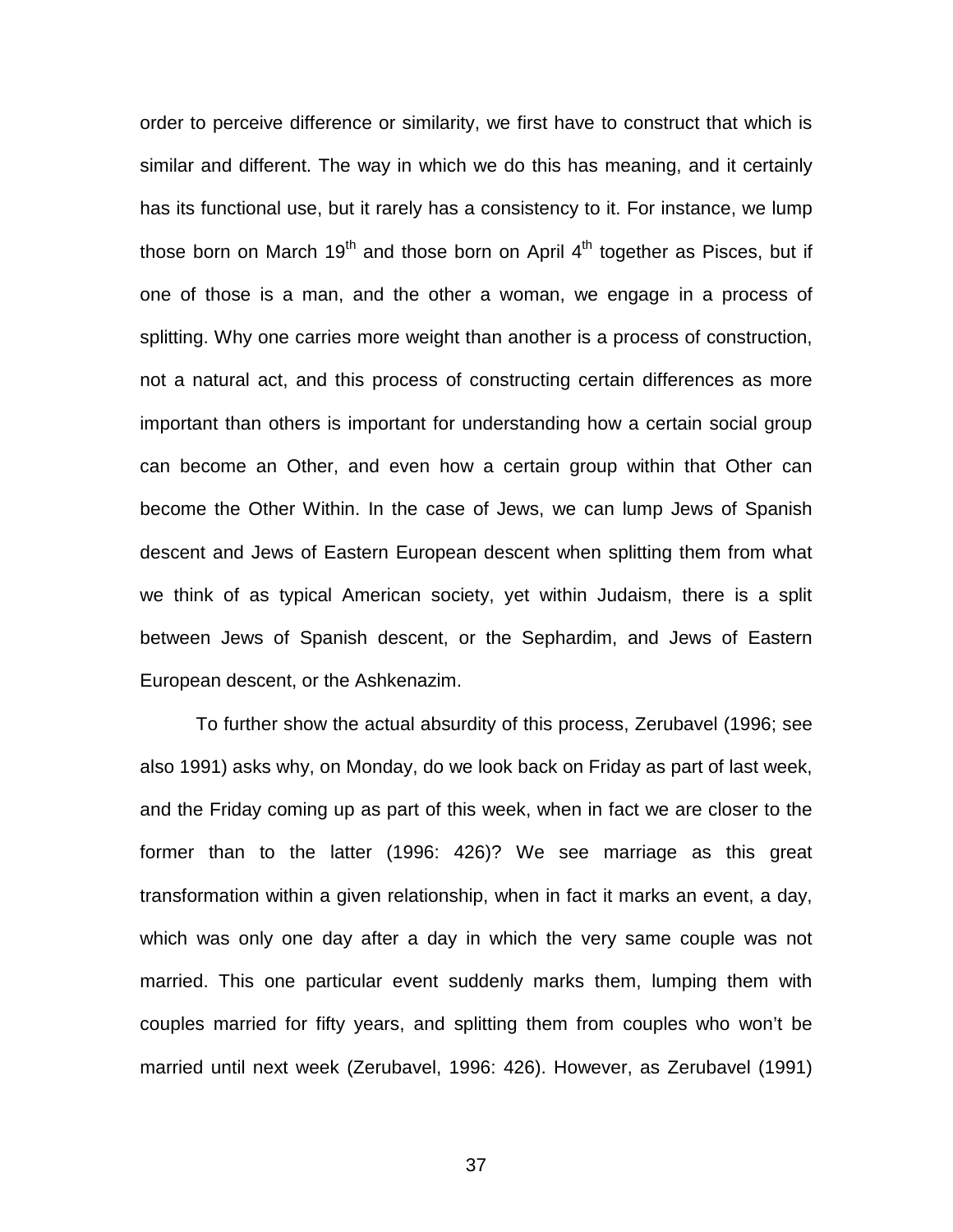notes, reality is continuous, not a bunch of intervals or separations. It is social convention, not natural order, which separates these "oceans into mental archipelagos" (Zerubavel, 1996: 427).

 An understanding of this cognitive process allows for us, as social scientists, to not only engage in a critical analysis of the construction of the Other as social convention, but creates the intellectual space necessary to challenge the Other as an essentialist category. What are we referring to when we study Black identity, or Jewish identity? Which Blacks, and which Jews? What processes have we as social scientists taken part of in order to mentally create islands of Jewish meaning, or any other constructed meaning? What about this process may neglect the diversity within a given social category, because we've chosen to focus on one particular construct? I wish now to turn to a discussion involving this lumping and splitting process as it relates to Jews of Ethiopian descent, living in Israel. As it will be shown, these Ethiopian Jews have been denied claims to their identity by the Israeli authority through a process of splitting, even though it was an initial process of lumping that led to the mass migration of Ethiopian Jews to Israel in the 1980s.

#### *The Falasha as the Other Within*

 The Falasha, or Beta-Israel, are ethnic Jews of Ethiopian descent. Most of the Falasha within the Jewish state are recent immigrants, part of a national response to the discovery of a Jewish population in Ethiopia, and the recognition by the Jewish state that this population was experiencing hardships at the hands

38 and 2012 and 2013 and 2014 and 2014 and 2014 and 2014 and 2014 and 2014 and 2014 and 2014 and 201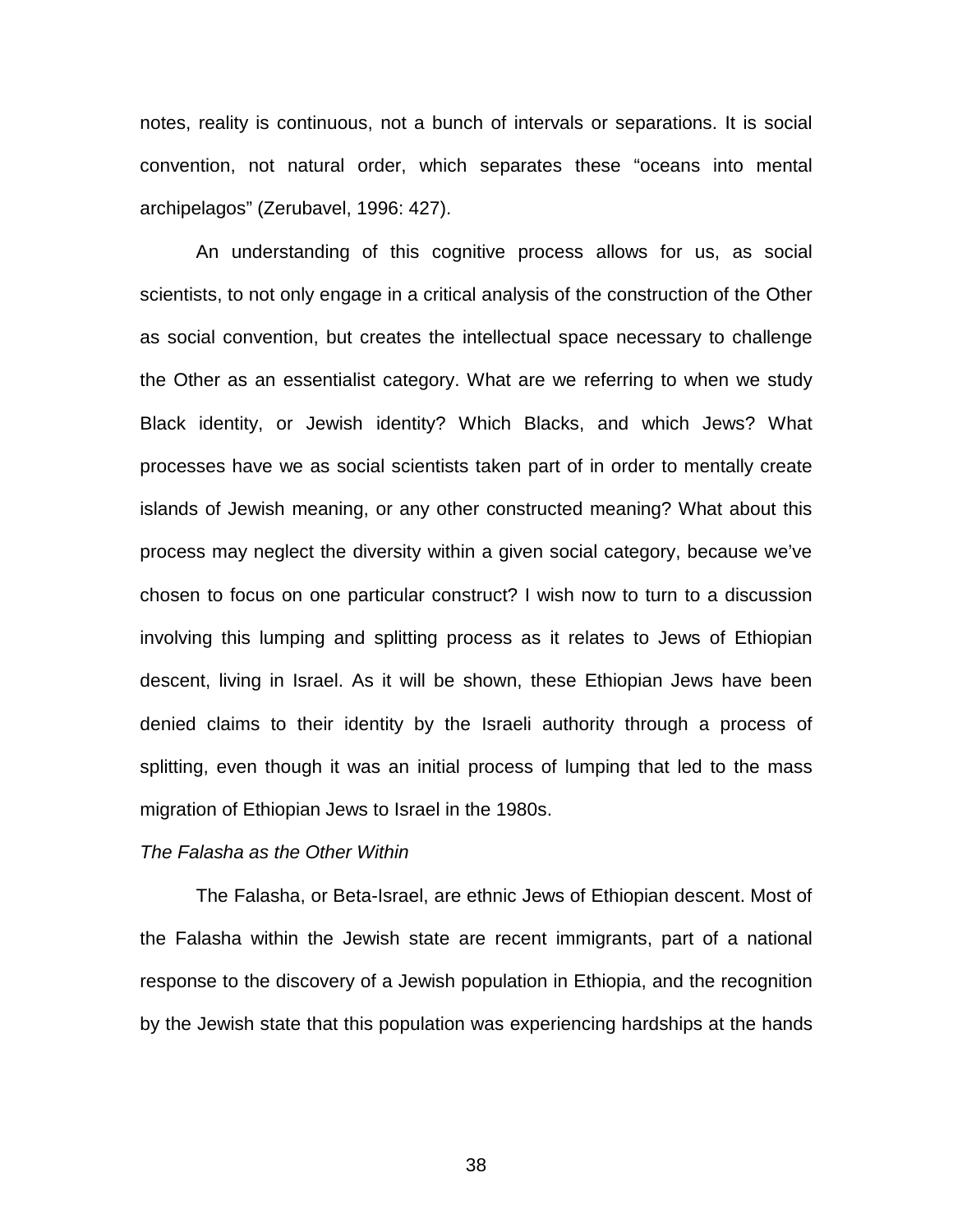of the Ethiopian government (Ben-Eliezer, 2004). <sup>16</sup> The state of Israel participated in multiple operations over the course of two decades, airlifting thousands of Ethiopian Jews to the Jewish state as part of a policy that reflected a national sense of *Teshuva,* or return.

 However, upon arrival Ethiopian Jews soon found themselves subject to policies and practices that contributed to the legitimization of their Othering within Israel. Instead of being accepted into Israeli society as legitimate Jews with legitimate rights of return, Ethiopian Jews had the very basis of their identity questioned by the state. The chief rabbinical authority even went as far as to declare that all Ethiopian Jews had to go through an official conversion process in order to become full members of the Jewish community, thus calling into question their identity as both authentic Jews *and* authentic Israelis (Ben-Eliezer, 2004).

 Much of this question of legitimation had to do with the fact that Ethiopian Jews, having been in Ethiopia for almost two thousand years, never had access to the Talmud, or the Oral Torah. While mainstream Judaism generally accepts the Talmud as the interpretation of written Jewish law, Ethiopian Jews had a much more literal acceptance of written law as it is found in the original Pentateuch.

 Rubin Patterson writes that diasporas refer to "peoples dispersed from their original homeland, a people possessing a collective memory and myth about and sentimental and/or material links to that homeland, which fosters a

<sup>&</sup>lt;sup>16</sup> The Falasha, or Beta-Israel, refers to those Ethiopian Jewish immigrants residing in Israel. Let the reader note that I use these terms interchangeably throughout my writing, so that there is no confusion on the reader's behalf.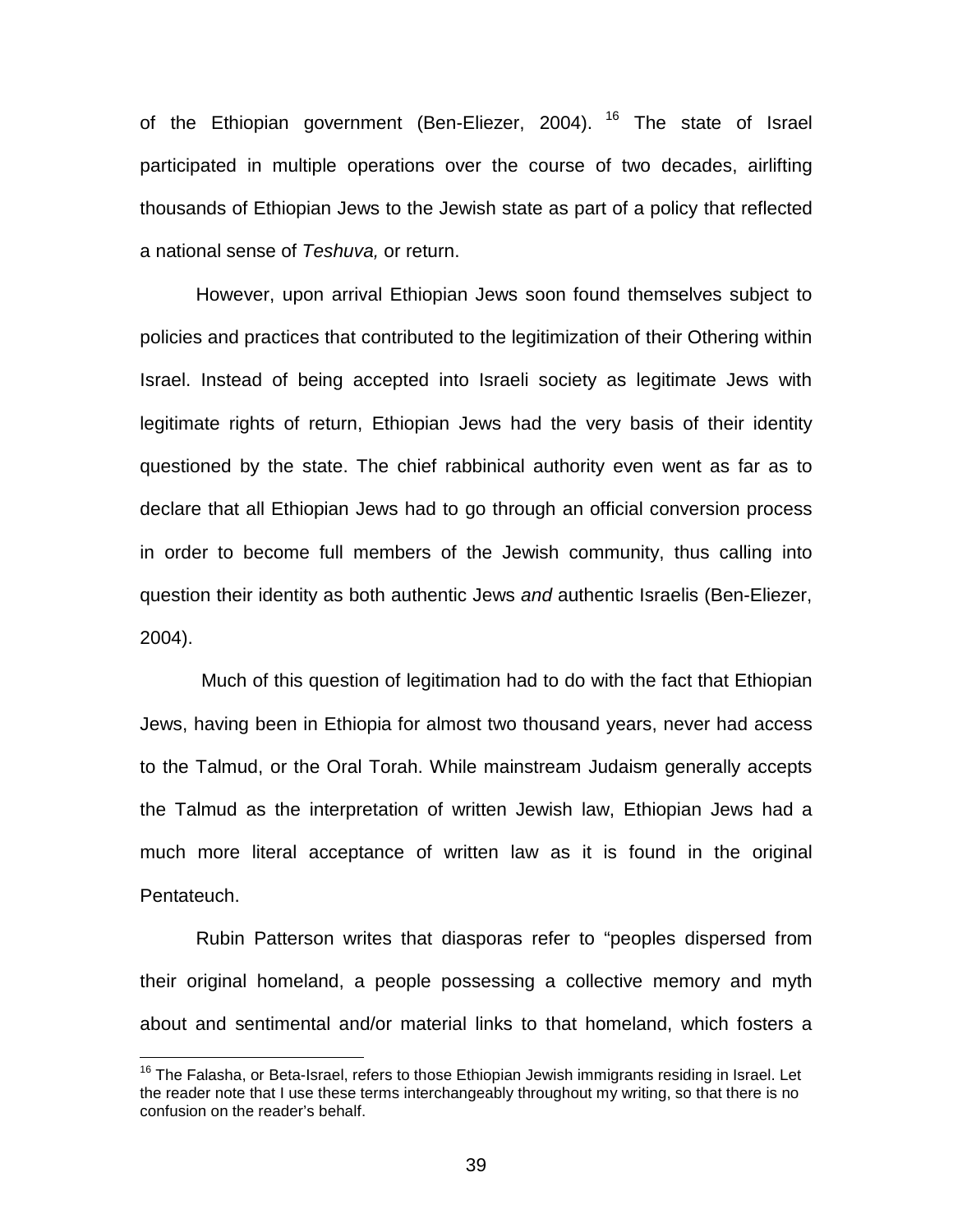sense of sympathy and solidarity with co-ethnic diasporans and with putative brethren in the ancestral homeland…" (2006: 1896). One does not need to have visited this homeland, or be closely removed from it, in order to have this sense of collective consciousness around this homeland. The connection to the homeland is much more of a *cognitive and emotional* connection than a material connection. The Falasha reflect an entirely different Diaspora than the Diasporic Jews of European descent, and with this comes an entirely different historical memory (see Zerubavel, 1997). The Falasha did not experience the Holocaust, nor did they experience many of the European pograms that have come to define the historical memory of many Israeli citizens. However, their historical memory is not devoid of tragedy, nor of an awareness of their existence as an Other within their own homeland. This collective memory, coupled with an oppressive collective experience since their arrival in Israel, has resulted in a very different construction of what Shmueli (1990) would refer to as a culture of Emancipation. Because of their different collective memory, many of the youth within Ben-Eliezer's (2004) study identified an abstract Africa as their collective Zion; their own Emancipation.

 The Ethiopian youth within Ben-Eliezer's (2004) project have a unique image of their particular Zion which is drastically different from the Zion described by the Israeli elite. The Falasha youth who were interviewed discuss an imagined Africa, with its own distinct rhythm, special foods, customs, suffering, and hope; all components that are incongruent with larger Israeli rhetoric surrounding the political and religious Zion that Israel has been made out to be for Jews. This

<u>40</u>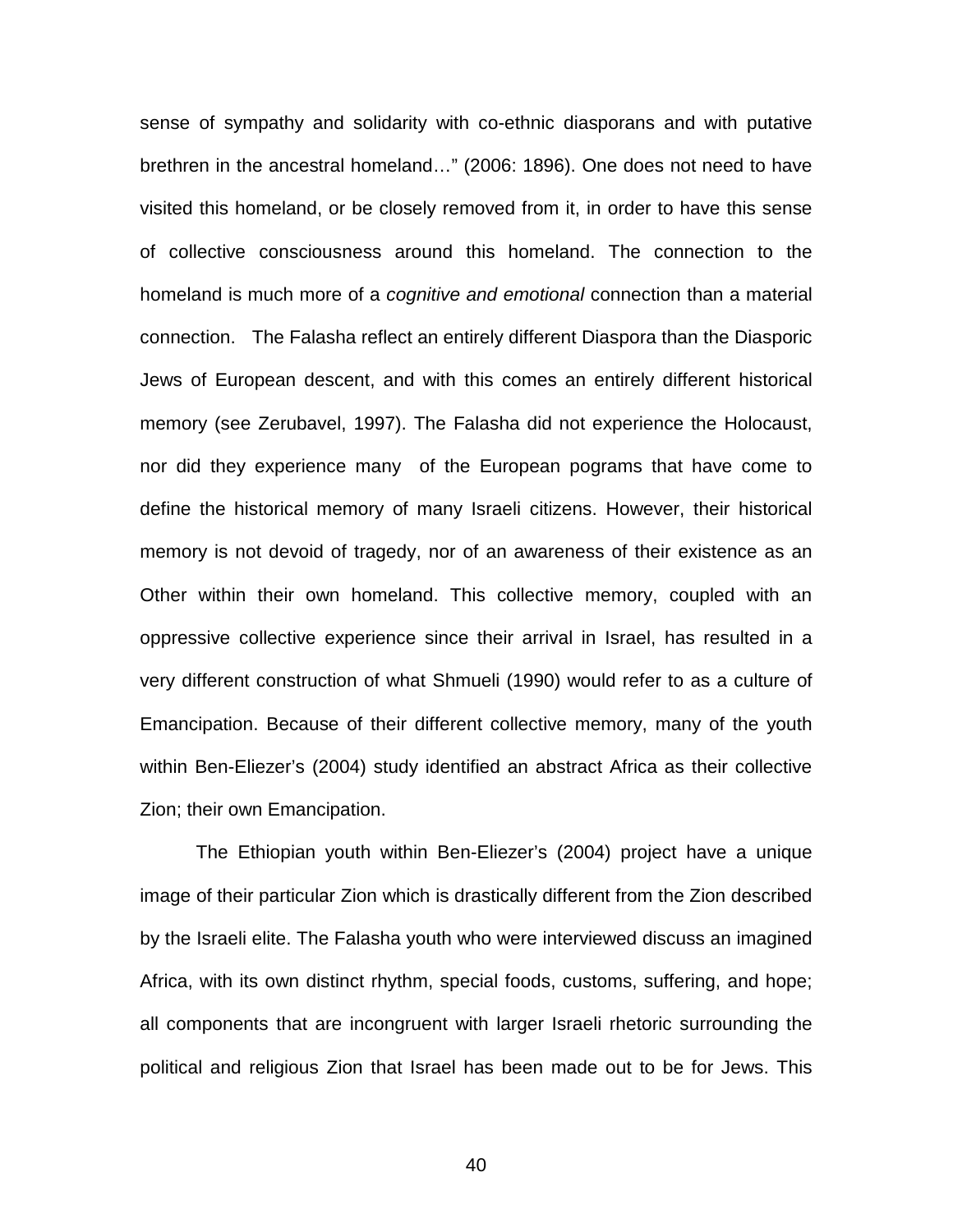Israeli Zion, however, is a racially charged Zion, and has embedded within its structure a strong sense of patriarchy as well. While the youth interviewed by Ben-Eliezer (2004) established a completely different notion of Zion, one grounded in African tradition and custom, it was also heavily dominated by a masculine construction of an African Zion. For instance, how would the suffering of Ethiopian women, not just under an oppressive Ethiopian government, or an Israeli government, but under an oppressive household structure within their own subculture, be different than that described within the interviews of Ben-Eliezer's Ethiopian youth if those questions had been asked?

 For the Falasha, their historical identity is connected to the history of their own Jewish community as it has taken place in Ethiopia, largely unbeknownst to the greater Jewish population. In keeping with the process of lumping and splitting, the Falasha have been effectively split apart from their Jewish contemporaries as unauthentic because of their cultural-historical lineage. As well, they have been split from larger Israeli society because they do not represent the dominant Ashkenazim (read: White) within Israeli society. This has caused them to be lumped together with the Occidental (Said, 1978), or Arab-Israeli, yet they do not occupy the same political space as the Arab-Israeli precisely because they are seen as Jewish by their Arab contemporaries. The Falasha, then, serve to highlight how the Prismatic Other Within comes to fruition. They are Jewish to the non-Jewish world, and inauthentic to their Jewish contemporaries. They come to define what everyone else is not.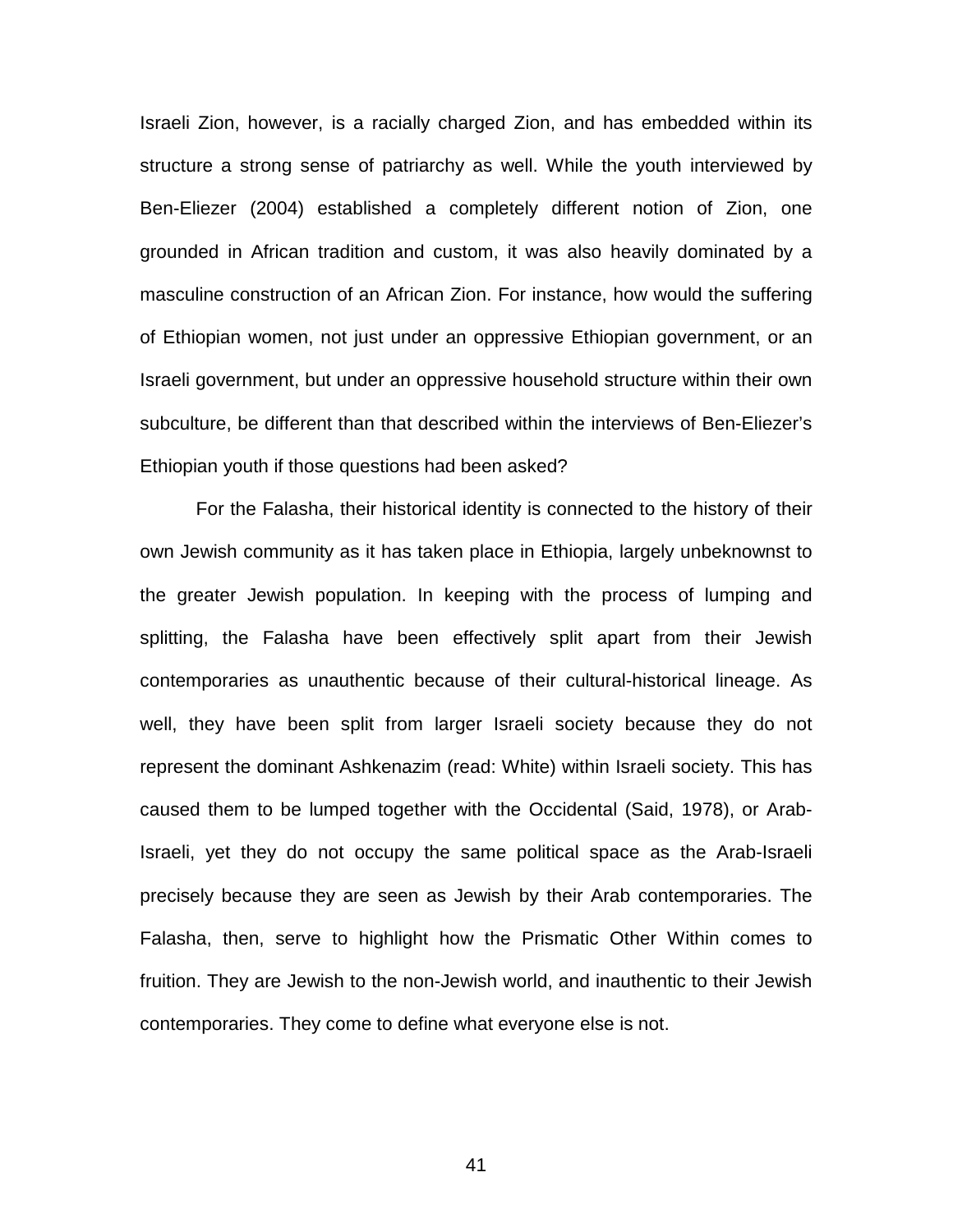### THE TRINARY REVISITED AND THE PROPOSAL OF THE SPECTRUM

 Having problematized authenticity, as well explored the concept of Prismatic identity as it relates to both the Other and the Other Within, I now wish to explore what I referred to in the beginning of my project as the *spectrum model of identity*. This model of identity, as I will show, offers social scientists the hope of abandoning identity models of conventional differences, focusing on the shared attributes within any given social category. In order to understand how *the spectrum model* works, I want to revert back to the trinary model of identity (Brekhus, 1996) highlighted earlier in this article.

 To restate, the argument of Brekhus (1996) establishes a trinary model of identity formation, where there exists a generic middle ground of the unmarked, and at each end of this generic stand the marked: one end is the exceptional, and the other is the perverse. This trinary model is accurate in its reflection of society's construction of identity formation in regards to socially marked versus unmarked traits, and identity disputes regarding density and duration.<sup>17</sup>

 In order to connect this trinary model to other dimensions of identity in general, I wish to change the language of Brekhus (1996) to reflect not

 $17$  See Brekhus (2003) for a more detailed analysis of identity disputes of density versus duration. The concepts of identity commuters, integrators, and lifestylers within this work reflect the aforementioned disputes. However, they also reflect an authentic lifestyler identity, which serves as the prismatic identity for the remaining two categories. One cannot be a commuter unless one knows what they are commuting towards, and subsequently away from. As well, one cannot integrate unless they know what they do not want to become, and what is most socially acceptable. Thus, the lifestyler may serve to highlight the prismatic character of any identity if we formulate it as I have so far within this work.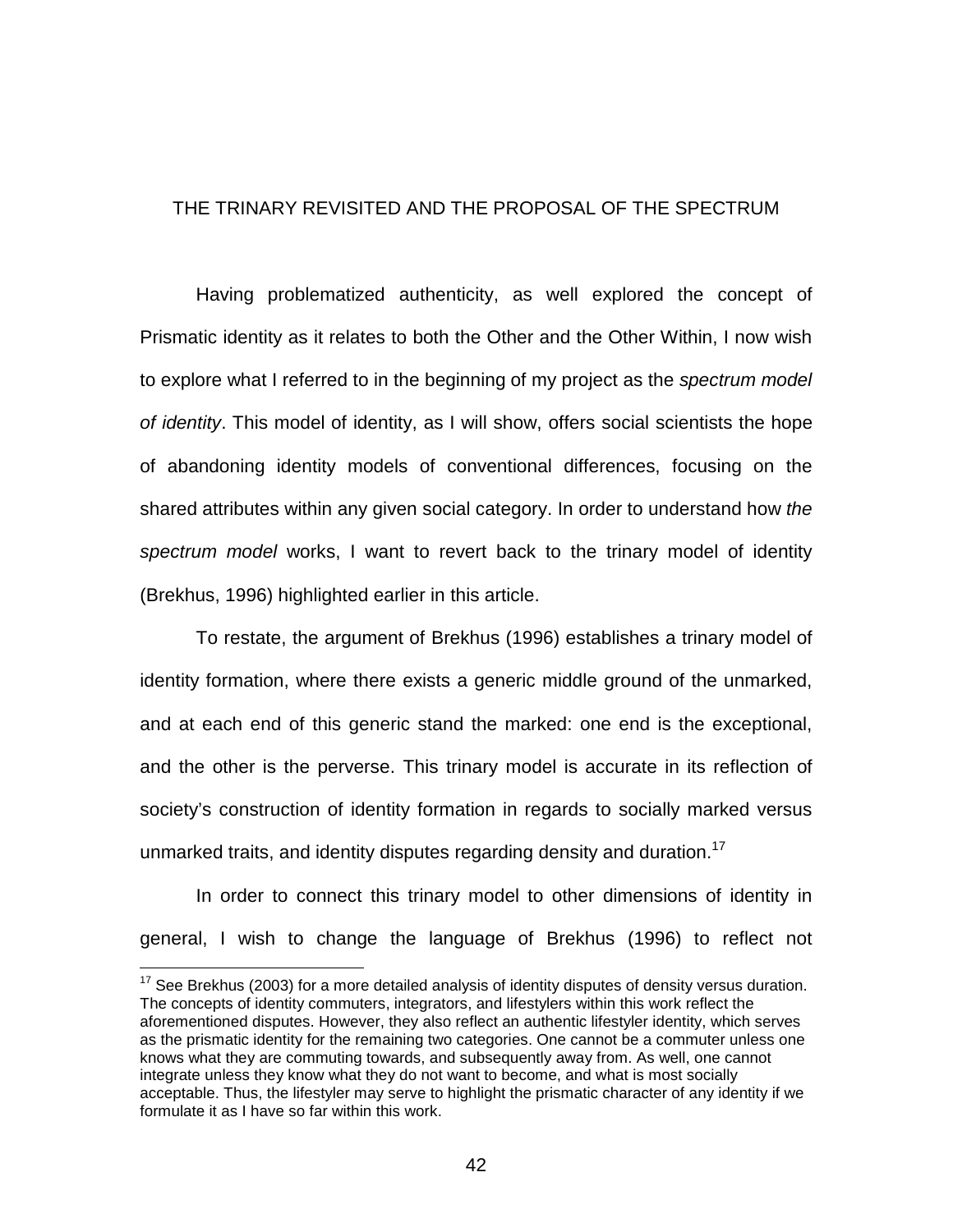necessarily a continuum, but what I would call a 'spectrum' of identity. Within a trinary model, a continuum implies that at one end, you have 'too little' of an identity, and at the other end you possess 'too much' of an identity. The dimensions of sexual identity posited by Brekhus (1996) are shown from the perspective of the generic, or unmarked category; they have the power to define what is too much or too few, because they are the generic. Reminiscent of Goldilocks and the Three Bears, generic promiscuity, for instance, is neither 'too hot' nor 'too cold', but just right. A color spectrum of identity, however, allows for us to take identity typologies out of the context of deviance by showing how each configuration within a typology is relational to the others. Thus, those identity configurations which serve as the prismatic Other are no longer a reflection of what identity one is *not,* but instead reflect a necessary component *within* the construction of each subsequent identity typology.

 The spectrum model of identity can be said to be somewhat of an extension from the work of Kate Bornstein's work on gender and sexuality (1994). Kate Bornstein problematizes previous models of sexual identity by postulating models based off of sexual practices. We establish models based off of which gender we have a sexual preference for. We're left with four basic models: heterosexual models, gay male models, lesbian models, and bisexual models (Bornstein, 1994: 32) We could lump lesbian models and gay models together if we base it off of a generic definition of attraction/preference for the same sex. Thus, we really have three models of sexual identity here. Bornstein, however, problematizes these models because they all depend on the gender of

43 and 2012 and 2014 and 2014 and 2014 and 2014 and 2014 and 2014 and 2014 and 2014 and 2014 and 2014 and 2014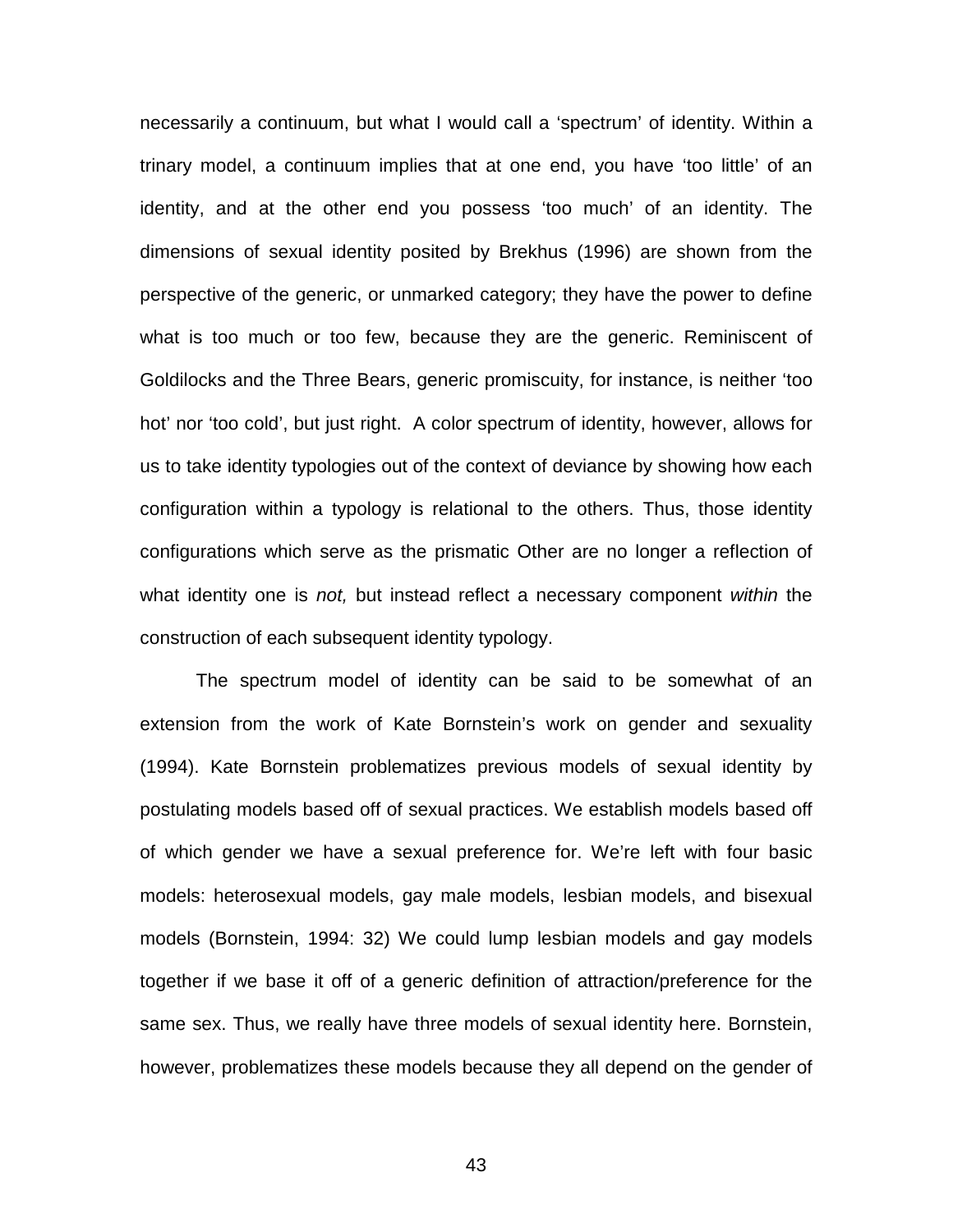an individual's partner. These models ignore the complexities of relationships which could in fact be much more important than perhaps gender. Preferences for partners who are submissive versus partners who are dominant, or for multiple partners versus single partners all may outweigh the component of gender, yet previous models within the study of gender and sexuality ignored these dynamics.

 Extending this logic to the study of identity, it becomes quite clear that we occupy many identities at once, and some of these identities become more active than others depending upon how we locate ourselves (for identity densities and durations, see Brekhus, 2003). If we were to establish a spectrum model of identity for Jewish identity, then, we would need to take into account the plurality within Jewish identity discussed throughout this article. Because there are multiple identity locations, there would need to be multiple spectrums we as social scientists would need to account for. For instance, to establish a spectrum of high density, high duration religious involvement, we may set up those at one end of the spectrum (e.g. Red) as Messianic Jews, and at the other end (e.g. Violet), the traditional Orthodox. We can then come to see how the Orthodox have come to define the basic principles of Messianic Judaism, i.e. Halakhic law, but we do not necessarily have to establish a hierarchy here of Jewish authenticity. Instead, we can come to not only see variance within Jewish identity, but also the mundane that exists within each. Ritual observance, obedience, conformity, community; all of these components are reflected in the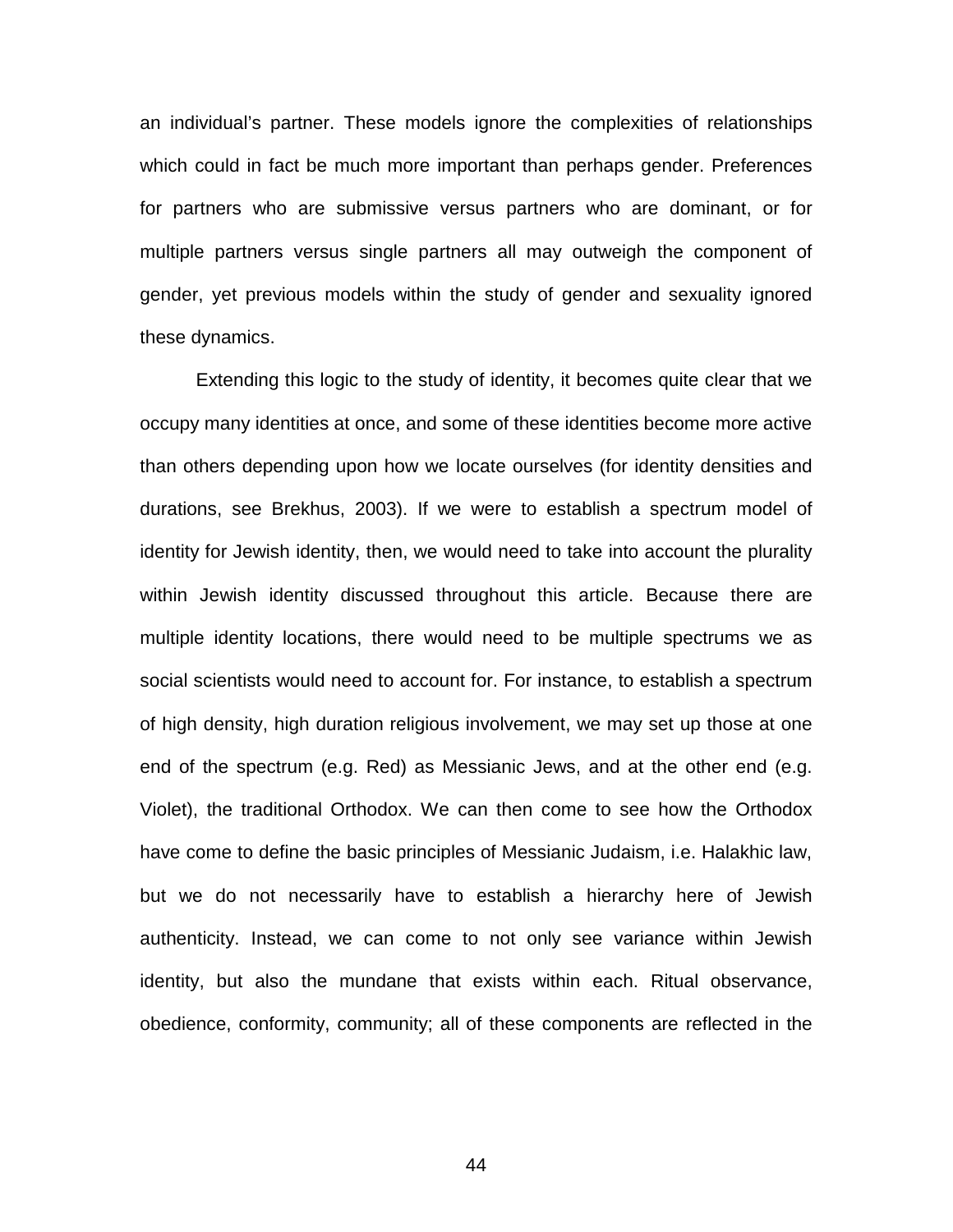mundanity of everyday life for both the practicing Messianic Jew and the observant Orthodox.

 We could then establish another spectrum for ethnic identification among these same religiously observant high density, high duration Jews, with a number of different colors representing different ethnicities. A Red (Messianic Jew) may come to align themselves ethnically with a Violet (Orthodox Jew) because they both are Orange (e.g., Latino) along the spectrum of ethnicity.

 If we again set up the Orthodox to exist at one end of the color spectrum, and set up the secular Jew to exist at the other, we can come to see how perhaps a collective historical memory, or collective ethnic heritage, may come to define this specific spectrum of Jewish identity typology. One's collective history may come to define why they have chosen to be observant, or why they have chosen to become secular, yet it does not have to determine their authenticity as a Jew, only what type of Jew they may self-identify as. For instance, Elie Wiesel's Night (1960) is an example of how many Jews came to identify as secular, even atheist, in that they could not come to terms with how a G-d could allow something like the Shoah to take place. However, their choosing to leave behind a strict religious Judaic practice does not effectively end their existence as Jews. They share a collective memory and shared experience of the same Holocaust that many other Jews shared. Thus, they stand at one end of a spectrum of *level of practice*, but not a hierarchy of authenticity because of their level of practice.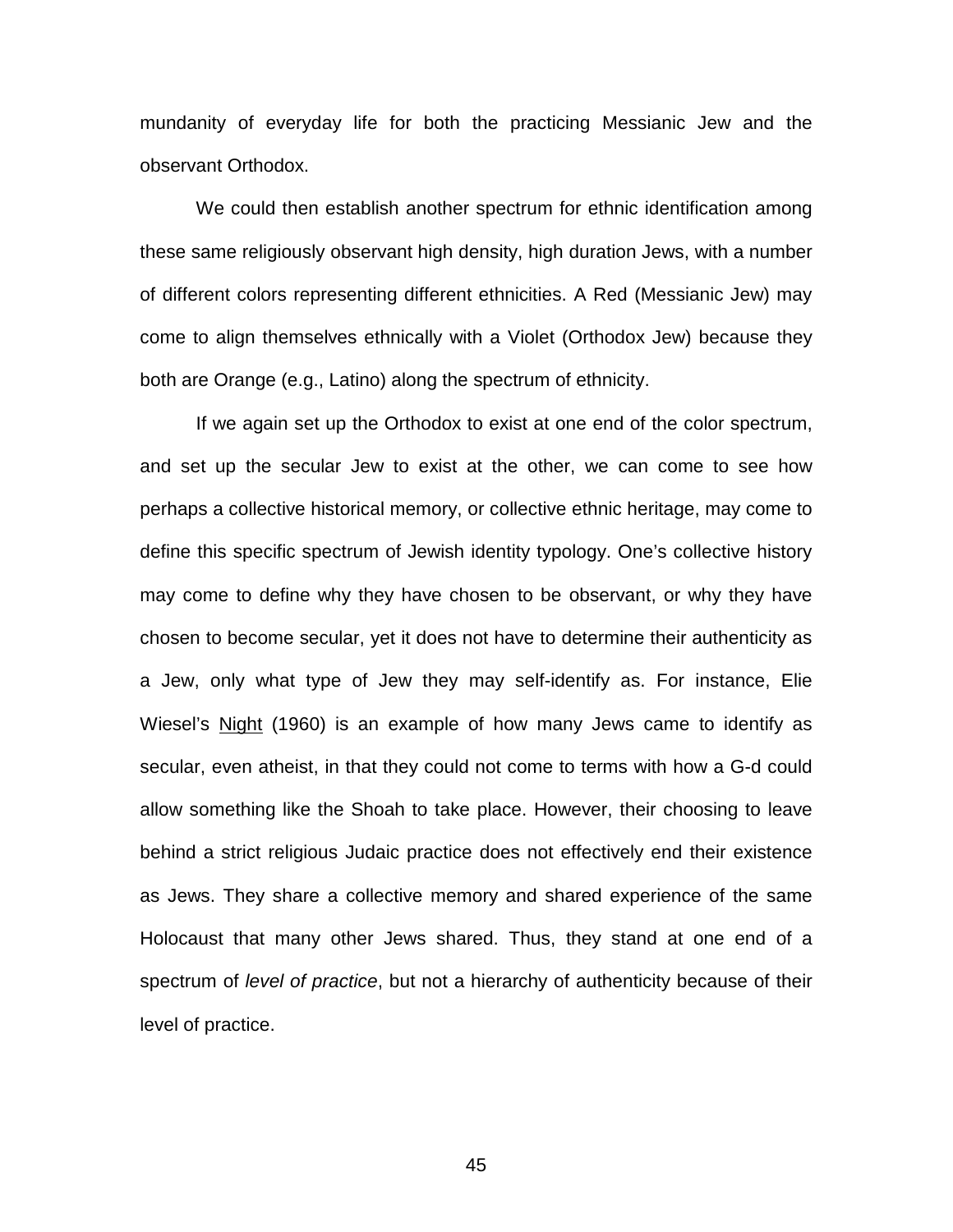Ultimately, the idea of a spectrum model of identity serves as a method of inclusion, to highlight the necessity within the social sciences to begin to practice a more sensitive and inclusive form of identity research. Through the use of the spectrum model of identity, we can allow for deviation within identity typology, without assigning perverse or deviant categories to any one type. This method of inclusion is in line with the postmodern challenge of identity issued by Zygmunt Bauman: "Indeed, if the modern 'problem of identity' was how to construct an identity and keep it solid and stable, the *postmodern* 'problem of identity' is primarily how to avoid fixation and keep the options open." (1996: p.18).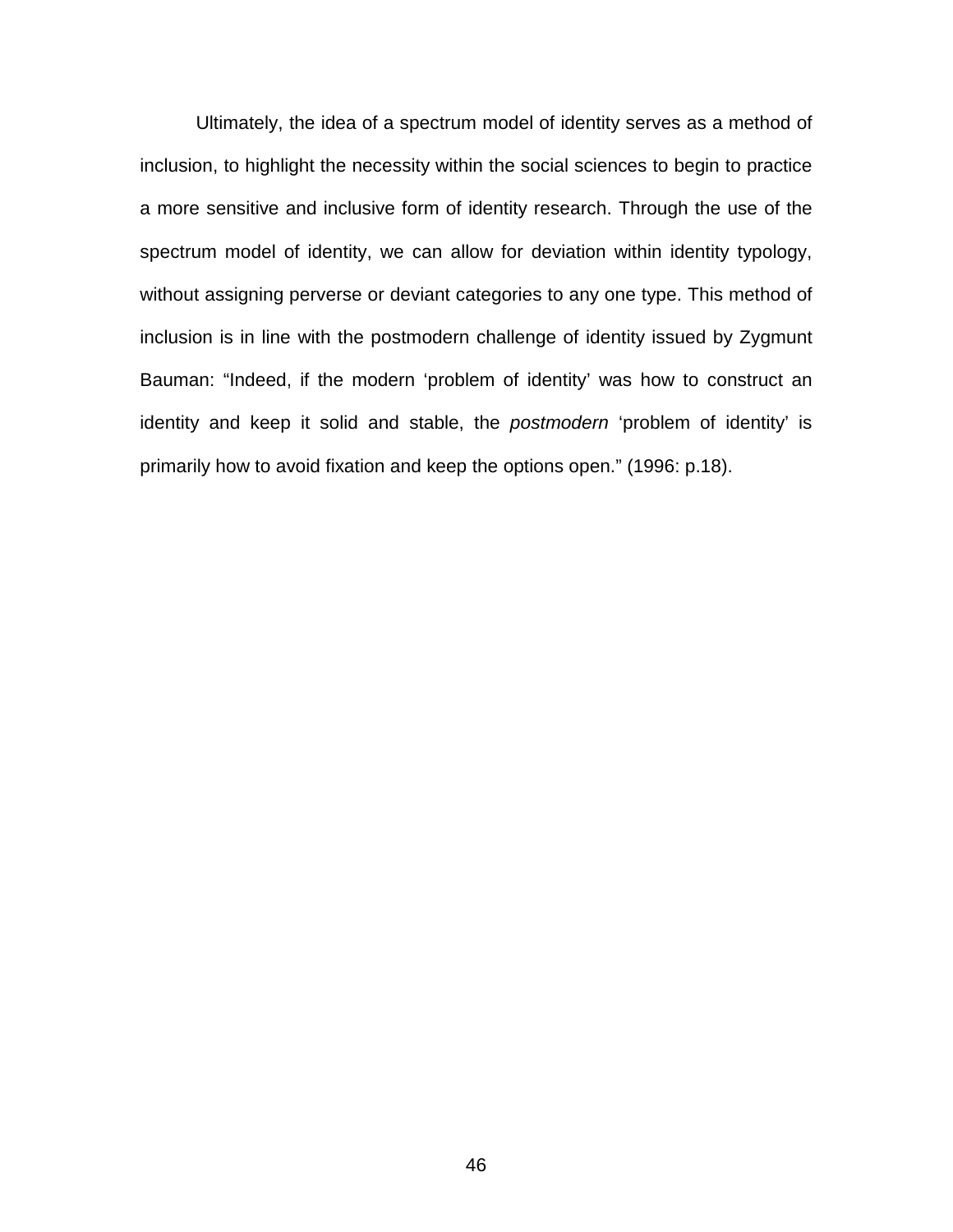#### BIBLIOGRAPHY

- Bauman, Z (1973). "The Structuralist Promise." *The British Journal of Sociology, 24(1),* pp.67-83.
	- (1989). Modernity and the Holocaust. Cornell University Press. Ithaca, New York.
	- (1996). "From Pilgrim to Tourist Or A Short History of Identity." From Questions of Culture and Identity, ed. by Stuart Hall and Paul du Gay. Sage Publications.
- Ben-Eliezer, U (2004). Becoming a Black Jew: Cultural racism and anti-racism in contemporary Israel. *Social Identities, 10(2),* pp.245-266.
- Ben-Gurion, D; M. Shapira; and Y. Sprinzkak (1950). The Law of Return 5710. Accessed from www.knesset.gov/il, November 11<sup>th</sup>, 2006.
- Berzonsky, M. (2005). "Ego Identity: A personal standpoint in a postmodern world." *Identity, 5(2),* pp.125-136.
- Blue Jr., J (1959). "Patterns of Racial Stratification: A categoric typology." *The Phylon Quarterly, 20(4),* pp.364-371.
- Bonilla-Silva, E (2004). "From bi-racial to tri-racial: Towards a new system of racial stratification in the USA." *Ethnic and Racial Studies, 27(6),* pp.931- 950.
- Bornstein, Kate (1994). Gender Outlaw: On Men, Women, and the Rest of Us. Routledge. New York.
- Bourdieu, P (1984). Distinction: A Social Critique of the Judgment of Taste. Harvard University Press. Cambridge, MA.
- Brekhus, W (1996). Social Marking and the Mental Coloring of Identity: Sexual identity construction and maintenance in the United States. *Sociological Forum, 11(3),* pp.497-522.
- (1998). Sociology of the Unmarked: Redirecting our focus. *Sociological Theory, 16(1),* pp.34-51.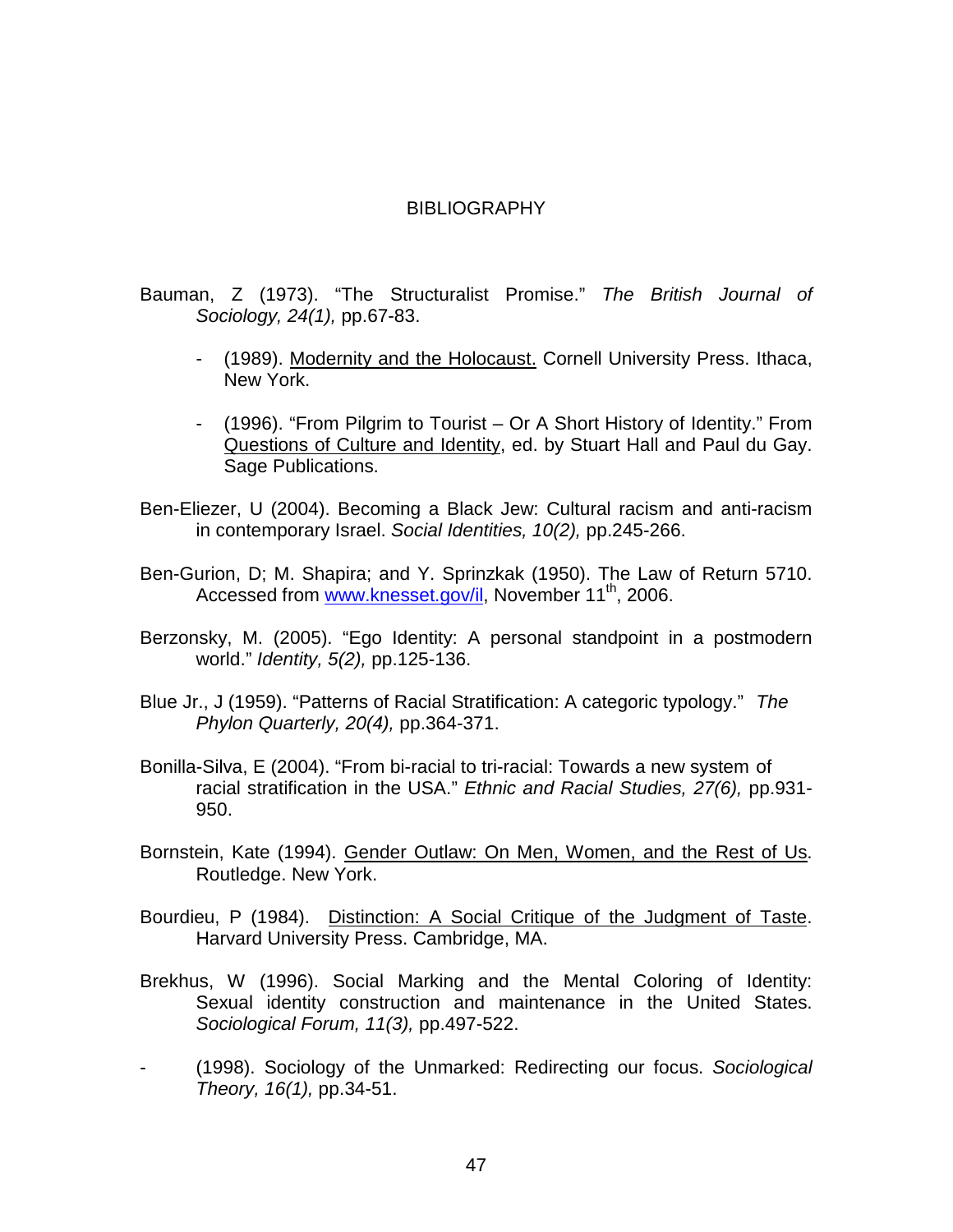- (2003). Peacocks, Chameleons, and Centaurs: Gay Suburbia and the Grammar of Social Identity. The University of Chicago Press.
- Cromer, G (2001). Amalek as Other, Other as Amalek: Interpreting a violent biblical narrative. *Qualitative Sociology, 24(2)*.
- Davis, M. (1943). The Emergence of Conservative Judaism. Jewish Publication Society of America. Philadelphia, PA.
- DuBois, W.E.B. (1903). The Souls of Black Folk. Penguin Books [1996]. New York.
- Ellis, M (2000). Indigenous Minority Rights, Citizenship, and the New Jerusalem: A reflection on the future of Palestinians and Jews in the expanded state of Israel. *Journal of Church and State, 42(2),* pp.297-310.

Geertz, C (1973). The Interpretation of Cultures. Basic Books. New York.

- Feminism and Methodology (1987), edited by Sandra Harding. Indiana University Press.
- Freedman, J (1998). "Angels, Monsters, and Jews: Intersections of Queer and Jewish Identity in Kushner's Angels in America." *PMLA, Vol. 113 (1),*  p.90-102.
- Fuller, S (2003). Creating and Contesting Boundaries: Exploring the dynamics of conflict and classification. *Sociological Forum, 18(1),* pp.3-30.
- Garroutte, E (2003). Real Indians: Identity and the Survival of Native America. University of California Press. Berkeley, CA.
- Geertz, C (1973). The Interpretation of Cultures. Basic Books. New York.
- Glaser, D (1958). "Dynamics of Ethnic Identification." *American Sociological Review, 23(1)*, pp.31-40.
- Hall, J; M.J. Neitz; M. Battani (2003). Sociology on Culture. Routledge. New York.
- Ichilov, O (2005). Pride in One's Country and Citizenship Orientations in a Divided Society: The case of the Israeli Palestinian Arab and Orthodox and non-Orthodox Jewish Israeli youth. *Comparative Education Review, 49(1),* pp.44-61.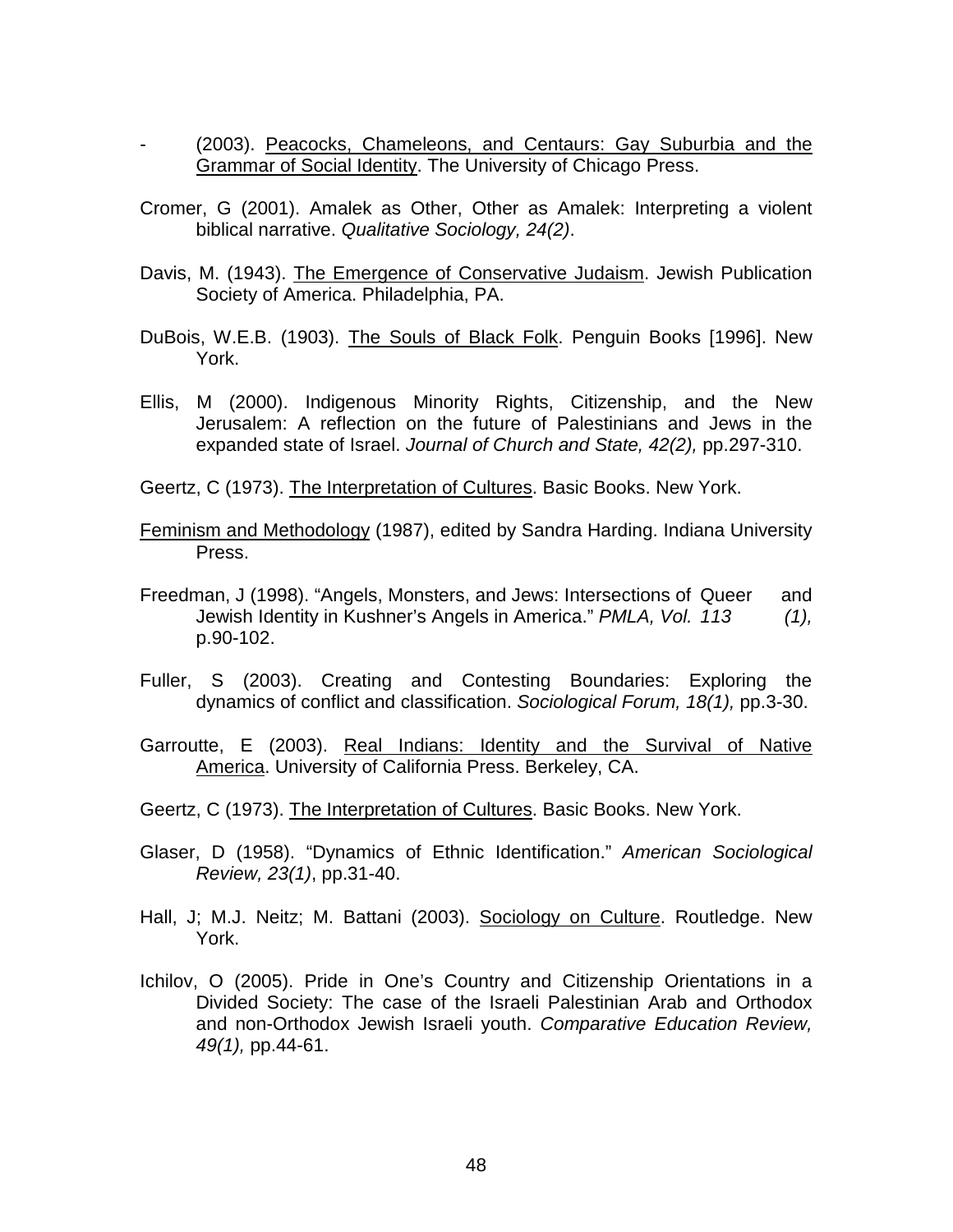- Jacobs, J (2002). Hidden Heritage: The Legacy of the Crypto-Jews. University of California Press.
- Jamal, A (2002). Beyond "Ethnic Democracy": State structure, multicultural conflict and differentiated citizenship in Israel. *New Political Science, 24(3),* pp.411-431.
- Kaplan, S (2003). "If there are no races, how can Jews be a 'race'?" *Journal of Modern Jewish Studies, Vol. 2(1),* pp79-96.
- Kaufman, D (2005). "Measuring Jewishness in America: Some feminist concerns." *NASHIM: A Journal of Jewish Women's Studies and Gender Issues*, pp.84-98.
- King, D (1988). "Multiple Jeopardy, Multiple Consciousness: The context of black feminist ideology." *Signs, 14(1),* pp.42-72.

Kushner, T (1993). Angels in America. Theater Communications. New York.

- Lazerwitz, B (1970). "Contrasting the effects of generation, class, sex, and age on group identification in the Jewish and Protestant communities." *Social Forces, 49(1),* pp.50-59.
- LeBlanc, J.R. (2002). "Camus, Said, and the Dilemma of Home: Space, identity, and the limits of postcolonial political theory." *Strategies, 15(2),* pp.239- 258.
- Liebman, C (1979). "Orthodox Judaism Today." *Midstream, 25(7),* pp.19-26
- Levine, C (2005). "What Happened To Agency: Some observations concerning the postmodern perspective on identity." *Identity*, *5(2),* pp.175- 185.
- Levy, B (1933). Reform Judaism in America: A Study in Religious Adaptation. Block Publishing. New York.
- Levy, G (2005). From Subjects to Citizens: On educational reforms and the demarcation of the "Israeli-Arabs". *Citizenship Studies, 9(3),* pp.271-291.
- Newman, A (1998). The Idea of Judaism in Feminism and Afrocentrism. From Insider/Outsider: American Jews and Multiculturalism, ed. by David Biale, Michael Galchinsky, and Susannah Heschel. University of California Press.
- Nuremburg Laws on Citizenship and Race (1935). "The Reich Citizenship Law of September 15<sup>th</sup>, 1935. Accessed from www.mtsu.edu/~baustin, November  $11^{th}$ , 2006.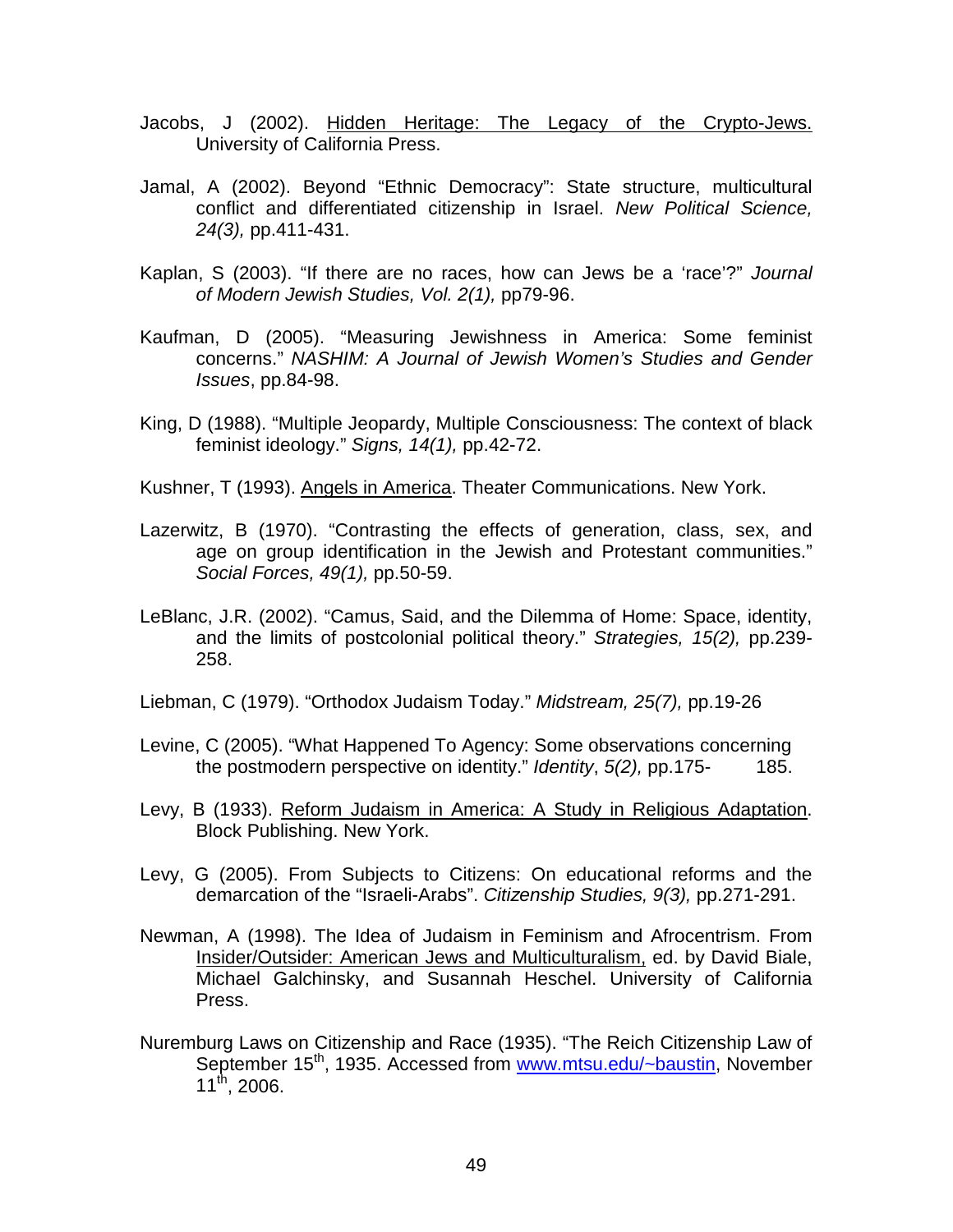- Omi, M and H. Winant (1994). Racial Formation in the United States, 2<sup>nd</sup> Edition. Routledge. New York.
- Paterson, R (2006). Transnationalism: Diaspora-homeland development. *Social Forces, 84(4),* pp.1891-1907.
- Peled, Y (2005). Restoring Ethnic Democracy: The Or Commission and Palestinian citizenship in Israel. *Citizenship Studies, 9(1),* pp.89-105.
- Powell Jr., G.A. (2005). "Rhetoric of Identity: An inquiry into symbolic syntax and composition of black identity in Bamboozled." *Journal of African American Studies, 9(3),* pp.45-53.
- Richardson, L (1997). Fields of Play: Constructing an Academic Life. Rutgers University Press.
- Said, E (1978). Orientalism. Random House, Inc. New York.
- Schacter, E (2004). "Identity Configurations: A new perspective on identity formation in contemporary society." *Journal of Personality, 72(1),* pp.167- 199.
- Shmueli, E (1990). Seven Jewish Cultures: A Reinterpretation of Jewish History and Thought. Cambridge University Press.
- Sklare, M. (1972). Conservative Judaism. Shocken. New York
- Sprague, J (2005). Feminist Methodologies for Critical Researchers: Bridging Differences. Altamira Press. Walnut Creek, CA.
- Steinberg, S (1975). "The Anatomy of Jewish Identification: A historical and theoretical review." *Review of Religious Research, 7(1),* pp. 45-53.
- Stryker, S and P. Burke (2000). "The Past, Present, and Future of Identity Theory." *Social Psychology Quarterly, Vol. 63(4),* pp.284-297.
- The Sociology of Georg Simmel (1950). Translated by Kurt Wolff. Free Press. New York.
- United Jewish Communities Report (2004). The National Jewish Population Survey 2000-01: Strength, Challenge and Diversity in the American Jewish Population. Mandell L. Berman Institute - North American Jewish Data Bank.
- Waxman, M. (1958). Tradition and Change: The Development of Conservative Judaism. United Synagogue Book Service. New York.